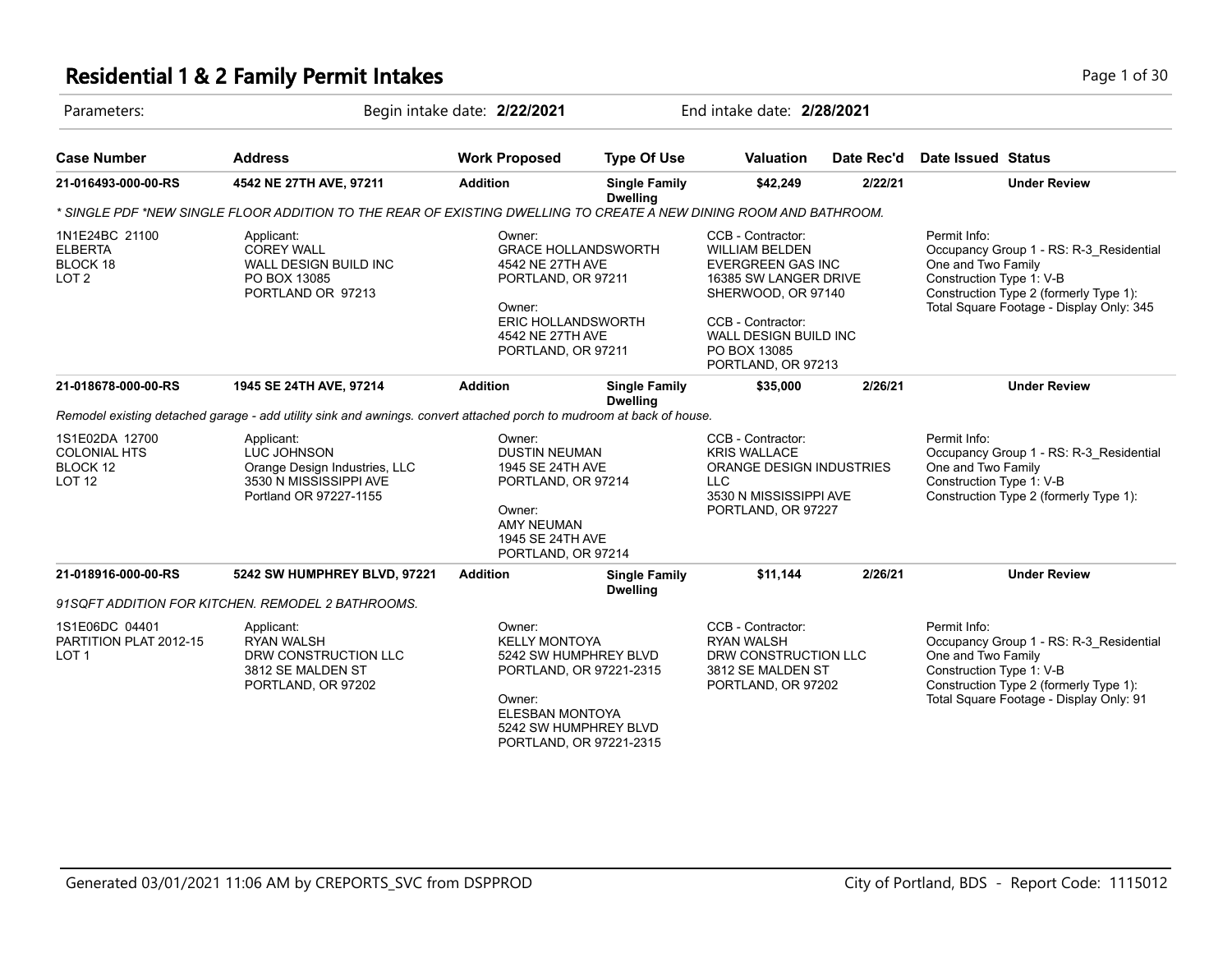# **Residential 1 & 2 Family Permit Intakes Page 1 0 AM** Page 2 of 30

| <b>Case Number</b>                                                            | <b>Address</b>                                                                                          | <b>Work Proposed</b>                                                                                                                                | <b>Type Of Use</b>                      | <b>Valuation</b>                                                                                                | Date Rec'd | <b>Date Issued Status</b>                                                                                                                                                                            |
|-------------------------------------------------------------------------------|---------------------------------------------------------------------------------------------------------|-----------------------------------------------------------------------------------------------------------------------------------------------------|-----------------------------------------|-----------------------------------------------------------------------------------------------------------------|------------|------------------------------------------------------------------------------------------------------------------------------------------------------------------------------------------------------|
| 19-186382-DFS-01-RS                                                           | 11545 SW 61ST AVE, 97219                                                                                | <b>Addition</b>                                                                                                                                     | <b>Single Family</b><br><b>Dwelling</b> | \$2,700                                                                                                         | 2/25/21    | 2/25/21 Issued                                                                                                                                                                                       |
| <b>PDF- DFS FOR ROOF TRUSSES</b>                                              |                                                                                                         |                                                                                                                                                     |                                         |                                                                                                                 |            |                                                                                                                                                                                                      |
| 1S1E31BC 02901<br><b>PASADENA</b><br>BLOCK 12<br>LOT 5&6&28 TL 2901           | Applicant:<br>ANGELA PAULSEN<br>11545 SW 61ST AVE<br>PORTLAND OR 97219                                  | Owner:<br><b>KRISTIAN PAULSEN</b><br>11545 SW 61ST AVE<br>PORTLAND, OR 97219<br>Owner:<br>ANGELA PAULSEN<br>11545 SW 61ST AVE<br>PORTLAND, OR 97219 |                                         |                                                                                                                 |            | Permit Info:<br>Occupancy Group 1 - RS: R-3_Residential<br>One and Two Family<br>Construction Type 1: V-B<br>Construction Type 2 (formerly Type 1): V-B<br>Total Square Footage - Display Only: 2500 |
| 21-000562-000-00-RS                                                           | 9268 SW BRIER PL, 97219                                                                                 | <b>Addition</b>                                                                                                                                     | <b>Single Family</b><br><b>Dwelling</b> | \$4.409                                                                                                         | 2/23/21    | <b>Under Review</b>                                                                                                                                                                                  |
|                                                                               | SINGLE PDF-BUILD EXTERIOR ELEVATOR SHAFT FOR LIFT/WHEELCHAIR USE.                                       |                                                                                                                                                     |                                         |                                                                                                                 |            |                                                                                                                                                                                                      |
| 1S1E27BB 04900<br><b>COLLINS VIEW TR</b><br><b>BLOCK4</b><br>LOT <sub>8</sub> | Applicant:<br>Dave Bearson<br>DAVE BEARSON CONST<br><b>ENTERPRISES INC</b><br>1031 SE Mill Street       | Owner:<br><b>JANICE HARTMAN</b><br>9268 SW BRIER PL<br>PORTLAND, OR 97219<br>Owner:<br><b>DEANA REED</b><br>9268 SW BRIER PL<br>PORTLAND, OR 97219  |                                         | CCB - Contractor:<br>DAVE BEARSON CONST<br><b>ENTERPRISES INC</b><br>1031 SE MILL ST<br>PORTLAND, OR 97214-4789 |            | Permit Info:<br>Occupancy Group 1 - RS: R-3 Residential<br>One and Two Family<br>Construction Type 1: V-B<br>Construction Type 2 (formerly Type 1):<br>Total Square Footage - Display Only: 36       |
| 21-003340-000-00-RS                                                           | 1544 NE 46TH AVE, 97213                                                                                 | <b>Addition</b>                                                                                                                                     | <b>Single Family</b><br><b>Dwelling</b> | \$10,000                                                                                                        | 2/22/21    | <b>Under Review</b>                                                                                                                                                                                  |
|                                                                               | SINGLE PDF ADDITION OF 22 SQ FT ON REAR OF HOUSE IN KITCHEN AREA ON 1ST FLOOR                           |                                                                                                                                                     |                                         |                                                                                                                 |            |                                                                                                                                                                                                      |
| 1N2E30CC 09700<br><b>STROUD</b><br><b>BLOCK1</b><br>LOT <sub>9</sub>          | Applicant:<br><b>STEPHEN KORBICH</b><br>KORBICH ARCHITECTS<br>2235 NE KLICKITAT ST<br>PORTLAND OR 97212 | Owner:<br>PHILIP CHADWICK<br>1544 NE 46TH AVE<br>PORTLAND, OR 97213<br>Owner:<br><b>ALICE D'AMORE</b><br>1544 NE 46TH AVE<br>PORTLAND, OR 97213     |                                         |                                                                                                                 |            | Permit Info:<br>Occupancy Group 1 - RS: R-3 Residential<br>One and Two Family<br>Construction Type 1: V-B<br>Construction Type 2 (formerly Type 1):                                                  |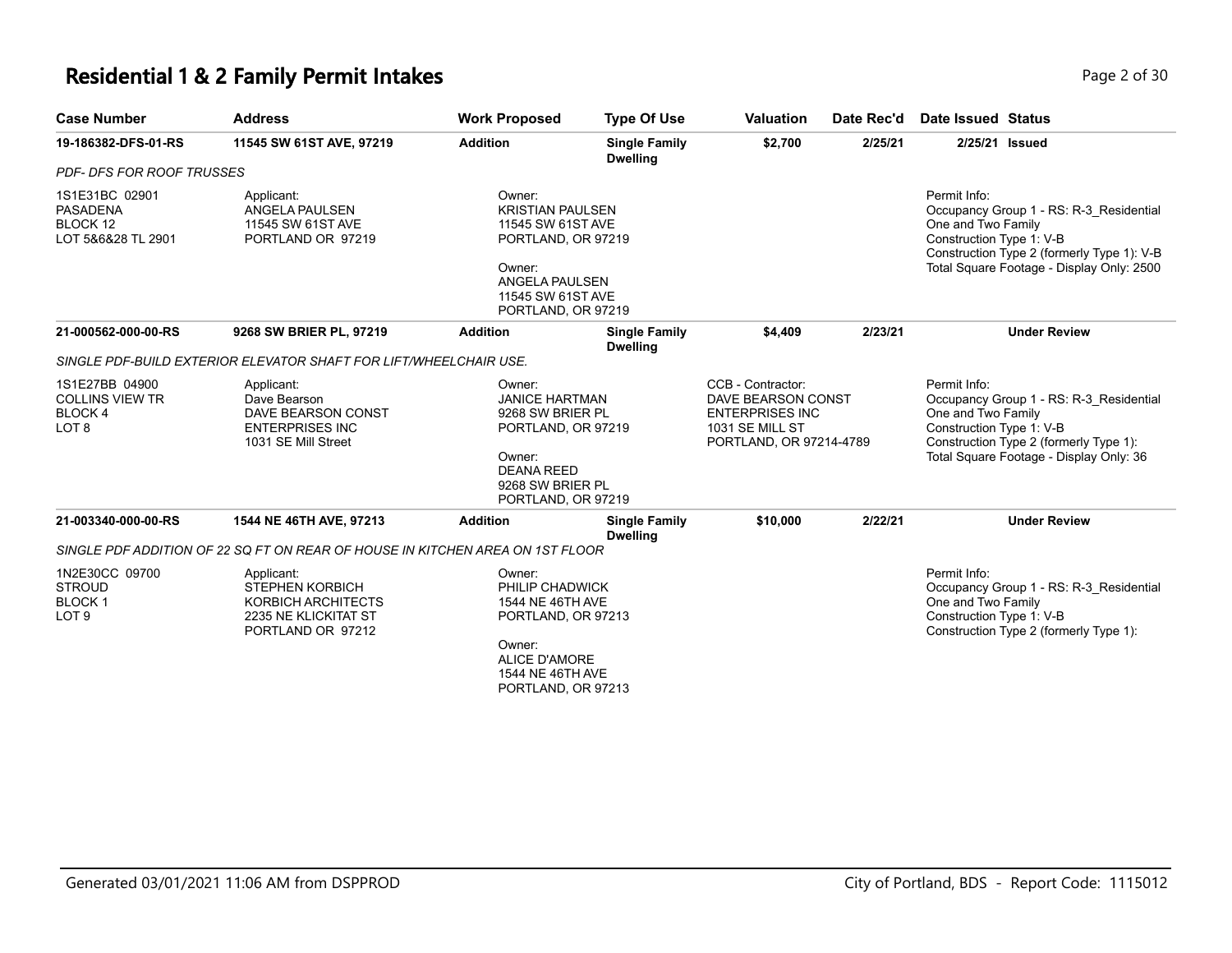## **Residential 1 & 2 Family Permit Intakes Page 1 0 and 20 and 20 and 20 and 20 and 20 and 20 and 20 and 20 and 20 and 20 and 20 and 20 and 20 and 20 and 20 and 20 and 20 and 20 and 20 and 20 and 20 and 20 and 20 and 20 an**

| <b>Case Number</b>                                                      | <b>Address</b>                                                                                                                           | <b>Work Proposed</b>                                                                                                                                    | <b>Type Of Use</b>                                                 | <b>Valuation</b>                                                                                   | Date Rec'd                                                          | <b>Date Issued Status</b>                                                                                                                                                                       |  |
|-------------------------------------------------------------------------|------------------------------------------------------------------------------------------------------------------------------------------|---------------------------------------------------------------------------------------------------------------------------------------------------------|--------------------------------------------------------------------|----------------------------------------------------------------------------------------------------|---------------------------------------------------------------------|-------------------------------------------------------------------------------------------------------------------------------------------------------------------------------------------------|--|
| 21-016912-000-00-RS                                                     | 4719 SW 47TH AVE, 97221                                                                                                                  | <b>Addition</b>                                                                                                                                         | <b>Single Family</b><br><b>Dwelling</b>                            | \$40,000                                                                                           | 2/23/21                                                             | <b>Under Review</b>                                                                                                                                                                             |  |
| *ET, PT, MT SEPARATE                                                    | SINGLE PDF: NEW COVERED PORCH AT REAR OF PROPERTY AND NEW 16 SF ADDITION AT NORTH ELEVATION FOR LIVING AREA: NEW BATHROOM ON FIRST FLOOR |                                                                                                                                                         |                                                                    |                                                                                                    |                                                                     |                                                                                                                                                                                                 |  |
| 1S1E18AA 05700<br><b>FAIRVALE</b><br>BLOCK 6<br>S 60' OF LOT 4<br>LOT 9 | Applicant:<br><b>TODD ISELIN</b><br><b>ISELIN ARCHITECTS PC</b><br>1307 SEVENTH ST<br>OREGON CITY OR 97045                               | Owner:<br><b>STACEY JUNG</b><br>4719 SW 47TH AVE<br>PORTLAND, OR 97221<br>Owner:<br>JAMES JUNG<br>4719 SW 47TH AVE<br>PORTLAND, OR 97221                |                                                                    | CCB - Contractor:<br><b>KK CONSTRUCTION LLC</b><br>PO BOX 330<br>ROCKAWAY BEACH, OR 97136-<br>0330 |                                                                     | Permit Info:<br>Occupancy Group 1 - RS: R-3 Residential<br>One and Two Family<br>Construction Type 1: V-B<br>Construction Type 2 (formerly Type 1):                                             |  |
| Total # of RS Addition permit intakes: 7                                |                                                                                                                                          |                                                                                                                                                         |                                                                    |                                                                                                    |                                                                     | Total valuation of RS Addition permit intakes: \$145,502                                                                                                                                        |  |
| 21-017483-000-00-RS                                                     | 634 NE HAZELFERN PL, 97232                                                                                                               | <b>Alteration</b>                                                                                                                                       | Decks, Fences,<br><b>Retaining Walls</b>                           | \$50,000                                                                                           | 2/23/21                                                             | <b>Under Review</b>                                                                                                                                                                             |  |
| COLUMNS WITH NEW GUARD RAIL.                                            | NEW DRIVEWAY . CONSTRUCTION OF NEW RETAINING WALL, NEW STAIRS, NEW HANDRAIL FOR STAIRS, AND REMOVING AND REBUILDING EXISTING PORCH       |                                                                                                                                                         |                                                                    |                                                                                                    |                                                                     |                                                                                                                                                                                                 |  |
| 1N1E36AC 09800<br>LAURELHURST<br><b>BLOCK7</b><br><b>LOT 10</b>         | Applicant:<br><b>Matthew McCarthy</b><br>JDL Development, Inc<br>2314 NW SAVIER<br>PORTLAND, OR 97210                                    | Owner:<br>1371 6TH AVE<br>Owner:<br>ZOE CHING<br>1371 6TH AVE<br>SAN FRANCISCO, CA 94122                                                                | CCB - Contractor:<br><b>WENDY WERBY</b><br>SAN FRANCISCO, CA 94122 |                                                                                                    | JDL DEVELOPMENT INC<br>2314 NW SAVIER ST<br>PORTLAND, OR 97210-2514 | Permit Info:<br>Occupancy Group 1 - RS: U_Decks,<br>Patios, Porches, Carports<br>Construction Type 1: V-B<br>Construction Type 2 (formerly Type 1):                                             |  |
| 21-017562-000-00-RS                                                     | 3309 NE IRVING ST, 97232                                                                                                                 | <b>Alteration</b>                                                                                                                                       | Decks, Fences,<br><b>Retaining Walls</b>                           | \$5,699                                                                                            | 2/24/21                                                             | 2/24/21 Issued                                                                                                                                                                                  |  |
| NEW BACK YARD DECK, 3FT HIGH.                                           |                                                                                                                                          |                                                                                                                                                         |                                                                    |                                                                                                    |                                                                     |                                                                                                                                                                                                 |  |
| 1N1E36AC 16800<br>LAURELHURST<br>BLOCK 19<br><b>LOT 17</b>              | Applicant:<br><b>Matthew McCarthy</b><br>JDL Development, Inc.<br>2314 NW SAVIER<br>PORTLAND, OR 97210                                   | Owner:<br>SANDRA WOODWARD<br>3309 NE IRVING ST<br>PORTLAND, OR 97232-2538<br>Owner:<br>STEPHEN WOODWARD<br>3309 NE IRVING ST<br>PORTLAND, OR 97232-2538 |                                                                    | CCB - Contractor:<br>JDL DEVELOPMENT INC<br>2314 NW SAVIER ST<br>PORTLAND, OR 97210-2514           |                                                                     | Permit Info:<br>Occupancy Group 1 - RS: U_Decks,<br>Patios, Porches, Carports<br>Construction Type 1: V-B<br>Construction Type 2 (formerly Type 1):<br>Total Square Footage - Display Only: 236 |  |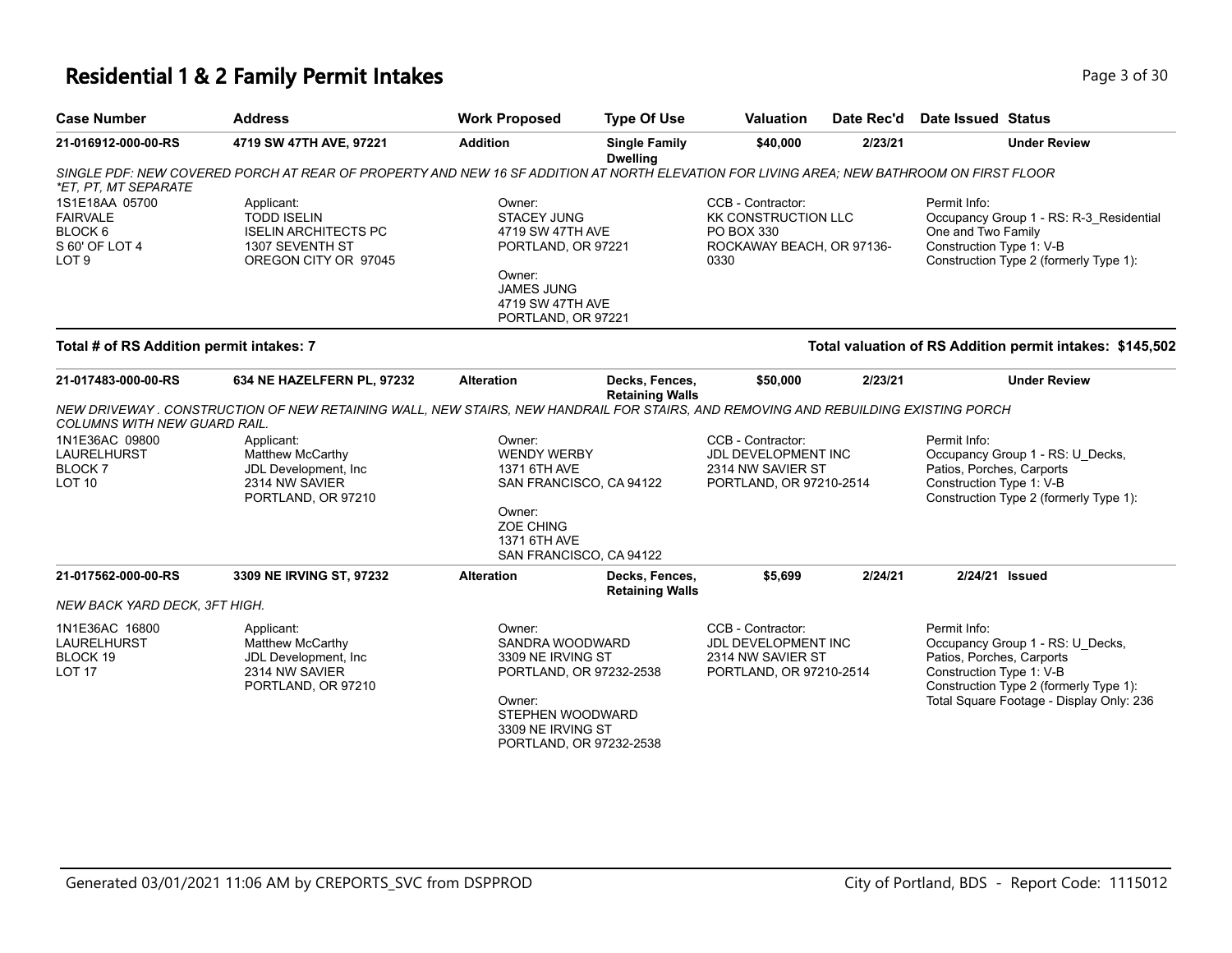### **Residential 1 & 2 Family Permit Intakes Page 1 of 30** Page 4 of 30

| <b>Case Number</b>                                                                             | <b>Address</b>                                                                                                                                                                                                                                                                                                                                                                                | <b>Work Proposed</b>                                                                                                                              | <b>Type Of Use</b>                       | <b>Valuation</b>                                                                                                                       | Date Rec'd | <b>Date Issued Status</b>                                             |                                                                                                                          |
|------------------------------------------------------------------------------------------------|-----------------------------------------------------------------------------------------------------------------------------------------------------------------------------------------------------------------------------------------------------------------------------------------------------------------------------------------------------------------------------------------------|---------------------------------------------------------------------------------------------------------------------------------------------------|------------------------------------------|----------------------------------------------------------------------------------------------------------------------------------------|------------|-----------------------------------------------------------------------|--------------------------------------------------------------------------------------------------------------------------|
| 21-018919-000-00-RS                                                                            | 3425 SW HEATHER LN, 97201                                                                                                                                                                                                                                                                                                                                                                     | <b>Alteration</b>                                                                                                                                 | Decks, Fences,<br><b>Retaining Walls</b> | \$6,194                                                                                                                                | 2/26/21    |                                                                       | <b>Under Review</b>                                                                                                      |
|                                                                                                | **SINGLE PDF*** COMPLETE CONSTRUCTION OF STACKED DECKS OF HOUSE ORIGINALLY DESIGNED WITH THIRD FLOOR ADDITION UNDER PERMIT 05-166269 AND<br>05-166269 DFS02. FOOTINGS AND PIERS ALREADY INSTALLED. INSPECTED AND APPROVED UNDER PERMIT 05-166269. NO GROUND DISTURBANCE ON THIS PERMIT.<br>RESUBMITTING ORIGINAL PLANS AND CALCULATIONS. DECK MATERIAL TO BE WESTCOAT ALX INSTEAD OF CONCRETE |                                                                                                                                                   |                                          |                                                                                                                                        |            |                                                                       |                                                                                                                          |
| 1S1E08AB 04400<br><b>BRENTWOOD PK</b><br>LOT 25-27 TL 4400                                     | Applicant:<br><b>DAVID SALTZBERG</b><br>DELAHUNT HOMES INC<br>3021 NE 72ND DRIVE, SUITE 9 #318<br>VANCOUVER, WA 98661                                                                                                                                                                                                                                                                         | Owner:<br><b>HARPREET DHILLON</b><br>3425 SW HEATHER LN<br>PORTLAND, OR 97201                                                                     |                                          | CCB - Contractor:<br><b>TODD DELAHUNT</b><br>DELAHUNT HOMES INC<br>3021 NE 72ND DRIVE SUITE 9<br><b>PMB 318</b><br>VANCOUVER, WA 98661 |            | Permit Info:<br>Patios, Porches, Carports<br>Construction Type 1: V-B | Occupancy Group 1 - RS: U Decks,<br>Construction Type 2 (formerly Type 1):<br>Total Square Footage - Display Only: 256.5 |
| 21-014819-000-00-RS                                                                            | 5215 SW VIEW POINT TER, 97239                                                                                                                                                                                                                                                                                                                                                                 | <b>Alteration</b>                                                                                                                                 | Decks, Fences,<br><b>Retaining Walls</b> | \$25,000                                                                                                                               | 2/26/21    |                                                                       | <b>Under Review</b>                                                                                                      |
|                                                                                                | SINGLE PDF - REMOVE AND REPLACE TWO MAIN LEVEL DECKS WITH STAIRS, AND ONE UPPER LEVEL DECK                                                                                                                                                                                                                                                                                                    |                                                                                                                                                   |                                          |                                                                                                                                        |            |                                                                       |                                                                                                                          |
| 1S1E15BC 03500<br><b>LAURA'S LOOKOUT</b><br>LOT 4                                              | Applicant:<br><b>EAMON BRENNAN-KOS</b><br>PULL OF THE SAW<br>1632 SE 72ND AVE<br>PORTLAND, OR 97215                                                                                                                                                                                                                                                                                           | Owner:<br><b>KIMBERLY PRICE</b><br>5215 SW VIEW POINT TER<br>PORTLAND, OR 97239-3909                                                              |                                          | CCB - Contractor:<br><b>EAMON BRENNAN-KOS</b><br>PULL OF THE SAW LLC<br>1632 SE 72ND AVE<br>PORTLAND, OR 97215                         |            | Permit Info:<br>Construction Type 1: V-B                              | Construction Type 2 (formerly Type 1):                                                                                   |
| 21-017472-000-00-RS                                                                            | 7915 SE 34TH AVE, 97202                                                                                                                                                                                                                                                                                                                                                                       | <b>Alteration</b>                                                                                                                                 | Garage/Carport                           | \$15,000                                                                                                                               | 2/23/21    |                                                                       | 2/23/21 Issued                                                                                                           |
|                                                                                                | REMODEL EXISTING GARAGE, WITH NEW FOUNDATION                                                                                                                                                                                                                                                                                                                                                  |                                                                                                                                                   |                                          |                                                                                                                                        |            |                                                                       |                                                                                                                          |
| 1S1E24DB 07000<br><b>EASTMORELAND</b><br>BLOCK 52<br>N 15' OF LOT 9<br>LOT 10, S 10' OF LOT 11 | Applicant:<br><b>JEREMY SMITH</b><br>JEREMY'S QUALITY CONSTRUCTION<br><b>CON</b><br>20736 SCAPPOOSE VERNONIA HWY<br>SCAPPOOSE, OR 97006                                                                                                                                                                                                                                                       | Owner:<br>CAHILL, SUSAN M TR<br>7915 SE 34TH AVE<br>PORTLAND, OR 97202<br>Owner:<br>CAHILL, DONALD E TR<br>7915 SE 34TH AVE<br>PORTLAND, OR 97202 |                                          | CCB - Contractor:<br><b>JEREMYS QUALITY</b><br>CONSTRUCTION CO<br>20736 SCAPPOOSE VERNONIA<br><b>HWY</b><br>SCAPPOOSE, OR 97056        |            | Permit Info:<br>Garage\Utility Misc.<br>Construction Type 1: V-B      | Occupancy Group 1 - RS: U_Private<br>Construction Type 2 (formerly Type 1):                                              |
| 21-019117-000-00-RS                                                                            | 3707 NE 24TH AVE, 97212                                                                                                                                                                                                                                                                                                                                                                       | <b>Alteration</b>                                                                                                                                 | Garage/Carport                           | \$10,000                                                                                                                               | 2/26/21    |                                                                       | 2/26/21 Under Inspection                                                                                                 |
| WORK.                                                                                          | SINGLE PDF PARTIAL REMODEL OF EXISTING GARAGE SPACE, REINFORCE WALLS AND ENLARGE EXTERIOR OPENING TO BACKYARD. ASSOCIATED ELECTRICAL                                                                                                                                                                                                                                                          |                                                                                                                                                   |                                          |                                                                                                                                        |            |                                                                       |                                                                                                                          |
| 1N1E23DD 19400<br>HOMEDALE<br>BLOCK <sub>8</sub><br>LOT <sub>1</sub><br>S 1/2 OF LOT 2         | Applicant:<br>Amy Frye<br>RED ROOSTER REMODELING<br>57049 WALKER RD<br>SCAPPOOSE OR 97056-2129                                                                                                                                                                                                                                                                                                | Owner:<br>KATHLEEN STAGGERS<br>3707 NE 24TH AVE<br>PORTLAND, OR 97212<br>Owner:<br><b>ALAN STAGGERS</b><br>3707 NE 24TH AVE<br>PORTLAND, OR 97212 |                                          | CCB - Contractor:<br><b>AMY FRYE</b><br>RED ROOSTER REMODELING INC<br>57049 WALKER RD<br>SCAPPOOSE, OR 97056                           |            | Permit Info:<br>Garage\Utility Misc.<br>Construction Type 1: V-B      | Occupancy Group 1 - RS: U_Private<br>Construction Type 2 (formerly Type 1):                                              |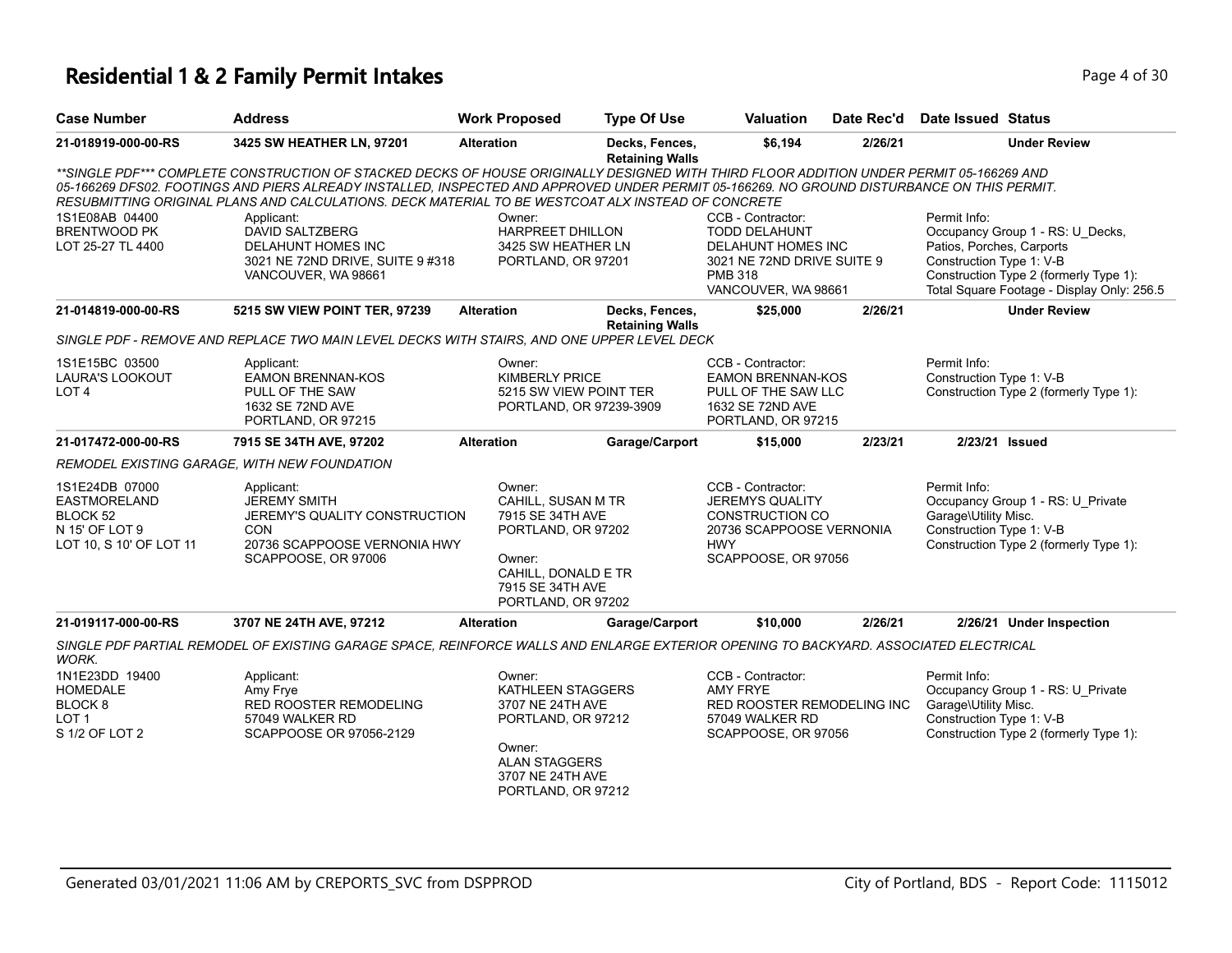#### **Residential 1 & 2 Family Permit Intakes Page 1 and 2 Family Permit Intakes Page 1 and 2 Family Permit Intakes**

LOT 1&2 TL 4200

| <b>Case Number</b>                                                                        | <b>Address</b>                                                                                           | <b>Work Proposed</b>                                 | <b>Type Of Use</b>      | <b>Valuation</b>                                                                                      | Date Rec'd | Date Issued Status                                                                                                                              |
|-------------------------------------------------------------------------------------------|----------------------------------------------------------------------------------------------------------|------------------------------------------------------|-------------------------|-------------------------------------------------------------------------------------------------------|------------|-------------------------------------------------------------------------------------------------------------------------------------------------|
| 21-006046-000-00-RS                                                                       | 2917 SE 62ND AVE, 97206                                                                                  | <b>Alteration</b>                                    | <b>Garage/Carport</b>   | \$25.000                                                                                              | 2/23/21    | <b>Under Review</b>                                                                                                                             |
|                                                                                           | SINGLE PDF- REPLACE FIRE DAMAGED ROOF TRUSSES ON EXISTING GARAGE. REBUILD/REPAIR RIGHT SIDE OF WALL.     |                                                      |                         |                                                                                                       |            |                                                                                                                                                 |
| 1S2E07AD 00200<br><b>MERRILLS ADD</b><br>BLOCK 2<br>LOT 13 EXC W 35.35' & EXC<br>PT IN ST | Applicant:<br><b>ANDY STEMBER</b><br>JAS ENGINEERING<br>1419 WASHINGTON ST #100<br>OREGON CITY, OR 97045 | Owner:<br><b>FRANCINE MORGAN</b><br>2917 SE 62ND AVE | PORTLAND, OR 97206-2039 | CCB - Contractor:<br>CHINOOK RESTORATION INC<br>11010 NE 37TH CIRCLE SUITE 110<br>VANCOUVER, WA 98682 |            | Permit Info:<br>Occupancy Group 1 - RS: U Private<br>Garage\Utility Misc.<br>Construction Type 1: V-B<br>Construction Type 2 (formerly Type 1): |
| 21-014774-000-00-RS                                                                       | 6410 SE 63RD AVE, 97206                                                                                  | <b>Alteration</b>                                    | <b>Garage/Carport</b>   | \$1,000                                                                                               | 2/23/21    | Under Review                                                                                                                                    |

*SINGLE PDF - REMOVE ATTACHED SHED AND COVERED AREA PORTION OF EXISITING DETACHED GARAGE, INCLUDING ROOF AND FOUNDATION.*

| 1S2E17CC 09300<br><b>TREMONT PL</b><br>BLOCK <sub>27</sub><br>LOT 6&7 | Applicant:<br><b>KEVIN PARTAIN</b><br>URBAN VISIONS<br>223 NE 56TH AVENUE<br>PORTLAND, OR 97213 | Owner:<br>PAMALA CLARKE<br>6410 SE 63RD AVE<br>PORTLAND, OR 97206-6610<br>Owner:<br><b>TIMOTHY CLARKE</b><br>6410 SE 63RD AVE<br>PORTLAND, OR 97206-6610 |                                         | CCB - Contractor:<br>DAVID BUCZKOWSKI<br>COLUMBIA CONTRACTING LLC<br>8714 SE 9TH AVE<br>PORTLAND, OR 97202 |         | Permit Info:<br>Occupancy Group 1 - RS: U Private<br>Garage\Utility Misc.<br>Construction Type 1: V-B<br>Construction Type 2 (formerly Type 1): |
|-----------------------------------------------------------------------|-------------------------------------------------------------------------------------------------|----------------------------------------------------------------------------------------------------------------------------------------------------------|-----------------------------------------|------------------------------------------------------------------------------------------------------------|---------|-------------------------------------------------------------------------------------------------------------------------------------------------|
| 21-016597-000-00-RS                                                   | 7420 S LAVIEW DR. 97219                                                                         | <b>Alteration</b>                                                                                                                                        | <b>Single Family</b><br><b>Dwelling</b> | \$23.800                                                                                                   | 2/22/21 | <b>Under Review</b>                                                                                                                             |
|                                                                       | *SINGLE PDF* VOLUNTARY UNDERPINNING USING 6 PUSH PIERS, 3 HELICAL TIEBACKS AND 1 PRECON PIER    |                                                                                                                                                          |                                         |                                                                                                            |         |                                                                                                                                                 |
| 1S1E22BD 04200<br><b>FULTON PK</b><br><b>BLOCK K</b>                  | Applicant:<br><b>EMILY SINGLETON</b><br>TERRAFIRMA FOUNDATION SYSTEMS                           | Owner:<br>TERESA KIKER<br>3294 CREEKWOOD DR                                                                                                              |                                         | CCB - Contractor:<br>TERRAFIRMA FOUNDATION<br><b>REPAIR INC</b>                                            |         | Permit Info:<br>Occupancy Group 1 - RS: R-3 Residential<br>One and Two Family                                                                   |

| TIGARD OR 97223                          |                                                                                                                                                                                                                                                                     |                                              |                                         | ROSEBURG, OR 97470                          |         | Construction Type 2 (formerly Type 1): |                                         |
|------------------------------------------|---------------------------------------------------------------------------------------------------------------------------------------------------------------------------------------------------------------------------------------------------------------------|----------------------------------------------|-----------------------------------------|---------------------------------------------|---------|----------------------------------------|-----------------------------------------|
| 21-016860-000-00-RS                      | 11905 SW 60TH AVE, 97219                                                                                                                                                                                                                                            | <b>Alteration</b>                            | <b>Single Family</b><br><b>Dwelling</b> | \$24.000                                    | 2/22/21 |                                        | 2/26/21 Under Inspection                |
|                                          | SINGLE PDF REMODEL KITCHEN WITH MINOR STRUCTURAL ALTERATIONS, RELOCATED EXTERIOR WINDOW (NON-STREET FACING) REMODEL 3 BATHROOMS<br>(TRADES ONLY) REPAIR WATER DAMAGE TO MAJN FLOOR AND BASEMENT DUE TO BROKEN PIPE. ASSOCIATED MECHANICAL, ELECTRICAL AND PLUMBING. |                                              |                                         |                                             |         |                                        |                                         |
| 1S1E31CB 05604<br>PARTITION PLAT 1996-96 | Applicant:<br><b>BRIAN STEVENSON</b>                                                                                                                                                                                                                                | Owner:<br>VON SCHLUMPERGER.                  |                                         | CCB - Contractor:<br><b>BRIAN STEVENSON</b> |         | Permit Info:                           | Occupancy Group 1 - RS: R-3 Residential |
| LOT <sub>3</sub>                         | <b>BRIAN STEVENSON CONSTRUCTION</b>                                                                                                                                                                                                                                 | <b>BIRGITTA TR</b>                           |                                         | <b>CONSTRUCTION LLC</b>                     |         | One and Two Family                     |                                         |
|                                          | 3123 NE KNOTT ST<br>PORTLAND, OR 97212                                                                                                                                                                                                                              | 11905 SW 60TH AVE<br>PORTLAND, OR 97219-7005 |                                         | 3123 NE KNOTT ST<br>PORTLAND, OR 97212      |         | Construction Type 1: V-B               | Construction Type 2 (formerly Type 1):  |

Owner: ROY, JOHN W TR 11905 SW 60TH AVE PORTLAND, OR 97219-7005

CANTONMENT, FL 32533

7910 SW HUNZIKER ST

Construction Type 1: V-B

761 NE GARDEN VALLEY BLVD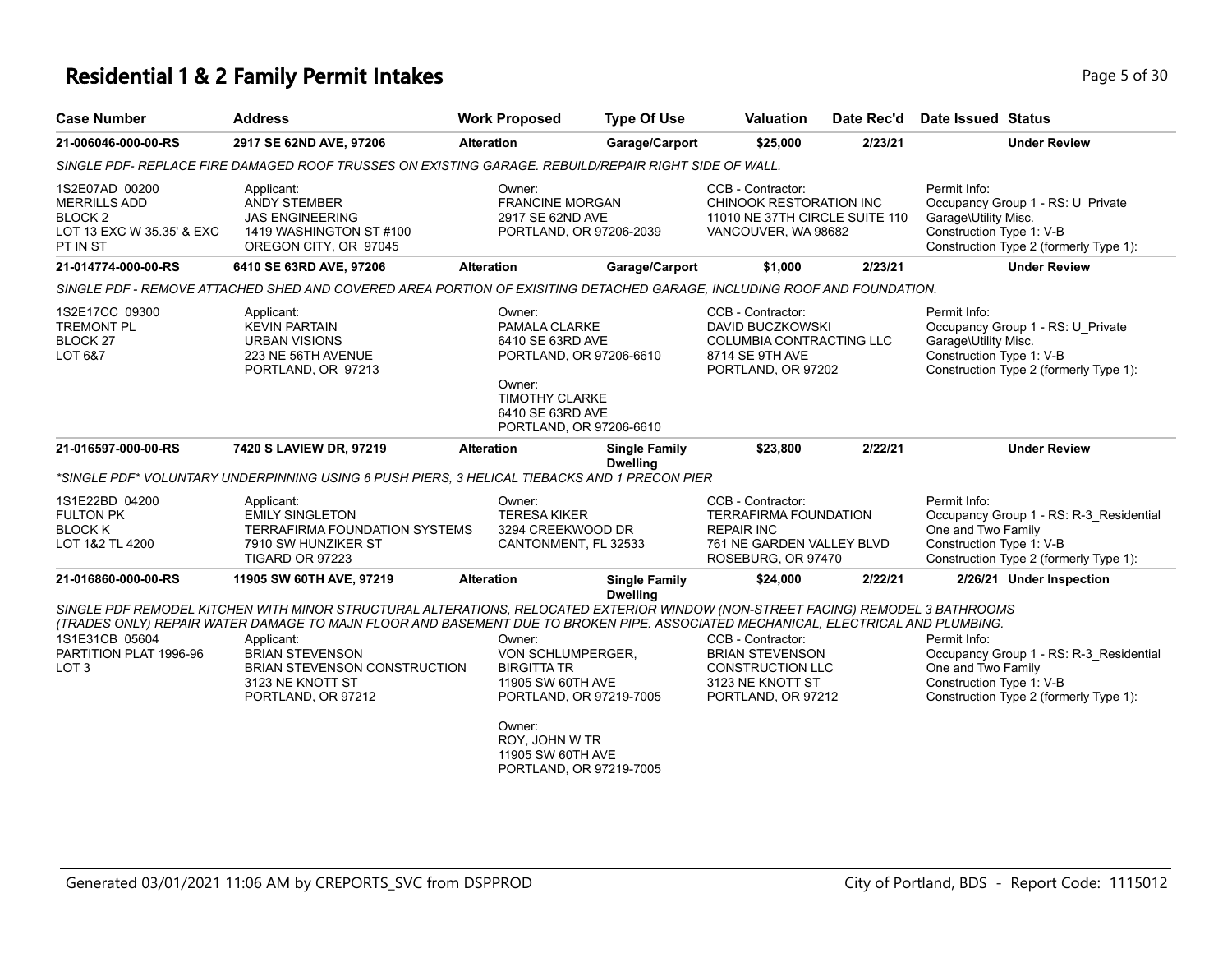## **Residential 1 & 2 Family Permit Intakes Page 1 and 2 and 2 and 2 and 2 and 2 and 2 and 2 and 2 and 2 and 2 and 2 and 2 and 2 and 2 and 2 and 2 and 2 and 2 and 2 and 2 and 2 and 2 and 2 and 2 and 2 and 2 and 2 and 2 and**

| <b>Case Number</b>                                                         | <b>Address</b>                                                                                                                                                                                                                                                            | <b>Work Proposed</b>                                                                                                                                                | <b>Type Of Use</b>                      | <b>Valuation</b>                                                                                                                       | Date Rec'd | <b>Date Issued Status</b>                                      |                                                                                   |
|----------------------------------------------------------------------------|---------------------------------------------------------------------------------------------------------------------------------------------------------------------------------------------------------------------------------------------------------------------------|---------------------------------------------------------------------------------------------------------------------------------------------------------------------|-----------------------------------------|----------------------------------------------------------------------------------------------------------------------------------------|------------|----------------------------------------------------------------|-----------------------------------------------------------------------------------|
| 21-018178-000-00-RS                                                        | 10429 SE LINCOLN CT, 97216                                                                                                                                                                                                                                                | <b>Alteration</b>                                                                                                                                                   | <b>Single Family</b><br><b>Dwelling</b> | \$75,000                                                                                                                               | 2/25/21    |                                                                | 2/26/21 Issued                                                                    |
|                                                                            | KITCHEN REMODEL, REPIPE, REWIRE, NEW HVAC, PUTTING IN TWO EGRESS WINDOWS IN BASEMENT FOR 2 NEW BEDROOMS.                                                                                                                                                                  |                                                                                                                                                                     |                                         |                                                                                                                                        |            |                                                                |                                                                                   |
| 1S2E03CC 04100<br>CHERRY BLOSSOM PK<br>BLOCK 17<br>LOT 10                  | Applicant:<br><b>MIKE ANDERSON</b><br>CREATIVE DESIGN & CONSTRUCTION<br><b>LLC</b><br>PO BOX 68391<br>PORTLAND OR, OR 97268                                                                                                                                               | Owner:<br>JANICE LOWE<br>10429 SE LINCOLN CT<br>PORTLAND, OR 97216-3038                                                                                             |                                         | CCB - Contractor:<br><b>MIKE ANDERSON</b><br><b>CREATIVE DESIGN &amp;</b><br>CONSTRUCTION LLC<br>PO BOX 68391<br>PORTLAND OR, OR 97268 |            | Permit Info:<br>One and Two Family<br>Construction Type 1: V-B | Occupancy Group 1 - RS: R-3 Residential<br>Construction Type 2 (formerly Type 1): |
| 21-018740-000-00-RS                                                        | 737 NE KNOTT ST - UNIT A, 97212                                                                                                                                                                                                                                           | <b>Alteration</b>                                                                                                                                                   | <b>Single Family</b><br><b>Dwelling</b> | \$6,464                                                                                                                                | 2/26/21    |                                                                | 3/1/21 Issued                                                                     |
|                                                                            | *SINGLE PDF* INSTALLATION OF ONE (1) EGRESS WINDOW                                                                                                                                                                                                                        |                                                                                                                                                                     |                                         |                                                                                                                                        |            |                                                                |                                                                                   |
| 1N1E26BC 12400<br><b>IRVINGTON</b><br>BLOCK 116<br>LOT 10                  | Applicant:<br><b>EMILY SINGLETON</b><br><b>TERRAFIRMA FOUNDATION SYSTEMS</b><br>7910 SW HUNZIKER ST<br>TIGARD OR 97223                                                                                                                                                    | Owner:<br>LISTON A IV IV WITHERILL<br>737 NE KNOTT ST<br>PORTLAND, OR 97212-3131<br>Owner:<br><b>KRISTIANA L T WITHERILL</b><br>737 NE KNOTT ST                     |                                         | CCB - Contractor:<br><b>TERRAFIRMA FOUNDATION</b><br><b>REPAIR INC</b><br>761 NE GARDEN VALLEY BLVD<br>ROSEBURG, OR 97470              |            | Permit Info:<br>One and Two Family<br>Construction Type 1: V-B | Occupancy Group 1 - RS: R-3_Residential<br>Construction Type 2 (formerly Type 1): |
|                                                                            |                                                                                                                                                                                                                                                                           | PORTLAND, OR 97212-3131                                                                                                                                             |                                         |                                                                                                                                        |            |                                                                |                                                                                   |
| 21-019228-000-00-RS                                                        | 7425 SE MARKET ST, 97215                                                                                                                                                                                                                                                  | <b>Alteration</b>                                                                                                                                                   | <b>Single Family</b><br><b>Dwelling</b> | \$70,000                                                                                                                               | 2/27/21    |                                                                | 2/27/21 Under Inspection                                                          |
| PLUMBING.                                                                  | SINGLE PDF BASEMENT CONVERSION TO LIVING SPACE. NEW SPACE TO INCLUDE NEW BEDROOM AND FAMILY ROOM. ENCLOSE LAUNDRY AND UTILITY ROOM.<br>REMODEL MAIN FLOOR, MDIFY FLOOR PLAND TO CREATE MASTER SUITE. REMODEL BATHROOMS AND KITCHEN. ASSOCIATED MECHANICAL, ELECTRICAL AND |                                                                                                                                                                     |                                         |                                                                                                                                        |            |                                                                |                                                                                   |
| 1S2E05DB 09800<br><b>CLINTON</b><br><b>BLOCK F</b><br>LOT 9&10             | Applicant:<br><b>BRUCE ZIELSDORF</b><br>PDX PROPERTY INNOVATIONS LLC<br>6792 SW FLORENCE LANE<br>PORTLAND, OR 97223                                                                                                                                                       | Owner:<br>WEST COAST SUPPLY LLC<br>12403 NE 59TH AVE<br>VANCOUVER, WA 98686                                                                                         |                                         | CCB - Contractor:<br>PDX PROPERTY INNOVATIONS<br><b>LLC</b><br>6792 SW FLORENCE LN<br>PORTLAND, OR 97223                               |            | Permit Info:<br>One and Two Family<br>Construction Type 1: V-B | Occupancy Group 1 - RS: R-3_Residential<br>Construction Type 2 (formerly Type 1): |
| 21-019234-000-00-RS                                                        | 15040 SE SHERMAN ST, 97233                                                                                                                                                                                                                                                | <b>Alteration</b>                                                                                                                                                   | <b>Single Family</b>                    | \$100,000                                                                                                                              | 2/27/21    |                                                                | <b>Approved to Issue</b>                                                          |
|                                                                            | WHOLE HOUSE INTERIOR REMODEL. KITCHEN, BATHROOM ALL NEW INTERIOR FINISHES--NEW PANEL.                                                                                                                                                                                     |                                                                                                                                                                     | <b>Dwelling</b>                         |                                                                                                                                        |            |                                                                |                                                                                   |
| 1S2E01CD 03400<br><b>TROPICANA PK</b><br><b>BLOCK4</b><br>LOT <sub>3</sub> | Applicant:<br><b>STEVEN R KEM</b><br><b>KEMS WOODWORKS LLC</b><br>PO BOX 396<br>CORNELIUS, OR 97113                                                                                                                                                                       | Owner:<br><b>LACY CATABAY</b><br>15040 SE SHERMAN ST<br>PORTLAND, OR 97233-3430<br>Owner:<br><b>ALVIN CATABAY</b><br>15040 SE SHERMAN ST<br>PORTLAND, OR 97233-3430 |                                         | CCB - Contractor:<br><b>STEVEN R KEM</b><br><b>KEMS WOODWORKS LLC</b><br>PO BOX 396<br>CORNELIUS, OR 97113                             |            | Permit Info:<br>One and Two Family<br>Construction Type 1: V-B | Occupancy Group 1 - RS: R-3 Residential<br>Construction Type 2 (formerly Type 1): |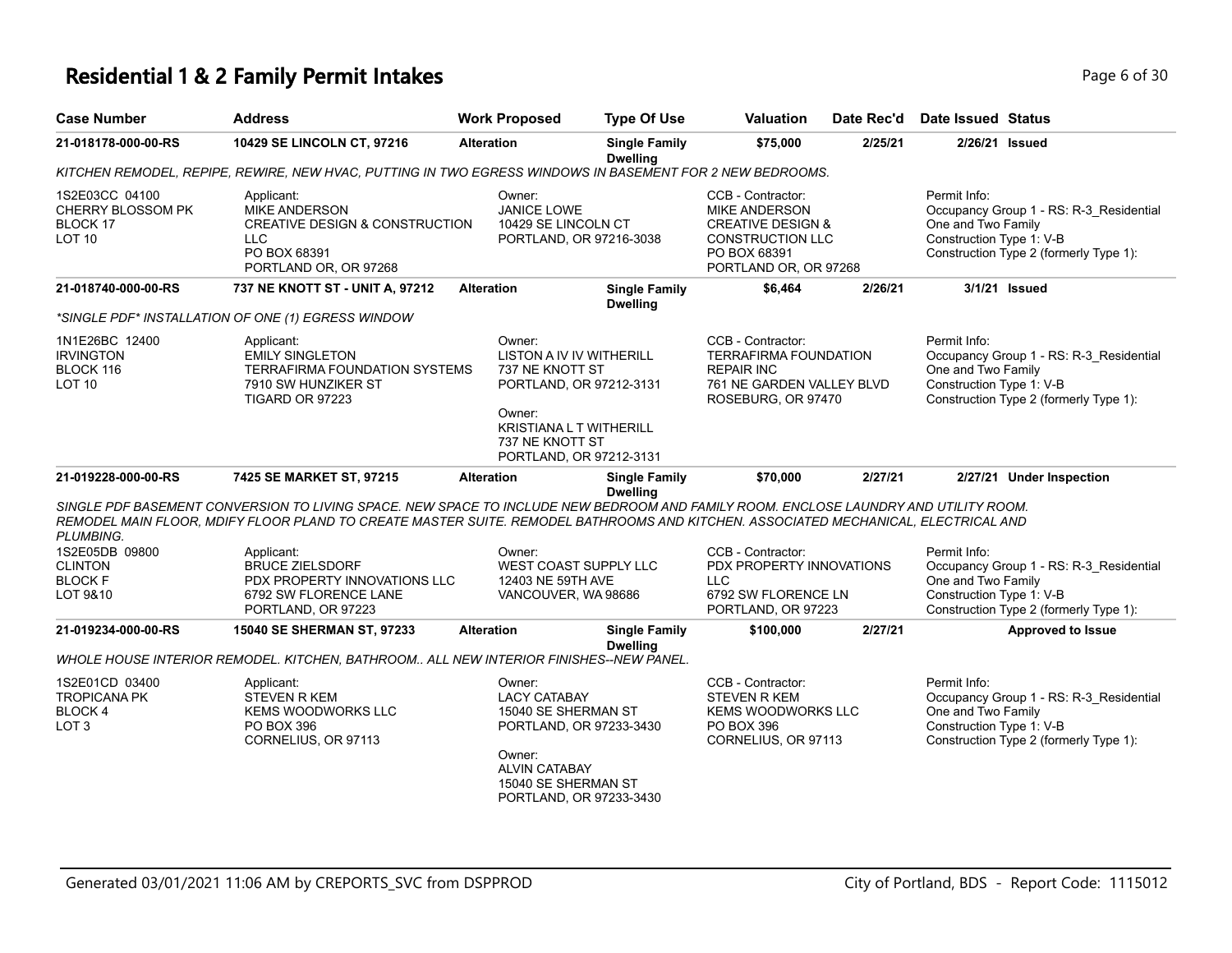## **Residential 1 & 2 Family Permit Intakes Page 7 of 30 Page 7 of 30**

| <b>Case Number</b>                                                                      | <b>Address</b>                                                                                                                                                                                                                                                                                                                                                                                                                                      | <b>Work Proposed</b>                                                                                                                                  | <b>Type Of Use</b>                      | <b>Valuation</b>                                                                                                                                                                                             | Date Rec'd | <b>Date Issued Status</b>                                                                                                                           |
|-----------------------------------------------------------------------------------------|-----------------------------------------------------------------------------------------------------------------------------------------------------------------------------------------------------------------------------------------------------------------------------------------------------------------------------------------------------------------------------------------------------------------------------------------------------|-------------------------------------------------------------------------------------------------------------------------------------------------------|-----------------------------------------|--------------------------------------------------------------------------------------------------------------------------------------------------------------------------------------------------------------|------------|-----------------------------------------------------------------------------------------------------------------------------------------------------|
| 21-019235-000-00-RS                                                                     | 1168 SE 84TH AVE, 97216                                                                                                                                                                                                                                                                                                                                                                                                                             | <b>Alteration</b>                                                                                                                                     | <b>Single Family</b><br><b>Dwelling</b> | \$125,000                                                                                                                                                                                                    | 2/27/21    | <b>Under Review</b>                                                                                                                                 |
|                                                                                         | REMODEL KITCHEN/BATHROOM. CONVERT BASEMENT TO LIVING SPACE. ADD BATHROOM IN BASEMENT.                                                                                                                                                                                                                                                                                                                                                               |                                                                                                                                                       |                                         |                                                                                                                                                                                                              |            |                                                                                                                                                     |
| 1S2E04BC 06800<br><b>MANSFIELD</b><br>BLOCK <sub>2</sub><br>LOT 31-33                   | Applicant:<br><b>RYAN WALSH</b><br>DRW CONSTRUCTION LLC<br>3812 SE MALDEN ST<br>PORTLAND, OR 97202                                                                                                                                                                                                                                                                                                                                                  | Owner:<br><b>LORI ERICKSON</b><br>1168 SE 84TH AVE<br>PORTLAND, OR 97216                                                                              |                                         | CCB - Contractor:<br><b>RYAN WALSH</b><br>DRW CONSTRUCTION LLC<br>3812 SE MALDEN ST<br>PORTLAND, OR 97202                                                                                                    |            | Permit Info:<br>Occupancy Group 1 - RS: R-3_Residential<br>One and Two Family<br>Construction Type 1: V-B<br>Construction Type 2 (formerly Type 1): |
| 21-019236-000-00-RS                                                                     | 315 N BALDWIN ST, 97217                                                                                                                                                                                                                                                                                                                                                                                                                             | <b>Alteration</b>                                                                                                                                     | <b>Single Family</b>                    | \$50,000                                                                                                                                                                                                     | 2/27/21    | <b>Approved to Issue</b>                                                                                                                            |
| 1N1E10DC 09000<br><b>LOVEWOOD</b><br><b>BLOCK1</b><br>LOT <sub>19</sub>                 | SINGLE PDF BASEMENT CONVERSION TO LIVING SPACE. NEW SPACE TO INCLUDE NEW BATHROOM (TOTAL OF 2) BEDROOM FAMILY ROOM AND REMODELED<br>UTILITY AND LAUNDRY SPACE. UPDATE AND REMODEL MAIN FLOOR INCLUDING KITCHEN AND BATHROOM. UPDATE FINISHES IN EXISTING HABITABLE ATTIC.<br>ASSOCIATED MECHANICAL, ELECTRICAL AND PLUMBING.<br>Applicant:<br><b>BRUCE ZIELSDORF</b><br>PDX PROPERTY INNOVATIONS LLC<br>6792 SW FLORENCE LANE<br>PORTLAND, OR 97223 | Owner:<br><b>ROBERT ESCH</b><br>315 N BALDWIN ST<br>PORTLAND, OR 97217                                                                                | <b>Dwelling</b>                         | CCB - Contractor:<br>PDX PROPERTY INNOVATIONS<br><b>LLC</b><br>6792 SW FLORENCE LN<br>PORTLAND, OR 97223                                                                                                     |            | Permit Info:<br>Occupancy Group 1 - RS: R-3_Residential<br>One and Two Family<br>Construction Type 1: V-B<br>Construction Type 2 (formerly Type 1): |
| 21-019247-000-00-RS                                                                     | 4025 N HAIGHT AVE, 97227                                                                                                                                                                                                                                                                                                                                                                                                                            | <b>Alteration</b>                                                                                                                                     | <b>Single Family</b><br><b>Dwelling</b> | \$30,000                                                                                                                                                                                                     | 2/27/21    | <b>Under Review</b>                                                                                                                                 |
|                                                                                         | SINGLE PDF RELOCATE EXISTING BATHROOM ON 2ND FLOOR. REMODEL POWDER BATHROOM AND KITCHEN ON MAIN FLOOR.                                                                                                                                                                                                                                                                                                                                              |                                                                                                                                                       |                                         |                                                                                                                                                                                                              |            |                                                                                                                                                     |
| 1N1E22DB 18400<br><b>CENTRAL ALBINA</b><br>BLOCK 15<br>S 40' OF LOT 6<br>N 10' OF LOT 7 | Applicant:<br>CENTER RING CORPORATION<br>PO BOX 12665<br>PORTLAND, OR 97212                                                                                                                                                                                                                                                                                                                                                                         | Owner:<br>KATHERINE WOLF<br>4025 N HAIGHT AVE<br>PORTLAND, OR 97227                                                                                   |                                         | CCB - Contractor:<br>CENTER RING CORPORATION<br>PO BOX 12665<br>PORTLAND, OR 97212                                                                                                                           |            | Permit Info:<br>Occupancy Group 1 - RS: R-3 Residential<br>One and Two Family<br>Construction Type 1: V-B<br>Construction Type 2 (formerly Type 1): |
| 21-019258-000-00-RS                                                                     | 4232 NE ROYAL CT, 97213                                                                                                                                                                                                                                                                                                                                                                                                                             | <b>Alteration</b>                                                                                                                                     | <b>Single Family</b><br><b>Dwelling</b> | \$15,400                                                                                                                                                                                                     | 2/27/21    | 2/27/21 Issued                                                                                                                                      |
| <b>WORK. SUBS ENTERED.</b>                                                              | SINGLE PDF REMODEL GARAGE. NEW FOUNDATION AND WALLS TO REINFORCE EXISTING. NEW DOOR. NEW SPA TUB IN BACK YARD. ASSOCIATED ELECTRICAL                                                                                                                                                                                                                                                                                                                |                                                                                                                                                       |                                         |                                                                                                                                                                                                              |            |                                                                                                                                                     |
| 1N2E31BC 15600<br>LAURELHURST<br>BLOCK 61<br>LOT 10&11                                  | Applicant:<br><b>MIKE ANDREYUK</b><br><b>RECRAFT LLC</b><br>997 SW WESTWOOD DR<br>PORTLAND, OR 97239                                                                                                                                                                                                                                                                                                                                                | Owner:<br><b>BEEMAN STRONG</b><br>4232 NE ROYAL CT<br>PORTLAND, OR 97213<br>Owner:<br><b>KIRSTEN HEALEY</b><br>4232 NE ROYAL CT<br>PORTLAND, OR 97213 |                                         | CCB - Contractor:<br><b>L &amp; K ELECTRIC INC</b><br>10122 SE SHADY LN<br>DAMASCUS, OR 97089<br>CCB - Contractor:<br><b>MIKE ANDREYUK</b><br><b>RECRAFT LLC</b><br>997 SW WESTWOOD DR<br>PORTLAND, OR 97239 |            | Permit Info:<br>Occupancy Group 1 - RS: R-3_Residential<br>One and Two Family<br>Construction Type 1: V-B<br>Construction Type 2 (formerly Type 1): |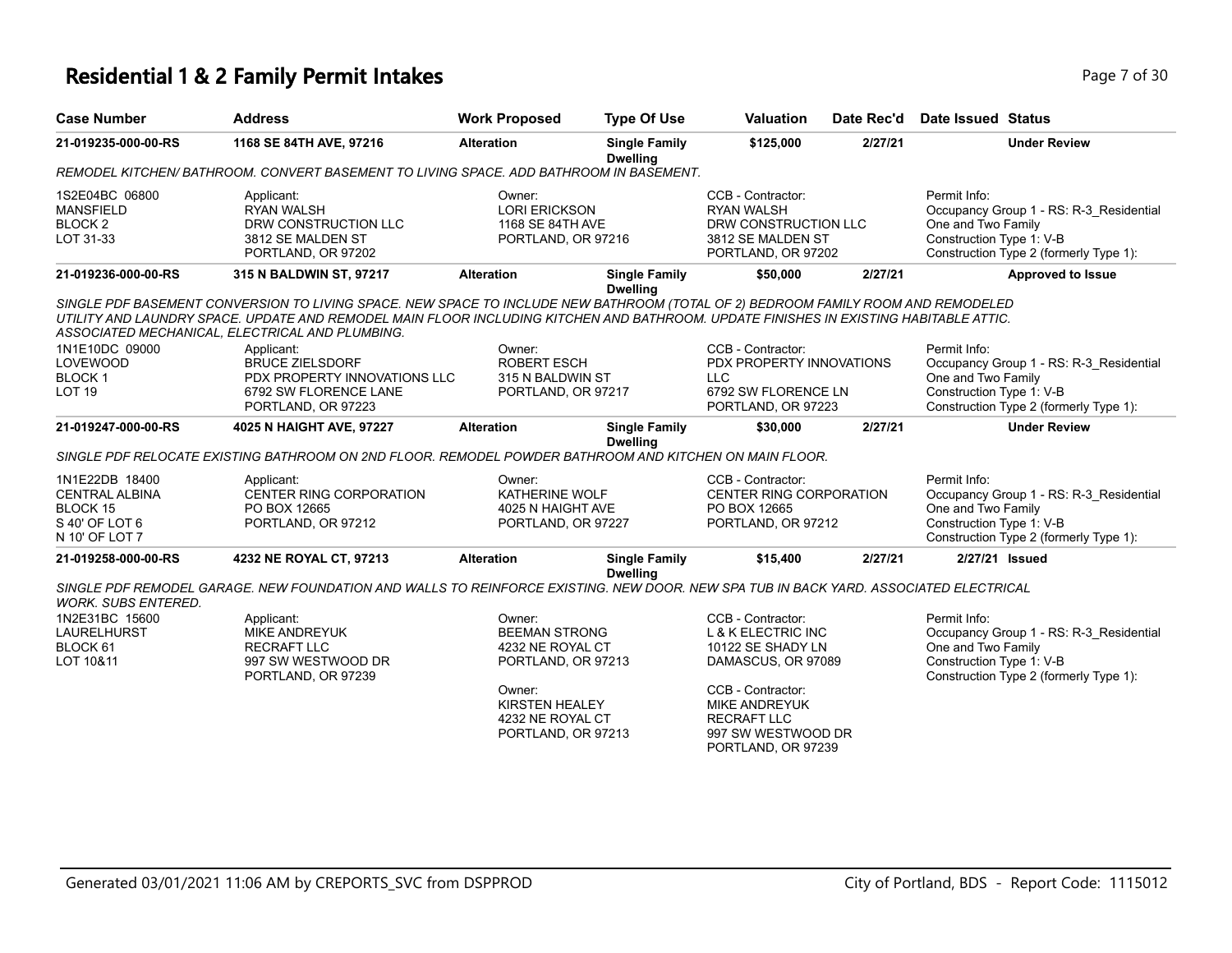# **Residential 1 & 2 Family Permit Intakes Page 1 and Security Page 8 of 30**

| <b>Case Number</b>                                                                                       | <b>Address</b>                                                                                                                                                                                                                                                                                             | <b>Work Proposed</b>                                                                                                                                         | <b>Type Of Use</b>                      | <b>Valuation</b>                                                                                                    | Date Rec'd | <b>Date Issued Status</b>                                                                                                                                             |
|----------------------------------------------------------------------------------------------------------|------------------------------------------------------------------------------------------------------------------------------------------------------------------------------------------------------------------------------------------------------------------------------------------------------------|--------------------------------------------------------------------------------------------------------------------------------------------------------------|-----------------------------------------|---------------------------------------------------------------------------------------------------------------------|------------|-----------------------------------------------------------------------------------------------------------------------------------------------------------------------|
| 20-140924-REV-02-RS                                                                                      | 304 SE 22ND AVE, 97214                                                                                                                                                                                                                                                                                     | <b>Alteration</b>                                                                                                                                            | <b>Single Family</b><br><b>Dwelling</b> | \$17,226                                                                                                            | 2/23/21    | <b>Under Review</b>                                                                                                                                                   |
|                                                                                                          | SINGLE PDF VALUE ADDED REVISION TO ADD ADDITIONAL BEDROOM AND EGRESS WINDOW IN BASEMENT AREA                                                                                                                                                                                                               |                                                                                                                                                              |                                         |                                                                                                                     |            |                                                                                                                                                                       |
| 1N1E35DD 12200<br><b>DUNNS ADD</b><br><b>BLOCK 15</b><br>N 33 1/3' OF N 66 2/3' OF<br><b>LOT 6&amp;7</b> | Applicant:<br>MICHAEL BODINE<br>304 SE 22ND AVE<br>PORTLAND, OR 97214                                                                                                                                                                                                                                      | Owner:<br>MICHAEL BODINE<br>304 SE 22ND AVE<br>PORTLAND, OR 97214                                                                                            |                                         |                                                                                                                     |            | Permit Info:<br>Occupancy Group 1 - RS: R-3_Remodel<br>Construction Type 1: V-B<br>Construction Type 2 (formerly Type 1):<br>Total Square Footage - Display Only: 422 |
| 20-145251-REV-01-RS                                                                                      | 3708 SW PATTON RD, 97221                                                                                                                                                                                                                                                                                   | <b>Alteration</b>                                                                                                                                            | <b>Single Family</b>                    | \$16,000                                                                                                            | 2/23/21    | <b>Under Review</b>                                                                                                                                                   |
| 1S1E08BD 04800<br>TUALATIN VIEW PK<br>BLOCK <sub>3</sub><br>LOT <sub>6</sub>                             | SINGLE PDF VALUE ADDED REVISION TO CREATE HABITABLE SPACE IN THE BASEMENT. ADDING A BATHROOM, BEDROOM W/EGRESS WINDOW AND FAMILY ROOM.<br>FURRING IN ADDING WALLS******TRADE PERMITS OBTAINED SEPERATELY*****<br>Applicant:<br><b>TIM BRIZENDINE</b><br>3708 SW PATTON RD<br>PORTLAND, OR 97221            | Owner:<br><b>EMILY BRIZENDINE</b><br>3708 SW PATTON RD<br>PORTLAND, OR 97221                                                                                 | <b>Dwelling</b>                         |                                                                                                                     |            | Permit Info:<br>Occupancy Group 1 - RS: R-3_Remodel<br>Construction Type 1: V-B<br>Construction Type 2 (formerly Type 1):                                             |
| 20-223462-000-00-RS                                                                                      | 5897 SW BOUNDARY ST, 97221                                                                                                                                                                                                                                                                                 | <b>Alteration</b>                                                                                                                                            | <b>Single Family</b>                    | \$2,200                                                                                                             | 2/23/21    | <b>Under Review</b>                                                                                                                                                   |
|                                                                                                          | SINGLE PDF - NEW 30' X 4' STAIR SET WITH LANDING AND 9' X 7' DECK WITH EXTERIOR DOOR.                                                                                                                                                                                                                      |                                                                                                                                                              | <b>Dwelling</b>                         |                                                                                                                     |            |                                                                                                                                                                       |
| 1S1E18BD 01303<br>PARTITION PLAT 2007-115<br>LOT <sub>3</sub>                                            | Applicant:<br><b>ANTHONY ALLEN</b><br><b>VULCAN DESIGN &amp; CONSTRUCTION</b><br>351 N GRAND BLVD<br>VANCOUVER, WASH. 98661                                                                                                                                                                                | Owner:<br>SUSAN L EST OF LEHR<br>8019 SW 35TH #1<br>PORTLAND, OR 97219-1446<br>Owner:<br><b>JESSICA ABEL</b><br>8027 SW RALEIGH CT<br>PORTLAND, OR 97223     |                                         | CCB - Contractor:<br><b>VULCAN DESIGN &amp;</b><br><b>CONSTRUCTION INC</b><br>351 GRAND BLVD<br>VANCOUVER, WA 98661 |            | Permit Info:<br>Occupancy Group 1 - RS: R-3_Residential<br>One and Two Family<br>Construction Type 1: V-B<br>Construction Type 2 (formerly Type 1):                   |
| 21-000593-000-00-RS                                                                                      | 15041 SE SHERMAN ST, 97233                                                                                                                                                                                                                                                                                 | <b>Alteration</b>                                                                                                                                            | <b>Single Family</b>                    | \$50,000                                                                                                            | 2/23/21    | <b>Under Review</b>                                                                                                                                                   |
| 1S2E01CD 03300<br><b>TROPICANA PK</b><br>BLOCK <sub>3</sub><br>LOT <sub>3</sub>                          | SINGLE PDF- REPAIR/REPLACE FIRE DAMAGED ROOF FRAMING AND REAR WALL. REPLACE SHEETROCK AND OTHER FINISHES. REPLACE KITCHEN CABINETS AND<br>BATHROOM FIXTURES ** TRADE PERMITS SEPARATE**<br>Applicant:<br><b>ANDY STEMBER</b><br><b>JAS ENGINEERING</b><br>1419 WASHINGTON ST #100<br>OREGON CITY, OR 97045 | Owner:<br><b>STEPHANIE MCCLAIN</b><br>15041 SE SHERMAN ST<br>PORTLAND, OR 97233<br>Owner:<br><b>KRISTINA HO</b><br>15041 SE SHERMAN ST<br>PORTLAND, OR 97233 | <b>Dwelling</b>                         | CCB - Contractor:<br>AMERIDREAM CONSTRUCTION<br><b>LLC</b><br>4204 NE 78TH STREET<br>VANCOUVER, WA 98665            |            | Permit Info:<br>Occupancy Group 1 - RS: R-3_Remodel<br>Construction Type 1: V-B<br>Construction Type 2 (formerly Type 1):<br>Total Square Footage - Display Only: 50  |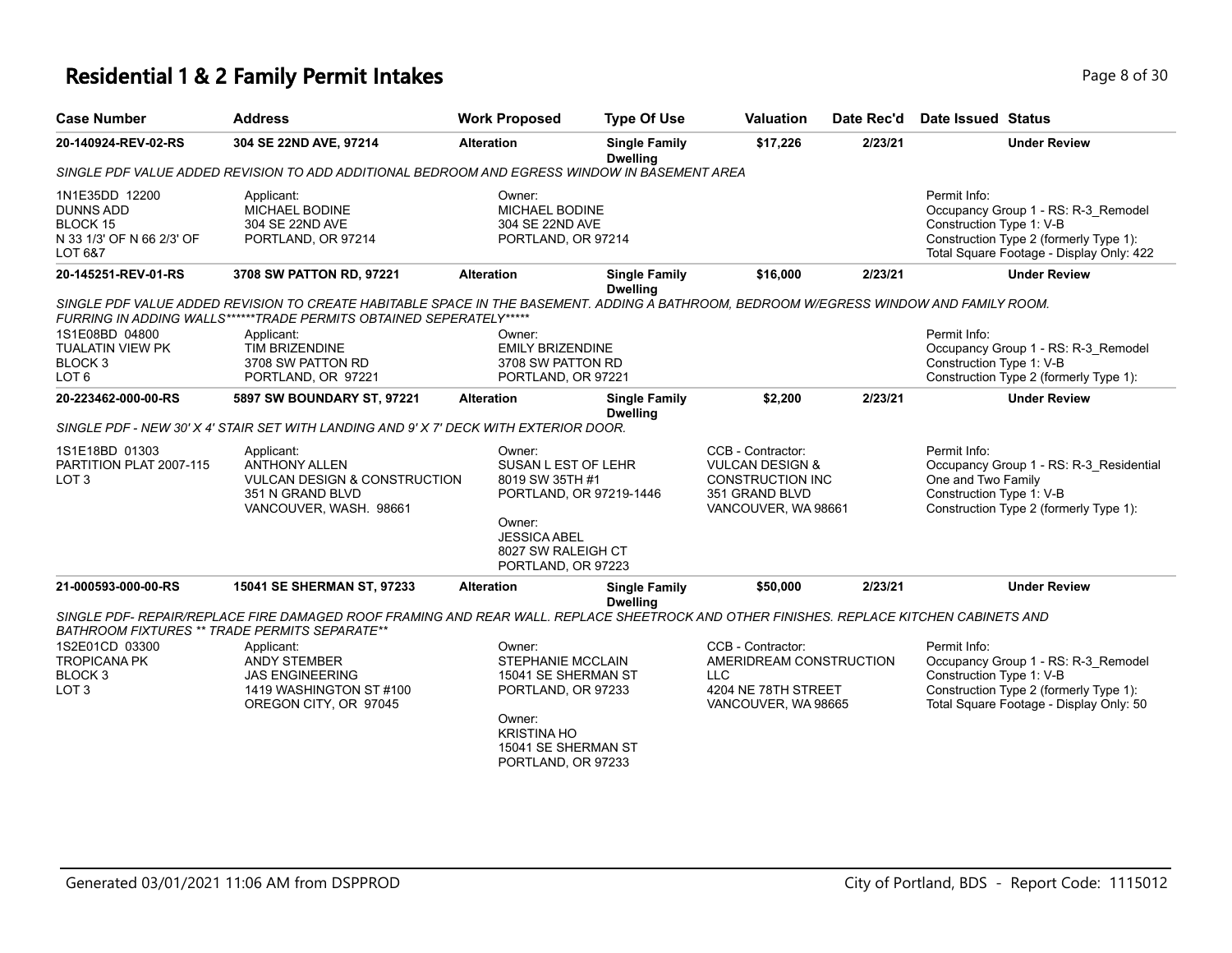# **Residential 1 & 2 Family Permit Intakes Page 1 and Security Page 9 of 30**

| <b>Case Number</b>                                                                                            | <b>Address</b>                                                                                                                                                                                                                           | <b>Work Proposed</b>                                                           | <b>Type Of Use</b>                      | <b>Valuation</b>                                                                              | Date Rec'd | <b>Date Issued Status</b>                                                                                                                           |
|---------------------------------------------------------------------------------------------------------------|------------------------------------------------------------------------------------------------------------------------------------------------------------------------------------------------------------------------------------------|--------------------------------------------------------------------------------|-----------------------------------------|-----------------------------------------------------------------------------------------------|------------|-----------------------------------------------------------------------------------------------------------------------------------------------------|
| 21-001008-000-00-RS                                                                                           | 7638 SE STEPHENS ST, 97215                                                                                                                                                                                                               | <b>Alteration</b>                                                              | <b>Single Family</b><br><b>Dwelling</b> | \$1,500                                                                                       | 2/25/21    | 2/26/21 Issued                                                                                                                                      |
|                                                                                                               | SINGLE PDF- VOLUNTARY INSTALLATION OF ANCHORS BETWEEN EXISTING HOUSE AND CONCRETE FOUNDATION. INTERIOR ONLY.                                                                                                                             |                                                                                |                                         |                                                                                               |            |                                                                                                                                                     |
| 1S2E05DB 03500<br><b>CHARLOTTE HTS</b><br>BLOCK <sub>1</sub><br>LOT <sub>4</sub>                              | Applicant:<br>Emily Mickelson<br><b>GREENSAVERS USA INC</b><br>3029 Se 82nd Ave, GreenSavers                                                                                                                                             | Owner:<br><b>AHAB PROBST</b><br>647 19TH AVE<br>SAN FRANCISCO, CA 94121        |                                         | CCB - Contractor:<br><b>GREENSAVERS USA INC</b><br>4 NW FRANKLIN AVE<br><b>BEND, OR 97703</b> |            | Permit Info:<br>Occupancy Group 1 - RS: R-3 Residential<br>One and Two Family<br>Construction Type 1: V-B<br>Construction Type 2 (formerly Type 1): |
|                                                                                                               |                                                                                                                                                                                                                                          | Owner:<br><b>KIMBERLY PROBST</b><br>647 19TH AVE<br>SAN FRANCISCO, CA 94121    |                                         |                                                                                               |            |                                                                                                                                                     |
| 21-002805-000-00-RS                                                                                           | 5311 SW WESTDALE DR, 97221                                                                                                                                                                                                               | <b>Alteration</b>                                                              | <b>Single Family</b><br><b>Dwelling</b> | \$6,158                                                                                       | 2/25/21    | <b>Under Review</b>                                                                                                                                 |
| <b>ADDITIONAL 11 FEET.</b><br>1S1E07DB 05000<br><b>WILCOX ESTATES</b><br>BLOCK <sub>6</sub><br>LOT 11 TL 5000 | SINGLE PDF - REMOVE AND REPLACE PORTIONS OF EXISTING DECKING AND RAILING. RAISE 224 SQFT OF DECK UP 14". EXTEND EXISTING DECK ROOF AN<br>Applicant:<br><b>GUY ANDERSON</b><br>ANDERSON CASE AND REMODELING.<br><b>INC</b><br>PORTLAND OR | Owner:<br>EISEN. RONALD B TR<br>5311 SW WESTDALE DR<br>PORTLAND, OR 97221-2131 |                                         | CCB - Contractor:<br><b>GUY ANDERSON</b><br>ANDERSON & CASE<br>REMODELING INC<br>PO BOX 1731  |            | Permit Info:<br>Occupancy Group 1 - RS: U_Decks,<br>Patios, Porches, Carports<br>Construction Type 1: V-B<br>Construction Type 2 (formerly Type 1): |
|                                                                                                               | <b>USA</b>                                                                                                                                                                                                                               | Owner:<br>EISEN, MARY M TR<br>5311 SW WESTDALE DR<br>PORTLAND, OR 97221-2131   |                                         | LAKE OSWEGO, OR 97035                                                                         |            | Total Square Footage - Display Only: 255                                                                                                            |
| 21-003214-000-00-RS                                                                                           | 2534 SE 28TH PL, 97202                                                                                                                                                                                                                   | <b>Alteration</b>                                                              | <b>Single Family</b>                    | \$45,500                                                                                      | 2/23/21    | <b>Under Review</b>                                                                                                                                 |
|                                                                                                               | SINGLE PDF- CONVERT BASEMENT INTO LIVING SPACE. ADD BATHROOM W/SHOWER. ** TRADE PERMITS SEPARATE**                                                                                                                                       |                                                                                | <b>Dwelling</b>                         |                                                                                               |            |                                                                                                                                                     |
| 1S1E12BB 01100<br><b>EAST PORTLAND HTS</b><br>BLOCK 4<br><b>LOT 15</b>                                        | Applicant:<br><b>GRANT EBRIGHT</b><br>PORTLAND OR<br><b>USA</b>                                                                                                                                                                          | Owner:<br>PHOEBE EBRIGHT<br>2534 SE 28TH PL<br>PORTLAND, OR 97202-1319         |                                         |                                                                                               |            | Permit Info:<br>Occupancy Group 1 - RS: R-3 Residential<br>One and Two Family<br>Construction Type 1: V-B<br>Construction Type 2 (formerly Type 1): |
|                                                                                                               |                                                                                                                                                                                                                                          | Owner:<br><b>GRANT EBRIGHT</b><br>2534 SE 28TH PL<br>PORTLAND, OR 97202-1319   |                                         |                                                                                               |            |                                                                                                                                                     |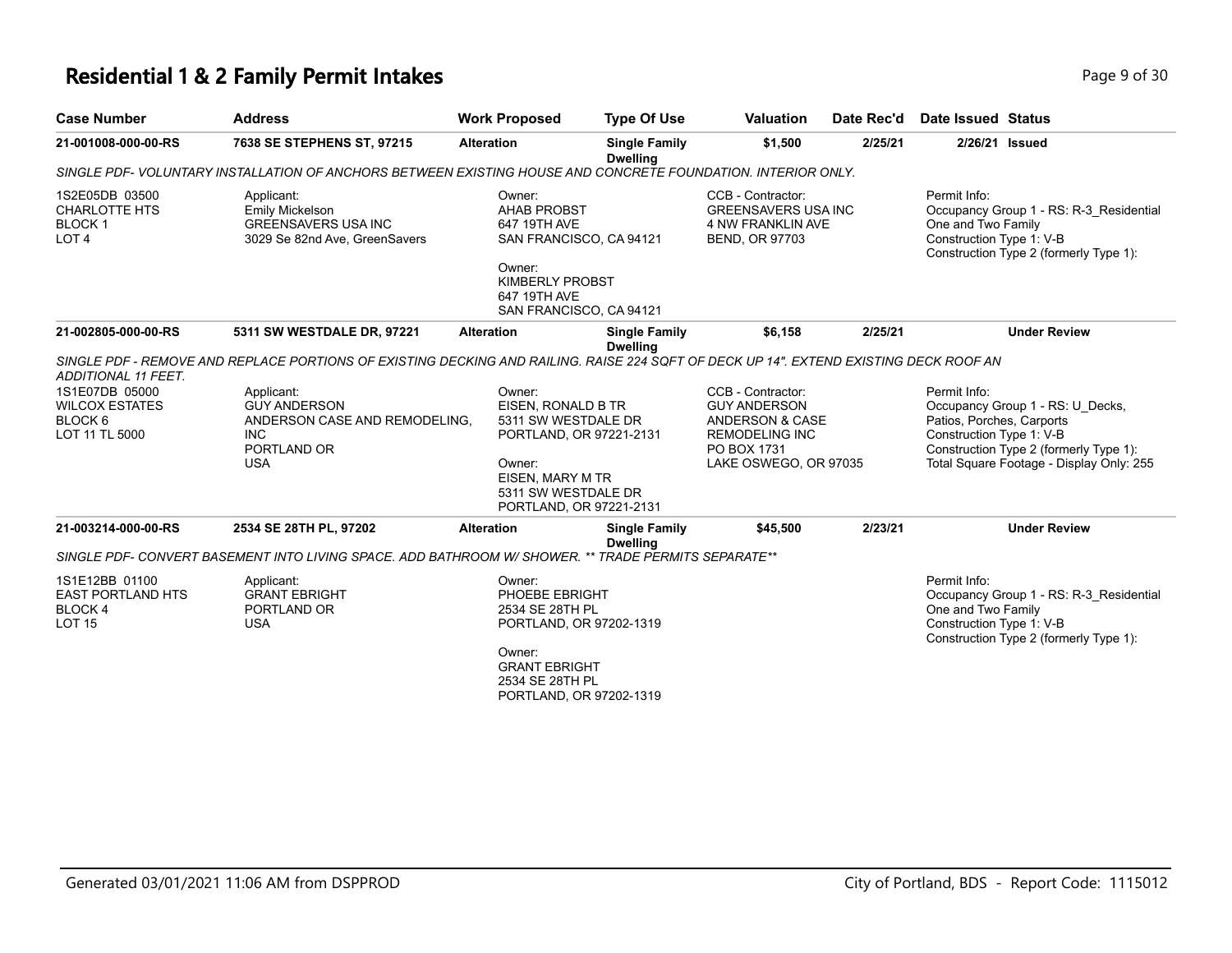# **Residential 1 & 2 Family Permit Intakes Page 10 of 30** Page 10 of 30

| <b>Case Number</b>                                                                      | <b>Address</b>                                                                                                                                                                                                                          | <b>Work Proposed</b>                                                                                                                           | <b>Type Of Use</b>                                 | <b>Valuation</b>                                                                                                 | Date Rec'd | Date Issued Status                                                                                                                                                    |
|-----------------------------------------------------------------------------------------|-----------------------------------------------------------------------------------------------------------------------------------------------------------------------------------------------------------------------------------------|------------------------------------------------------------------------------------------------------------------------------------------------|----------------------------------------------------|------------------------------------------------------------------------------------------------------------------|------------|-----------------------------------------------------------------------------------------------------------------------------------------------------------------------|
| 21-004079-000-00-RS                                                                     | 3973 NE RODNEY AVE, 97212                                                                                                                                                                                                               | <b>Alteration</b>                                                                                                                              | <b>Single Family</b><br><b>Dwelling</b>            | \$20,000                                                                                                         | 2/22/21    | <b>Under Review</b>                                                                                                                                                   |
|                                                                                         | SINGLE PDF - CONVERT DUPLEX TO SINGLE FAMILY RESIDENCE AND CONVERT BASEMENT TO 2ND KITCHEN*** ET PT MT SEPARATE                                                                                                                         |                                                                                                                                                |                                                    |                                                                                                                  |            |                                                                                                                                                                       |
| 1N1E22DD 04601<br>PARTITION PLAT 2017-45<br>LOT <sub>1</sub>                            | Applicant:<br><b>ADAM GAMBOA</b><br>3973 NE RODNEY AVE<br>PORTLAND, OR 97212                                                                                                                                                            | Owner:<br><b>ADAM GAMBOA</b><br>3973 NE RODNEY AVE<br>Owner:<br>SAMANTHA GAMBOA<br>3973 NE RODNEY AVE                                          | PORTLAND, OR 97212-1047<br>PORTLAND, OR 97212-1047 |                                                                                                                  |            | Permit Info:<br>Occupancy Group 1 - RS: R-3_Residential<br>One and Two Family<br>Construction Type 1: V-B<br>Construction Type 2 (formerly Type 1):                   |
| 21-004268-000-00-RS                                                                     | 2206 S GREENWOOD RD, 97219                                                                                                                                                                                                              | <b>Alteration</b>                                                                                                                              | <b>Single Family</b><br><b>Dwelling</b>            | \$28,574                                                                                                         | 2/23/21    | <b>Under Review</b>                                                                                                                                                   |
|                                                                                         | SINGLE PDF - REMODEL KITCHEN. INCLUDING NEW WINDOWS. CONVERT EXISTING LAUNDRY ROOM TO MUDROOM AND RELOCATE HALF BATH. CREATE<br>PASSAGEWAY FROM KITCHEN TO SUNROOM. FUR OUT BASEMENT WALLS AND CREATE LAUNDRY ROOM***TRADES SEPARATE*** |                                                                                                                                                |                                                    |                                                                                                                  |            |                                                                                                                                                                       |
| 1S1E35CC 00200<br><b>DUNTHORPE</b><br>BLOCK 103<br>LOT <sub>1</sub>                     | Applicant:<br><b>STEPHEN HULL</b><br>STEPHEN HULL CONSTRUCTION<br>692 SE BEAVERCREEK CT<br>TROUTDALE, OR 97060                                                                                                                          | Owner:<br><b>VICTORIA KATE WEBBER</b><br><b>ELLIOTT</b><br>2206 S GREENWOOD RD<br>PORTLAND, OR 97219                                           |                                                    | CCB - Contractor:<br><b>STEPHEN HULL</b><br>STEPHEN HURLEY HULL<br>692 SE BEAVER CREEK CT<br>TROUTDALE, OR 97060 |            | Permit Info:<br>Occupancy Group 1 - RS: R-3_Remodel<br>Construction Type 1: V-B<br>Construction Type 2 (formerly Type 1):<br>Total Square Footage - Display Only: 700 |
|                                                                                         |                                                                                                                                                                                                                                         | Owner:<br>2206 S GREENWOOD RD<br>PORTLAND, OR 97219                                                                                            | <b>TYLER ROBINSON ELLIOTT</b>                      |                                                                                                                  |            |                                                                                                                                                                       |
| 21-004539-000-00-RS                                                                     | 3322 NW VAUGHN ST, 97210                                                                                                                                                                                                                | <b>Alteration</b>                                                                                                                              | <b>Single Family</b><br><b>Dwelling</b>            | \$5,400                                                                                                          | 2/25/21    | <b>Under Review</b>                                                                                                                                                   |
|                                                                                         | SINGLE PDF - CONVERT ATTIC TO HABITABLE SPACE *** TRADES SEPARATE                                                                                                                                                                       |                                                                                                                                                |                                                    |                                                                                                                  |            |                                                                                                                                                                       |
| 1N1E29CD 05300<br><b>WILLAMETTE HTS ADD</b><br>BLOCK <sub>29</sub><br>LOT <sub>14</sub> | Applicant:<br><b>VINCENT SANTO</b><br>3322 NW Vaughn St<br>PORTLAND, OR 97210                                                                                                                                                           | Owner:<br>VINCENT J III SANTO<br>3322 NW VAUGHN ST<br>PORTLAND, OR 97210<br>Owner:<br>NICOLE CONRAD<br>3322 NW VAUGHN ST<br>PORTLAND, OR 97210 |                                                    |                                                                                                                  |            | Permit Info:<br>Occupancy Group 1 - RS: R-3_Residential<br>One and Two Family<br>Construction Type 1: V-B<br>Construction Type 2 (formerly Type 1):                   |
| 21-008902-000-00-RS                                                                     | 8918 NW MIDWAY AVE, 97231                                                                                                                                                                                                               | <b>Alteration</b>                                                                                                                              | <b>Single Family</b><br><b>Dwelling</b>            | \$20,000                                                                                                         | 2/24/21    | 2/26/21 Issued                                                                                                                                                        |
|                                                                                         | SINGLE PDF- REPAIR FIRE DAMAGED JOISTS AT GROUND LEVEL FLOOR.                                                                                                                                                                           |                                                                                                                                                |                                                    |                                                                                                                  |            |                                                                                                                                                                       |
| 1N1W11DB 01800<br><b>WHITWOOD CT</b><br>BLOCK <sub>8</sub><br><b>LOT 3&amp;4</b>        | Applicant:<br><b>KEN OLIPHANT</b><br>ADVANCED STRUCTURAL FORENSICS<br>15575 NW OAKHILLS DR<br>BEAVERTON, OR 97006                                                                                                                       | Owner:<br>PO BOX 1108<br><b>BEND, OR 97709</b>                                                                                                 | CHERIE A BROOKS FAMILY TR                          | CCB - Contractor:<br>CONNIC ENTERPRISES INC<br>PO BOX 3264<br>TUALATIN, OR 97062                                 |            | Permit Info:<br>Occupancy Group 1 - RS: R-3_Remodel<br>Construction Type 1: V-B<br>Construction Type 2 (formerly Type 1):                                             |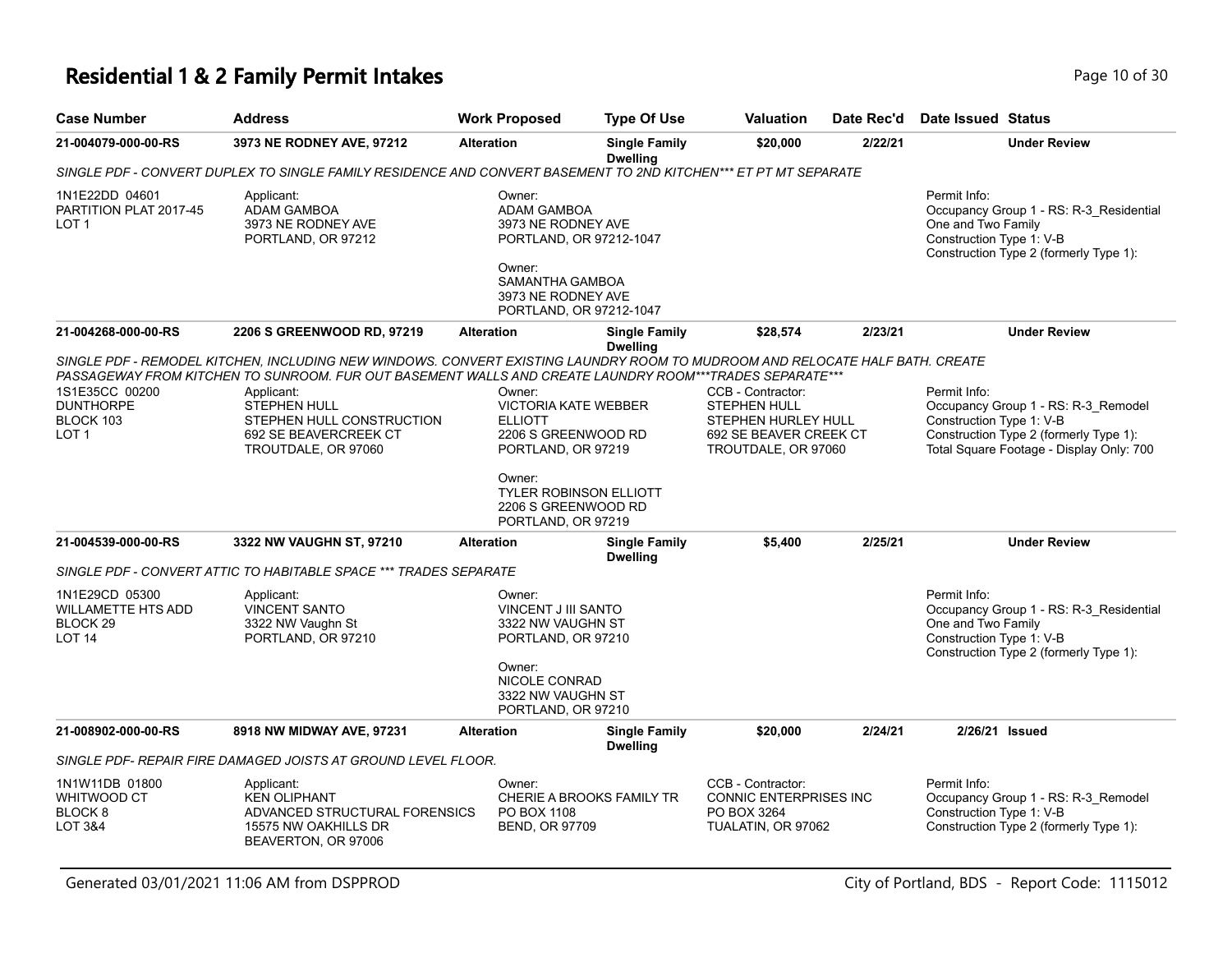## **Residential 1 & 2 Family Permit Intakes Page 11 of 30 Page 11 of 30**

| <b>Case Number</b>                                                       | <b>Address</b>                                                                                                                            | <b>Work Proposed</b>                                                                                                                                      | <b>Type Of Use</b>                      | <b>Valuation</b>                                                                                    | Date Rec'd | <b>Date Issued Status</b>                                                                                                                                              |
|--------------------------------------------------------------------------|-------------------------------------------------------------------------------------------------------------------------------------------|-----------------------------------------------------------------------------------------------------------------------------------------------------------|-----------------------------------------|-----------------------------------------------------------------------------------------------------|------------|------------------------------------------------------------------------------------------------------------------------------------------------------------------------|
| 21-009996-000-00-RS                                                      | 2341 SE 154TH AVE - UNIT A,<br>97233                                                                                                      | <b>Alteration</b>                                                                                                                                         | <b>Single Family</b><br><b>Dwelling</b> | \$500                                                                                               | 2/22/21    | 2/23/21 Issued                                                                                                                                                         |
|                                                                          | SINGLE PDF - 5.78KW ROOF TOP SOLAR PV SYSTEM: PRESCRIPTIVE                                                                                |                                                                                                                                                           |                                         |                                                                                                     |            |                                                                                                                                                                        |
| 1S2E01DC 13000<br>SECTION 01 1S 2E<br>TL 13000 0.57 ACRES                | Applicant:<br><b>BONNIE LESLIE</b><br>ION DEVELOPMENT LLC<br>4801 N UNIVERSITY AVE<br>SUITE 900<br><b>PROVO</b><br>UT                     | Owner:<br><b>MARY LOU FARIAS</b><br>2341 SE 154TH AVE<br>PORTLAND, OR 97233<br>Owner:<br><b>MARIA FARIAS</b><br>2341 SE 154TH AVE<br>PORTLAND, OR 97233   |                                         | CCB - Contractor:<br>ION DEVELOPER LLC<br>3214 NORTH UNIVERSITY AVE<br>#503<br>PROVO, UT 84604      |            | Permit Info:<br>Occupancy Group 1 - RS: R-3_Residential<br>One and Two Family<br>Construction Type 1: V-B<br>Construction Type 2 (formerly Type 1):                    |
| 21-010014-000-00-RS                                                      | 6135 SE TAYLOR CT, 97215                                                                                                                  | <b>Alteration</b>                                                                                                                                         | <b>Single Family</b><br><b>Dwelling</b> | \$9,500                                                                                             | 2/23/21    | 2/23/21 Issued                                                                                                                                                         |
|                                                                          | SINGLE PDF INSTALL HELICAL PIERS AT FRONT OF HOUSE FOR EMERGENCY LANDSLIDE REPAIR NOT IN ROW PER PLAN SET                                 |                                                                                                                                                           |                                         |                                                                                                     |            |                                                                                                                                                                        |
| 1S2E06AD 13700<br><b>LEONARD TR</b><br><b>BLOCK1</b><br>LOT <sub>3</sub> | Applicant:<br>PETER KARP<br><b>PRO LANDSCAPE INC</b><br>3045 SE 61ST CT<br>HILLSBORO OR 97123                                             | Owner:<br>MORGAN, PATRICIA J TR<br>6135 SE TAYLOR CT                                                                                                      | PORTLAND, OR 97215-2827                 | CCB - Contractor:<br>PETER KARP<br>PLI SYSTEMS INC<br>3045 SE 61ST CT<br>HILLSBORO, OR 97123        |            | Permit Info:<br>Occupancy Group 1 - RS: R-3_Residential<br>One and Two Family<br>Construction Type 1: V-B<br>Construction Type 2 (formerly Type 1):                    |
| 21-010200-000-00-RS                                                      | 4007 SE 79TH AVE, 97206                                                                                                                   | <b>Alteration</b>                                                                                                                                         | <b>Single Family</b><br><b>Dwelling</b> | \$56,332                                                                                            | 2/27/21    | <b>Approved to Issue</b>                                                                                                                                               |
|                                                                          | SINGLE PDF- REPAIR OF NEW ROOF, WINDOWS AND INTERIOR FINISHES.                                                                            |                                                                                                                                                           |                                         |                                                                                                     |            |                                                                                                                                                                        |
| 1S2E08DD 12500<br><b>KENT</b><br>E 50' OF N 1/2 OF LOT 24                | Applicant:<br><b>ROBERT HAYDEN</b><br><b>PDS LLC</b><br>3344 NE 25TH AVE<br>PORTLAND, OR 97212                                            | Owner:<br><b>ROBIN BOS</b><br>4007 SE 79TH AVE<br>PORTLAND, OR 97206                                                                                      |                                         | CCB - Contractor:<br>PROBUILD CONTRACTORS LLC<br>6710 N CATLIN AVENUE<br>PORTLAND, OR 97203         |            | Permit Info:<br>Occupancy Group 1 - RS: R-3_Remodel<br>Construction Type 1: V-B<br>Construction Type 2 (formerly Type 1):<br>Total Square Footage - Display Only: 1380 |
| 21-012777-000-00-RS                                                      | 6516 SE 92ND AVE, 97266                                                                                                                   | <b>Alteration</b>                                                                                                                                         | <b>Single Family</b>                    | \$56,000                                                                                            | 2/23/21    | <b>Under Review</b>                                                                                                                                                    |
| FOOTINGS AND ONE COLUMN.                                                 | SINGLE PDF - REPAIR FRONT PORCH DAMAGED BY AN AUTO COLLISION AND REPLACE WITH LIKE. REPAIR AND REINFORCE THE BASEMENT BEAM, INCLUDING TWO |                                                                                                                                                           | <b>Dwelling</b>                         |                                                                                                     |            |                                                                                                                                                                        |
| 1S2E16DC 06400<br><b>PINEHURST</b><br>BLOCK 6<br>LOT <sub>8</sub>        | Applicant:<br><b>JOHN DAY</b><br><b>JOHN DAY ARCHITECT</b><br>6610 SW VIEWPOINT TERRACE<br>PORTLAND, OR 97239                             | Owner:<br><b>KEVIN HASENKOPF</b><br>6516 SE 92ND AVE<br>PORTLAND, OR 97266<br>Owner:<br><b>ASHELY HASENKOPF</b><br>6516 SE 92ND AVE<br>PORTLAND, OR 97266 |                                         | CCB - Contractor:<br>ROBERT WORKMAN<br>CAC LANDSCAPE CO<br>PO BOX 22208<br>MILWAUKIE, OR 97269-2208 |            | Permit Info:<br>Occupancy Group 1 - RS: R-3_Remodel<br>Construction Type 1: V-B<br>Construction Type 2 (formerly Type 1):                                              |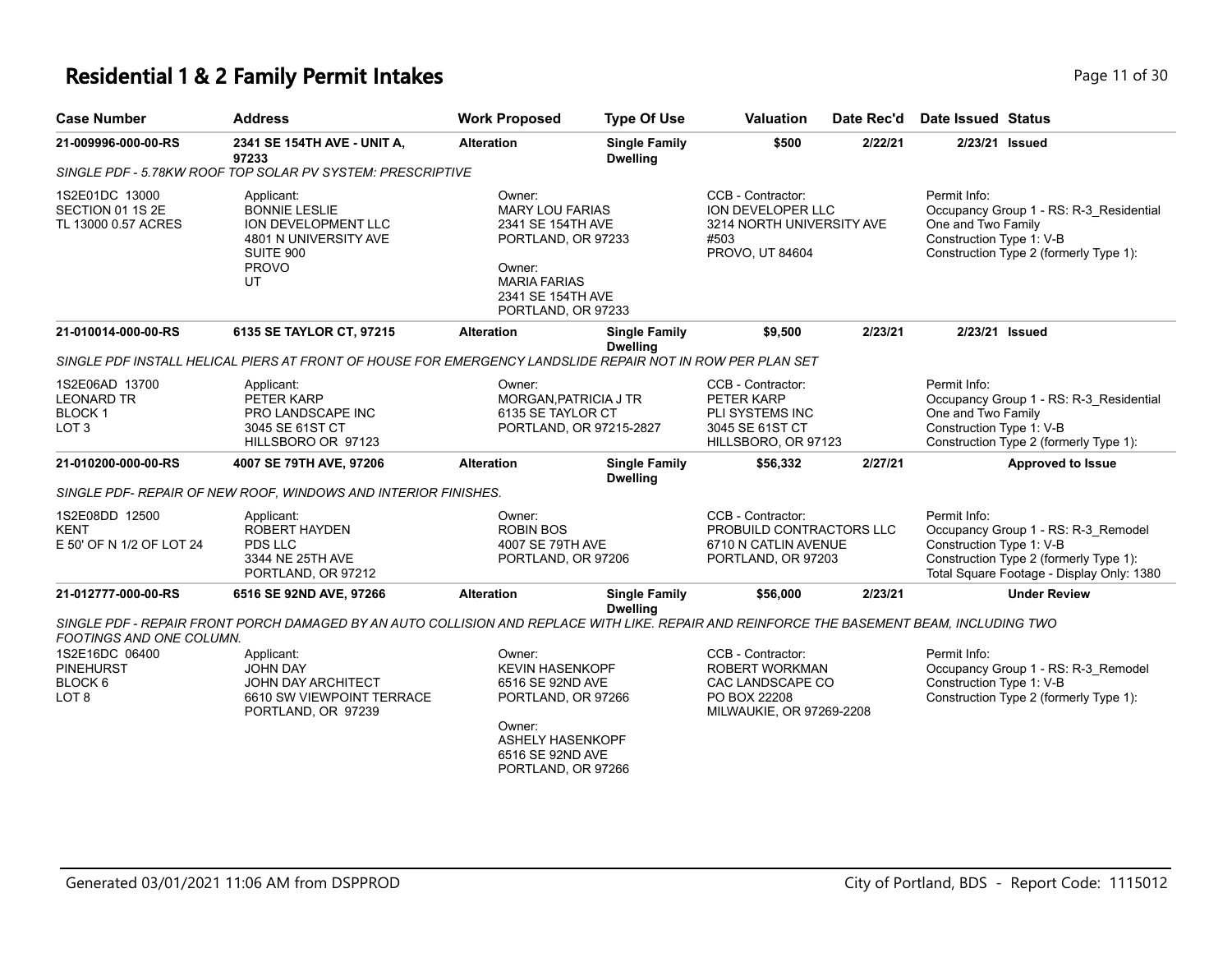# **Residential 1 & 2 Family Permit Intakes Page 12 of 30** Page 12 of 30

| <b>Case Number</b>                                                                                                              | <b>Address</b>                                                                                                                                                                                                                                                                     | <b>Work Proposed</b>                                                                                                                                                 | <b>Type Of Use</b>                      | <b>Valuation</b>                                                                                                   | Date Rec'd | <b>Date Issued Status</b>                                                                                                                                             |  |  |  |
|---------------------------------------------------------------------------------------------------------------------------------|------------------------------------------------------------------------------------------------------------------------------------------------------------------------------------------------------------------------------------------------------------------------------------|----------------------------------------------------------------------------------------------------------------------------------------------------------------------|-----------------------------------------|--------------------------------------------------------------------------------------------------------------------|------------|-----------------------------------------------------------------------------------------------------------------------------------------------------------------------|--|--|--|
| 21-013130-000-00-RS                                                                                                             | 6505 N KNOWLES AVE, 97217                                                                                                                                                                                                                                                          | <b>Alteration</b>                                                                                                                                                    | <b>Single Family</b><br><b>Dwelling</b> | \$19,308                                                                                                           | 2/24/21    | <b>Under Review</b>                                                                                                                                                   |  |  |  |
| SINGLE PDF - ADD NEW WALLS AND CONVERT BASEMENT TO HABITABLE SPACE FOR AN OFFICE, DEN, LAUNDRY, AND STORAGE *** TRADES SEPARATE |                                                                                                                                                                                                                                                                                    |                                                                                                                                                                      |                                         |                                                                                                                    |            |                                                                                                                                                                       |  |  |  |
| 1N1E16BC 13000<br>ARBOR LODGE<br>BLOCK <sub>3</sub><br>LOT <sub>1</sub><br>E 22' OF LOT 2                                       | Applicant:<br><b>STEVEN BARTELLS</b><br>6505 N Knowles Ave<br>Portland, OR 97217                                                                                                                                                                                                   | Owner:<br><b>STEVEN BARTELLS</b><br>6505 N KNOWLES AVE<br>PORTLAND, OR 97217<br>Owner:<br><b>MORGAN BARTELLS</b><br>6505 N KNOWLES AVE<br>PORTLAND, OR 97217         |                                         |                                                                                                                    |            | Permit Info:<br>Occupancy Group 1 - RS: R-3_Remodel<br>Construction Type 1: V-B<br>Construction Type 2 (formerly Type 1):<br>Total Square Footage - Display Only: 473 |  |  |  |
| 21-013305-000-00-RS                                                                                                             | 7026 N SWIFT ST, 97203                                                                                                                                                                                                                                                             | <b>Alteration</b>                                                                                                                                                    | <b>Single Family</b><br><b>Dwelling</b> | \$3,000                                                                                                            | 2/25/21    | <b>Under Review</b>                                                                                                                                                   |  |  |  |
|                                                                                                                                 | SINGLE PDF - ADD NEW BATHROOM TO FINISHED BASEMENT. RETROACTIVE PERMITTING FOR BASEMENT BEDROOM. *** TRADES SEPARATE                                                                                                                                                               |                                                                                                                                                                      |                                         |                                                                                                                    |            |                                                                                                                                                                       |  |  |  |
| 1N1E06CA 06400<br><b>EAST ST JOHNS</b><br>BLOCK 30<br>LOT 16&17                                                                 | Applicant:<br><b>GERALD WOOD</b><br>7026 N SWIFT ST<br>PORTLAND, OR 97203                                                                                                                                                                                                          | Owner:<br><b>GERALD WOOD</b><br>7026 N SWIFT ST<br>PORTLAND, OR 97203-1367                                                                                           |                                         |                                                                                                                    |            | Permit Info:<br>Occupancy Group 1 - RS: R-3_Residential<br>One and Two Family<br>Construction Type 1: V-B<br>Construction Type 2 (formerly Type 1):                   |  |  |  |
| 21-013627-000-00-RS                                                                                                             | 4800 NE 35TH PL, 97211                                                                                                                                                                                                                                                             | <b>Alteration</b>                                                                                                                                                    | <b>Single Family</b><br><b>Dwelling</b> | \$20,000                                                                                                           | 2/25/21    | <b>Under Review</b>                                                                                                                                                   |  |  |  |
|                                                                                                                                 | SINGLE PDF- REPLACE CHARRED FLOOR JOISTS. SMOKE/WATER RESTORATION                                                                                                                                                                                                                  |                                                                                                                                                                      |                                         |                                                                                                                    |            |                                                                                                                                                                       |  |  |  |
| 1N1E24AC 10700<br>WILLAMETTE ADD<br>BLOCK 12<br>S 12' OF LOT 8<br>LOT 9-11                                                      | Applicant:<br><b>EDWARD CRABAUGH</b><br><b>ECEC</b><br>1100 NE 28TH AVE #212<br>PORTLAND, OR 97232                                                                                                                                                                                 | Owner:<br><b>HAROLD PIETROBONO</b><br>4800 NE 35TH PL<br>PORTLAND, OR 97211-7660<br>Owner:<br><b>TRACEY PIETROBONO</b><br>4800 NE 35TH PL<br>PORTLAND, OR 97211-7660 |                                         | CCB - Contractor:<br><b>DAVID PODREZ</b><br>STATEWIDE RESTORATION INC<br>19140 NE PORTAL WAY<br>PORTLAND, OR 97305 |            | Permit Info:<br>Occupancy Group 1 - RS: R-3 Residential<br>One and Two Family<br>Construction Type 1: V-B<br>Construction Type 2 (formerly Type 1):                   |  |  |  |
| 21-014007-000-00-RS                                                                                                             | 4140 NE 73RD AVE, 97218                                                                                                                                                                                                                                                            | <b>Alteration</b>                                                                                                                                                    | <b>Single Family</b><br><b>Dwelling</b> | \$28,574                                                                                                           | 2/22/21    | <b>Under Review</b>                                                                                                                                                   |  |  |  |
| BATHROOM, FAMILY ROOM AND LAUNDRY AREA                                                                                          | 02/23/2021 UPDATED DESCRIPTION: SINGLE PDF ALTERATION TO EXISTING HABITABLE SPACE IN BASEMENT. ADDING BEDROOM W/ EGRESS WINDOW, BATHROOM,<br>MECHANICAL ROOM AND LAUNDRY ROOM. SINGLE PDF ALTERATION TO SFR TO CREATE HABITABLE SPACE IN BASEMENT. ADDING BEDROOM W/EGRESS WINDOW, |                                                                                                                                                                      |                                         |                                                                                                                    |            |                                                                                                                                                                       |  |  |  |
| 1N2E20DB 12100                                                                                                                  | Applicant:                                                                                                                                                                                                                                                                         | Owner:                                                                                                                                                               |                                         | CCB - Contractor:                                                                                                  |            | Permit Info:                                                                                                                                                          |  |  |  |
| <b>ARGYLE PK</b><br><b>BLOCK7</b>                                                                                               | <b>CHAD ELDER</b><br>4140 NE 73RD AVE                                                                                                                                                                                                                                              | <b>CHAD ELDER</b><br>4140 NE 73RD AVE                                                                                                                                |                                         | FOUR STAR PLUMBING INC<br>10745 SE EASTMONT DR                                                                     |            | Occupancy Group 1 - RS: R-3_Remodel<br>Construction Type 1: V-B                                                                                                       |  |  |  |
| LOT 26&27                                                                                                                       | PORTLAND, OR 97218                                                                                                                                                                                                                                                                 | PORTLAND, OR 97218                                                                                                                                                   |                                         | DAMASCUS, OR 97089                                                                                                 |            | Construction Type 2 (formerly Type 1):<br>Total Square Footage - Display Only: 700                                                                                    |  |  |  |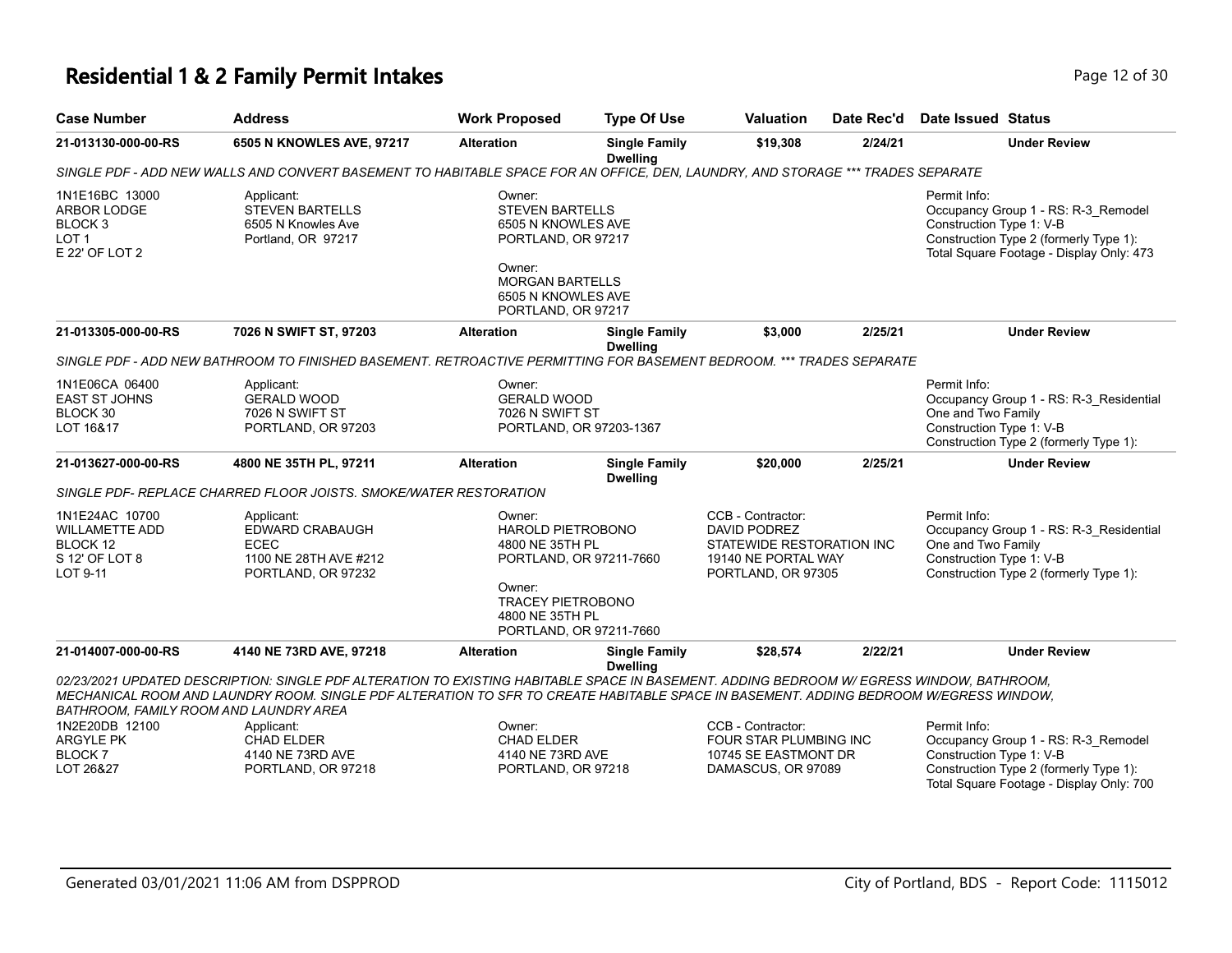### **Residential 1 & 2 Family Permit Intakes Page 13 of 30 Page 13 of 30**

| <b>Case Number</b>                                                                          | <b>Address</b>                                                                                                                                                                                                                                                                     | <b>Work Proposed</b>                                                                                        | <b>Type Of Use</b>                      | <b>Valuation</b>                                                                                                                              | Date Rec'd | <b>Date Issued Status</b>                                                                                                                                             |
|---------------------------------------------------------------------------------------------|------------------------------------------------------------------------------------------------------------------------------------------------------------------------------------------------------------------------------------------------------------------------------------|-------------------------------------------------------------------------------------------------------------|-----------------------------------------|-----------------------------------------------------------------------------------------------------------------------------------------------|------------|-----------------------------------------------------------------------------------------------------------------------------------------------------------------------|
| 21-014808-000-00-RS                                                                         | 2840 SE HARNEY ST, 97202                                                                                                                                                                                                                                                           | <b>Alteration</b>                                                                                           | <b>Single Family</b><br><b>Dwelling</b> | \$15,000                                                                                                                                      | 2/24/21    | <b>Under Review</b>                                                                                                                                                   |
|                                                                                             | SINGLE PDF - REPAIR ROOF TRUSSES DAMAGED BY A FALLEN TREE                                                                                                                                                                                                                          |                                                                                                             |                                         |                                                                                                                                               |            |                                                                                                                                                                       |
| 1S1E24CD 06300<br><b>BURLEY HTS &amp; AMD PLAT</b><br>BLOCK <sub>2</sub><br>LOT 1&2 TL 6300 | Applicant:<br><b>CAMERON CARROLL</b><br>MSC ENGINEERS, INC<br>3470 PIPEBEND PLACE NE, SUITE 120<br><b>SALEM, OR 97301</b>                                                                                                                                                          | Owner:<br><b>DANIELLE TRAPHAGEN</b><br>242 CALLE MIRAMAR<br>REDONDO BEACH, CA 90277-<br>6206                |                                         | CCB - Contractor:<br><b>INFINITY RESTORATION &amp;</b><br><b>REMODELING INC</b><br>12209 NE FOURTH PLAIN BLVD<br>STE F<br>VANCOUVER, WA 98682 |            | Permit Info:<br>Occupancy Group 1 - RS: R-3_Residential<br>One and Two Family<br>Construction Type 1: V-B<br>Construction Type 2 (formerly Type 1):                   |
| 21-014871-000-00-RS                                                                         | 2728 NE 7TH AVE, 97212                                                                                                                                                                                                                                                             | <b>Alteration</b>                                                                                           | <b>Single Family</b><br><b>Dwelling</b> | \$29,717                                                                                                                                      | 2/23/21    | <b>Under Review</b>                                                                                                                                                   |
| 1N1E26BC 10700<br><b>IRVINGTON</b>                                                          | SINGLE PDF - REMOVE BRICK CHIMNEY FROM BASEMENT, MAIN LEVEL, AND ATTIC. MAIN LEVEL - REMOVE DOORS AND WALLS, AND ADD NEW HEADERS. NEW<br>BATHROOM IN UPPER LEVEL/ATTIC TO BE RETROACTIVELY PERMITTED AS LIVING SPACE. *** TRADES SEPARATE<br>Applicant:<br><b>KRISANNA SANDERS</b> | Owner:<br><b>NERIJUS POSKUS</b>                                                                             |                                         | CCB - Contractor:<br><b>RECAST INTERIORS LLC</b>                                                                                              |            | Permit Info:<br>Occupancy Group 1 - RS: R-3_Remodel                                                                                                                   |
| BLOCK 116<br>LOT <sub>13</sub>                                                              | <b>RECAST HOMES</b><br>415 SW FLORIDA ST<br>PORTLAND OR 97219                                                                                                                                                                                                                      | 2728 NE 7TH AVE<br>PORTLAND, OR 97212                                                                       |                                         | 415 SW FLORIDA ST<br>PORTLAND, OR 97219                                                                                                       |            | Construction Type 1: V-B<br>Construction Type 2 (formerly Type 1):<br>Total Square Footage - Display Only: 728                                                        |
| 21-015016-000-00-RS                                                                         | 2524 NW PETTYGROVE ST, 97210                                                                                                                                                                                                                                                       | <b>Alteration</b>                                                                                           | <b>Single Family</b><br><b>Dwelling</b> | \$1,000                                                                                                                                       | 2/26/21    | <b>Approved to Issue</b>                                                                                                                                              |
|                                                                                             | SINGLE PDF - INCREASE SIZE OF EXISTING 2ND FLOOR BATHROOM WINDOW                                                                                                                                                                                                                   |                                                                                                             |                                         |                                                                                                                                               |            |                                                                                                                                                                       |
| 1N1E32AA 06800<br><b>GOLDSMITHS ADD</b><br>BLOCK 18<br>LOT <sub>5</sub>                     | Applicant:<br><b>DANIEL BRAMSKE</b><br>3145 SE 151ST AVE<br>PORTLAND, OR 97236                                                                                                                                                                                                     | Owner:<br>NORMAN B JR DUFFETT<br>2524 NW PETTYGROVE ST<br>PORTLAND, OR 97210<br>Owner:<br>ELIZABETH DUFFETT |                                         | CCB - Contractor:<br><b>JOHN BEAL</b><br><b>J BEALS CONSTRUCTION LLC</b><br>1635 NE 53RD AVE<br>PORTLAND, OR 97213                            |            | Permit Info:<br>Occupancy Group 1 - RS: R-3 Remodel<br>Construction Type 1: V-B<br>Construction Type 2 (formerly Type 1):<br>Total Square Footage - Display Only: 10  |
|                                                                                             |                                                                                                                                                                                                                                                                                    | 2524 NW PETTYGROVE ST<br>PORTLAND, OR 97210                                                                 |                                         |                                                                                                                                               |            |                                                                                                                                                                       |
| 21-015264-000-00-RS                                                                         | 7215 SE HAWTHORNE BLVD,<br>97215                                                                                                                                                                                                                                                   | <b>Alteration</b>                                                                                           | <b>Single Family</b><br><b>Dwelling</b> | \$13,593                                                                                                                                      | 2/25/21    | <b>Under Review</b>                                                                                                                                                   |
|                                                                                             | SINGLE PDF - CONVERT BASEMENT TO HABITABLE SPACE FOR A NEW OFFICE AND BATHROOM *** TRADES SEPARATE                                                                                                                                                                                 |                                                                                                             |                                         |                                                                                                                                               |            |                                                                                                                                                                       |
| 1S2E05AC 16000<br>SNYDERS ADD<br><b>BLOCK1</b><br>LOT <sub>2</sub>                          | Applicant:<br>NICHOLAS PAPAEFTHIMIOU<br>8535 SE 9TH AVE<br>PORTLAND OR 97202                                                                                                                                                                                                       | Owner:<br><b>SARA SCHMIDT</b><br>7215 SE HAWTHORNE BLVD<br>PORTLAND, OR 97215                               |                                         | Primary Contractor:<br>TO BID                                                                                                                 |            | Permit Info:<br>Occupancy Group 1 - RS: R-3 Remodel<br>Construction Type 1: V-B<br>Construction Type 2 (formerly Type 1):<br>Total Square Footage - Display Only: 333 |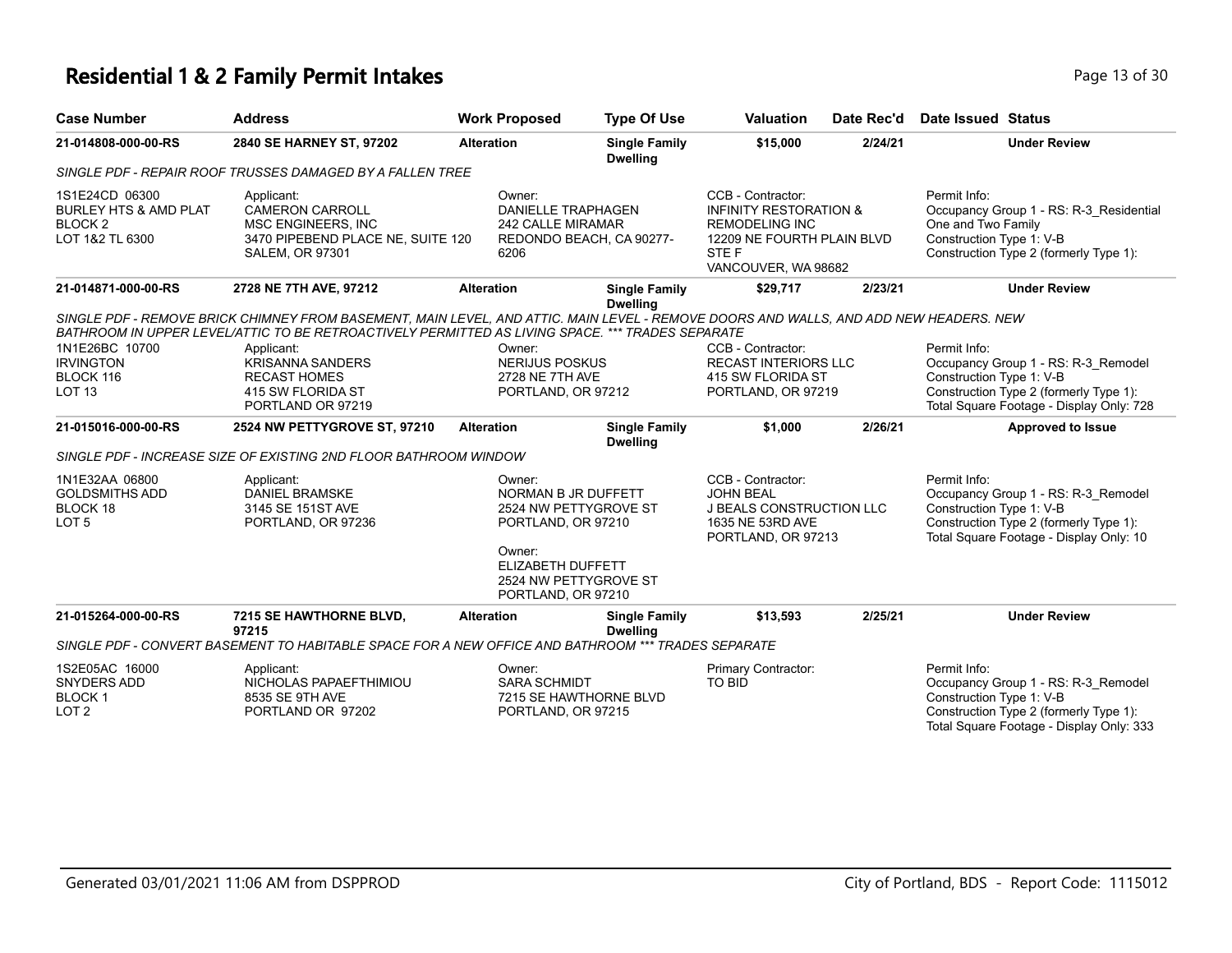#### **Residential 1 & 2 Family Permit Intakes Page 14 of 30** Page 14 of 30

| <b>Case Number</b>                          | <b>Address</b>                                                                                                                          | <b>Work Proposed</b>   | <b>Type Of Use</b>                      | <b>Valuation</b>           | Date Rec'd | Date Issued Status                                                           |
|---------------------------------------------|-----------------------------------------------------------------------------------------------------------------------------------------|------------------------|-----------------------------------------|----------------------------|------------|------------------------------------------------------------------------------|
| 21-015291-000-00-RS                         | 4159 N OVERLOOK TER, 97217                                                                                                              | <b>Alteration</b>      | <b>Single Family</b><br><b>Dwelling</b> | \$10,000                   | 2/28/21    | <b>Under Review</b>                                                          |
|                                             | SINGLE PDF - CREATE HABITABLE SPACE IN BASEMENT NEW BEDROOM & BATHROOM (3 TOILETS TOTAL) WITH EXTERIOR ACCESS ONLY; RECONFIGURE         |                        |                                         |                            |            |                                                                              |
|                                             | BATHROOM WALLS ON MAIN FLOOR. REPLACE WINDOW, DECREASE OPENING SIZE, AND NEW HEADER FOR OFFICE WINDOW. *** TRADES SEPARATE              |                        |                                         |                            |            |                                                                              |
| 1N1E21DB 03500                              | Applicant:                                                                                                                              | Owner:                 |                                         | CCB - Contractor:          |            | Permit Info:                                                                 |
| <b>OVERLOOK</b>                             | <b>MATT CLARK</b>                                                                                                                       | <b>MILK AND HONEY</b>  |                                         | MILK AND HONEY INVESTMENTS |            | Occupancy Group 1 - RS: R-3 Remodel                                          |
| BLOCK B TL 3500                             | MILK AND HONEY RENOVATIONS                                                                                                              | <b>RESTORATION LLC</b> |                                         | <b>LLC</b>                 |            | Construction Type 1: V-B                                                     |
|                                             | 2770 N RUSSET                                                                                                                           | PORTLAND OR            |                                         | PO BOX 12166               |            | Construction Type 2 (formerly Type 1):                                       |
|                                             | PORTLAND OR 97217                                                                                                                       | <b>USA</b>             |                                         | PORTLAND, OR 97212         |            |                                                                              |
| 21-016000-000-00-RS                         | 5726 N MISSOURI AVE - Unit B,<br>97217                                                                                                  | <b>Alteration</b>      | <b>Single Family</b><br><b>Dwelling</b> | \$89,151                   | 2/25/21    | <b>Under Review</b>                                                          |
|                                             | SINGLE PDF - ADU: CONVERT UNFINISHED BASEMENT INTO AN ACCESSORY DWELLING UNIT WITH TWO BEDROOMS. REMOVE WALL BETWEEN KITCHEN AND LIVING |                        |                                         |                            |            |                                                                              |
|                                             | ROOM ON MAIN FLOOR. RECONFIGURE LAYOUT ON UPPER FLOOR TO CREATE THREE BEDROOMS WITH TWO BATHROOMS (ONE NEW). *** TRADES SEPARATE        |                        |                                         |                            |            |                                                                              |
| 1N1E15CC 08200<br>Applicant:                |                                                                                                                                         | Owner:                 |                                         | CCB - Contractor:          |            | Permit Info:                                                                 |
|                                             | <b>KRISTOPHER CELTNIEKS</b>                                                                                                             |                        | <b>GLORIA T I DE GONZALEZ</b>           | <b>J WALLS LLC</b>         |            | Occupancy Group 1 - RS: R-3 Remodel                                          |
|                                             | SASQUATCH ARCHITECTURE                                                                                                                  | 5726 N MISSOURI AVE    |                                         | 15240 NE HALSEY ST         |            | Construction Type 1: V-B                                                     |
|                                             | 1129 SE MARKET ST                                                                                                                       | PORTLAND, OR 97217     |                                         | PORTLAND, OR 97230         |            | Construction Type 2 (formerly Type 1):                                       |
|                                             | PORTLAND, OR 97214                                                                                                                      |                        |                                         |                            |            | Total Square Footage - Display Only: 2184<br>Number of New Dwelling Units: 1 |
| Total # of RS Alteration permit intakes: 43 |                                                                                                                                         |                        |                                         |                            |            | Total valuation of RS Alteration permit intakes: \$1,221,790                 |
| 21-014413-000-00-RS                         | 4215 NE 15TH AVE, 97211                                                                                                                 | <b>Demolition</b>      | Garage/Carport                          | \$900                      | 2/22/21    | <b>Under Review</b>                                                          |
|                                             | SINGLE PDF - SB871: DEMOLISH 260SF DETACHED GARAGE. CONCRETE SLAB TO REMAIN. REMOVE ALL DEBRIS.                                         |                        |                                         |                            |            |                                                                              |
| 1N1E23DB 07700                              | Applicant:                                                                                                                              | Owner:                 |                                         | CCB - Contractor:          |            | Permit Info:                                                                 |
| <b>IRVINGTON HTS</b>                        | <b>JOE ROBERTSON</b>                                                                                                                    | <b>MICHAEL DILTZ</b>   |                                         | <b>JOE ROBERTSON</b>       |            | Occupancy Group 1 - RS: U Private                                            |
| BLOCK <sub>2</sub>                          | SHELTER SOLUTIONS LLC                                                                                                                   | 4215 NE 15TH AVE       |                                         | SHELTER SOLUTIONS LLC      |            | Garage\Utility Misc.                                                         |
| <b>LOT 11</b>                               | 1973 SE DUNCAN DRIVE                                                                                                                    |                        | PORTLAND, OR 97211-5113                 | 1973 SE DUNCAN DR          |            | Construction Type 1: V-B                                                     |
|                                             | HILLSBORO, OR 97123                                                                                                                     |                        |                                         | HILLSBORO, OR 97123        |            | Construction Type 2 (formerly Type 1):                                       |
|                                             |                                                                                                                                         | Owner:                 |                                         |                            |            |                                                                              |
|                                             |                                                                                                                                         | <b>HALLIE CLARK</b>    |                                         |                            |            |                                                                              |
|                                             |                                                                                                                                         | 4215 NE 15TH AVE       | PORTLAND, OR 97211-5113                 |                            |            |                                                                              |
| 20-153766-REV-02-RS                         | 7677 N ALBINA AVE, 97217                                                                                                                | <b>Demolition</b>      | <b>Single Family</b><br><b>Dwelling</b> | \$0                        | 2/23/21    | <b>Under Review</b>                                                          |

*REVISION TO UPDATE THE LEAD BASED PAINT AND ASBESTOS FORM*

| 1N1E10CD 08900           | Applicant:           | Owner:               | CCB - Contractor:        | Permit Info:                            |
|--------------------------|----------------------|----------------------|--------------------------|-----------------------------------------|
| <b>SWINTON</b>           | <b>KEVIN PARTAIN</b> | <b>FX HOMES</b>      | SHAR                     | Occupancy Group 1 - RS: R-3 Residential |
| BLOCK 35                 | URBAN VISIONS        | PO BOX 1540          | CIPRIANO CONSTRUCTION CO | One and Two Family                      |
| LOT 3&4                  | 223 NE 56TH AVENUE   | SANDY, OR 97055-1540 | 9795 SE 242 AVE          | Construction Type 1: V-B                |
| E 15' OF S 50' OF LOT 14 | PORTLAND, OR 97213   |                      | DAMASCUS, OR 97089-6579  | Construction Type 2 (formerly Type 1):  |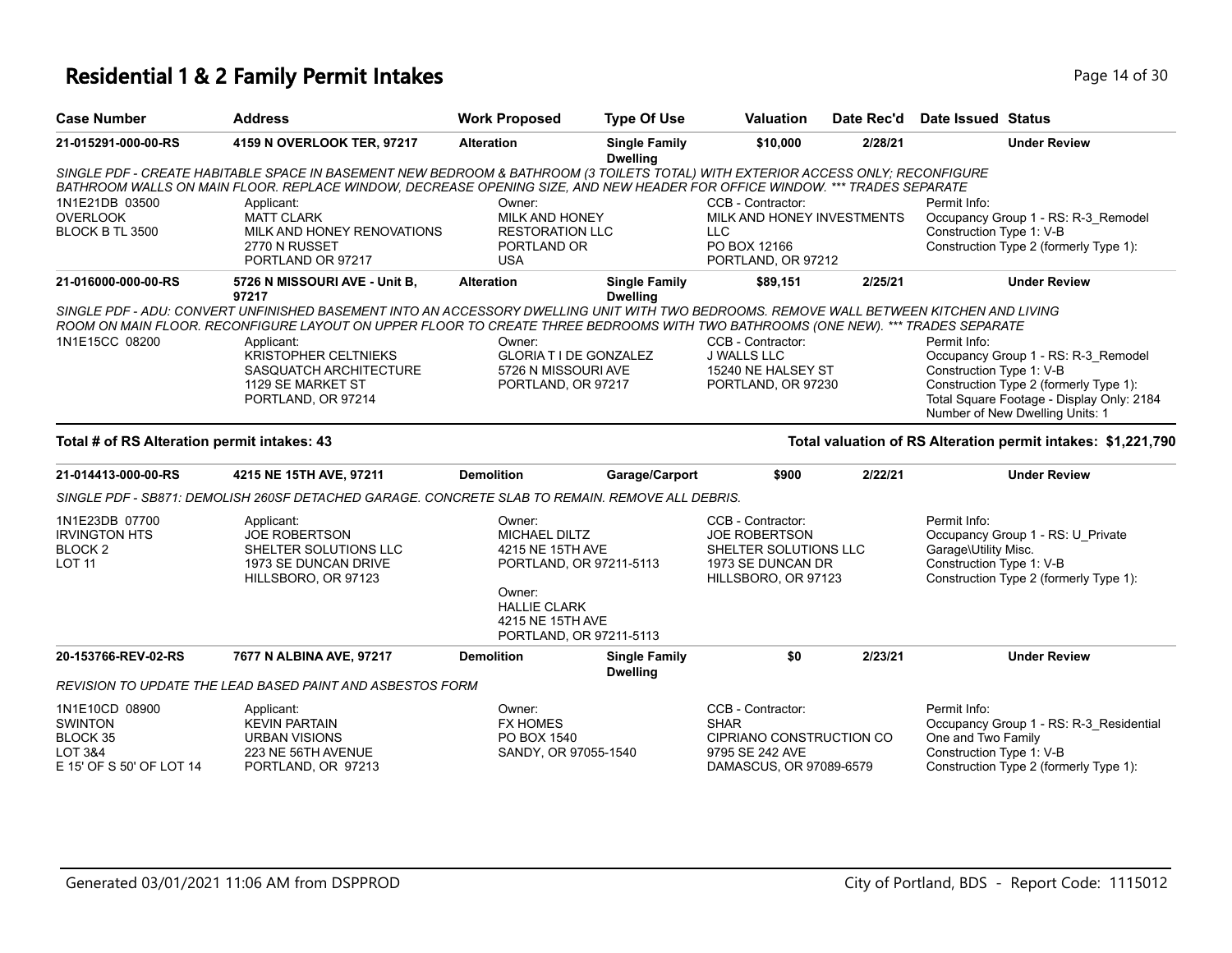#### **Residential 1 & 2 Family Permit Intakes Page 15 of 30** Page 15 of 30

| <b>Case Number</b>                                                     | <b>Address</b>                                                                                                                    | <b>Work Proposed</b>                                                           | <b>Type Of Use</b>                      | <b>Valuation</b>                                                                                                                                                                                                  | Date Rec'd | <b>Date Issued Status</b>                                                                                                                           |
|------------------------------------------------------------------------|-----------------------------------------------------------------------------------------------------------------------------------|--------------------------------------------------------------------------------|-----------------------------------------|-------------------------------------------------------------------------------------------------------------------------------------------------------------------------------------------------------------------|------------|-----------------------------------------------------------------------------------------------------------------------------------------------------|
| 20-183930-REV-01-RS                                                    | 8923 N DRUMMOND AVE, 97217                                                                                                        | <b>Demolition</b>                                                              | <b>Single Family</b><br><b>Dwelling</b> | \$0                                                                                                                                                                                                               | 2/25/21    | 2/25/21 Issued                                                                                                                                      |
| <b>REVISION TO UPDATE DEMO PLAN</b>                                    |                                                                                                                                   |                                                                                |                                         |                                                                                                                                                                                                                   |            |                                                                                                                                                     |
| 1N1E09BC 02200<br>PENINSULAR ADD 2<br>BLOCK <sub>22</sub><br>LOT 31-33 | Applicant:<br><b>KEVIN PARTAIN</b><br><b>URBAN VISIONS</b><br>223 NE 56TH AVENUE<br>PORTLAND, OR 97213                            | Owner:<br><b>FX HOMES</b><br>PO BOX 1540<br>SANDY, OR 97055-1540               |                                         | CCB - Contractor:<br><b>SHAR</b><br>CIPRIANO CONSTRUCTION CO<br>9795 SE 242 AVE<br>DAMASCUS, OR 97089-6579                                                                                                        |            | Permit Info:<br>Occupancy Group 1 - RS: R-3_Residential<br>One and Two Family<br>Construction Type 1: V-B<br>Construction Type 2 (formerly Type 1): |
| Total # of RS Demolition permit intakes: 3                             |                                                                                                                                   |                                                                                |                                         |                                                                                                                                                                                                                   |            | Total valuation of RS Demolition permit intakes: \$900                                                                                              |
| 21-017429-000-00-RS                                                    | 1621 SE 35TH PL, 97214                                                                                                            | <b>Interior Alteration</b><br>Only                                             | Accessory<br><b>Structure</b>           | \$35,000                                                                                                                                                                                                          | 2/23/21    | 2/23/21 Issued                                                                                                                                      |
|                                                                        | CONVERT GARAGE TO STUDIO, VAULT CEILING, ADD POWDER ROOM, REPLACE GARAGE DOOR WITH OUTSWING FRENCH DOORS, INSTALL FLOATING FLOOR. |                                                                                |                                         |                                                                                                                                                                                                                   |            |                                                                                                                                                     |
| 1S1E01DB 11500<br><b>BROOKDALE</b><br>LOT <sub>29</sub>                | Applicant:<br>NWC NICK WEITZER CO LLC<br>3909 SE LINCOLN ST<br>PORTLAND, OR 97214                                                 | Owner:<br><b>HARRIET RUBIN LIV TR</b><br>1621 SE 35TH PL<br>PORTLAND, OR 97214 |                                         | CCB - Contractor:<br>NWC NICK WEITZER CO LLC<br>3909 SE LINCOLN ST<br>PORTLAND, OR 97214                                                                                                                          |            | Permit Info:<br>Occupancy Group 1 - RS: U Private<br>Garage\Utility Misc.<br>Construction Type 1: V-B<br>Construction Type 2 (formerly Type 1):     |
| 21-019224-000-00-RS                                                    | <b>224 N SKIDMORE ST</b>                                                                                                          | <b>Interior Alteration</b><br>Only                                             | <b>Duplex</b>                           | \$2,000                                                                                                                                                                                                           | 2/27/21    | 2/27/21 Issued                                                                                                                                      |
| <b>VOLUNTARY EARTHQUAKE RETRO FIT</b>                                  |                                                                                                                                   |                                                                                |                                         |                                                                                                                                                                                                                   |            |                                                                                                                                                     |
| 1N1E22DB 10800                                                         | Applicant:<br><b>STEVE GEMMELL</b><br><b>GEMMELL CONSTRUCTION LLC</b><br>2310 N KERBY AVE<br>PORTLAND, OR 97227                   | Owner:<br><b>JOHN JR MITCHELL</b><br>PO BOX 724<br>BRUSH PRAIRIE, WA 98606     |                                         | CCB - Contractor:<br><b>STEVE GEMMELL</b><br><b>GEMMELL CONSTRUCTION LLC</b><br>2310 N KERBY AVE<br>PORTLAND, OR 97227                                                                                            |            | Permit Info:<br>Occupancy Group 1 - RS: R-3_Residential<br>One and Two Family<br>Construction Type 1: V-B<br>Construction Type 2 (formerly Type 1): |
| 21-016712-000-00-RS                                                    | 4619 NE 31ST AVE, 97211                                                                                                           | <b>Interior Alteration</b>                                                     | <b>Single Family</b>                    | \$36,000                                                                                                                                                                                                          | 2/22/21    | 2/22/21 Under Inspection                                                                                                                            |
|                                                                        | SINGLE PDF CONSTRUCT BATHROOM (TOTAL OF 2) AND SAUNA IN BASEMENT. ASSOCIATED MECHANICAL, ELECTRICAL AND PLUMBING. (SUBS COMPLETE) | Only                                                                           | <b>Dwelling</b>                         |                                                                                                                                                                                                                   |            |                                                                                                                                                     |
| 1N1E24BD 13900<br><b>ELBERTA</b><br>BLOCK 12<br>LOT <sub>14</sub>      | Applicant:<br><b>EZEKIEL MCFADIN</b><br><b>MACFADIN DESIGN BUILD</b><br>2112 NE WYGANT ST<br>PORTLAND, OR 97211                   | Owner:<br><b>CYRUS MANSOORY</b><br>4619 NE 31ST AVE<br>PORTLAND, OR 97211-7009 |                                         | CCB - Contractor:<br>MIKHAIL VELIKOKHATKO<br><b>M B PLUMBING LLC</b><br>10308 NE 108TH AVE<br>VANCOUVER, WA 98662<br>CCB - Contractor:<br><b>GARYS ELECTRIC CO LLC</b><br>1401 SW WALLULA DR<br>GRESHAM, OR 97080 |            | Permit Info:<br>Occupancy Group 1 - RS: R-3_Residential<br>One and Two Family<br>Construction Type 1: V-B<br>Construction Type 2 (formerly Type 1): |

CCB - Contractor: MCFADIN DESIGN/BUILD LLC 2112 NE WYGANT ST PORTLAND, OR 97211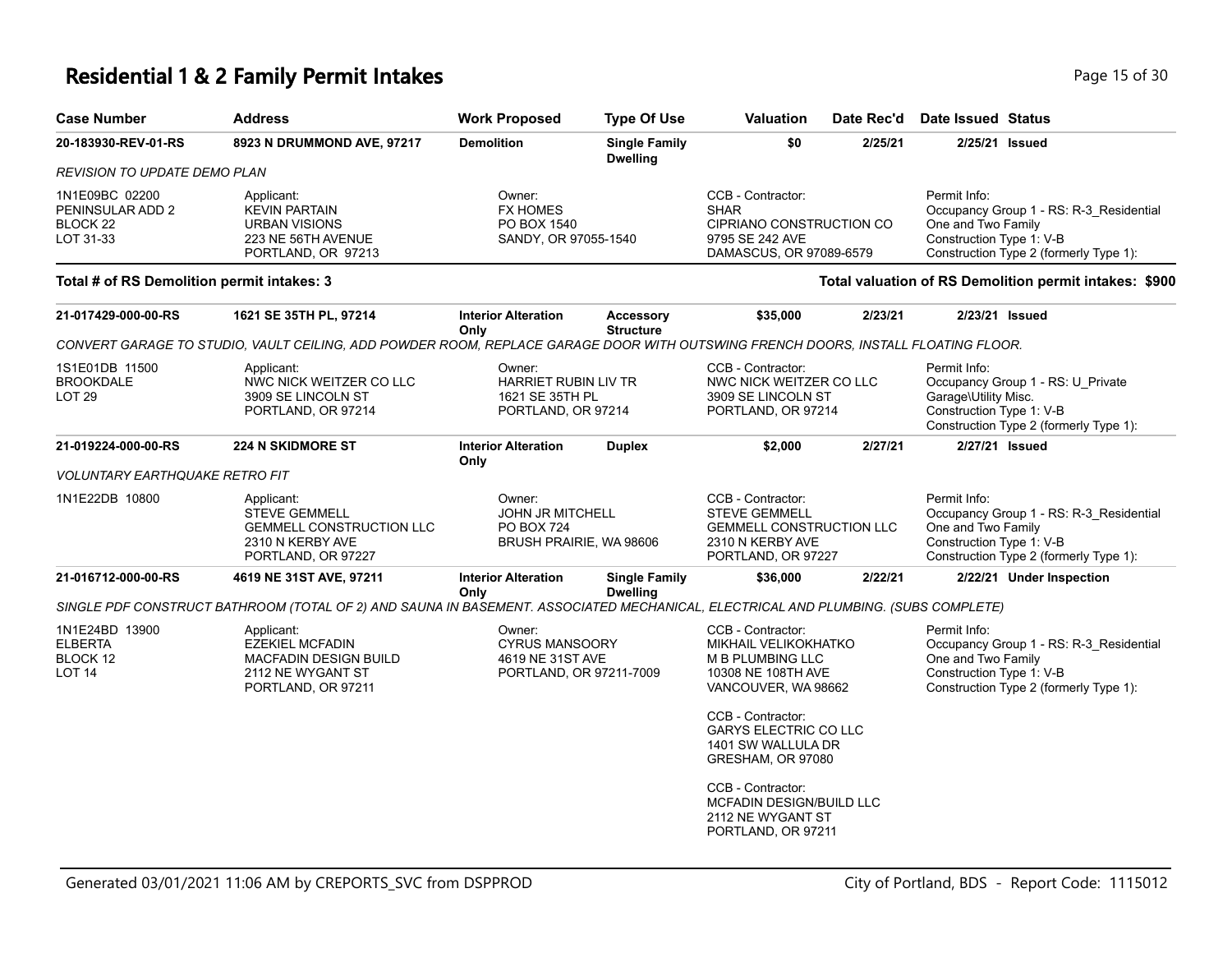## **Residential 1 & 2 Family Permit Intakes Page 16 of 30 Page 16 of 30**

| <b>Case Number</b>                                                                                 | <b>Address</b>                                                                                                                                                                     | <b>Work Proposed</b>                                                                                                                             | <b>Type Of Use</b>                      | <b>Valuation</b>                                                                                                       | Date Rec'd | <b>Date Issued Status</b>                                      |                                                                                   |
|----------------------------------------------------------------------------------------------------|------------------------------------------------------------------------------------------------------------------------------------------------------------------------------------|--------------------------------------------------------------------------------------------------------------------------------------------------|-----------------------------------------|------------------------------------------------------------------------------------------------------------------------|------------|----------------------------------------------------------------|-----------------------------------------------------------------------------------|
| 21-016969-000-00-RS                                                                                | 2506 SE GRANT ST, 97214                                                                                                                                                            | <b>Interior Alteration</b><br>Only                                                                                                               | <b>Single Family</b><br><b>Dwelling</b> | \$5,000                                                                                                                | 2/23/21    |                                                                | 2/23/21 Under Inspection                                                          |
| (approximately 1040 SQFT)                                                                          | Install under slab plumbing (only) in basement to accommodate new plumbing layout prior to pouring back slab for future basement remodel converting storage space to living space. |                                                                                                                                                  |                                         |                                                                                                                        |            |                                                                |                                                                                   |
| 1S1E01CC 14600<br><b>MURRAYMEAD</b><br>BLOCK 5<br>LOT <sub>9</sub><br>W 34.37' OF LOT 15-17        | Applicant:<br><b>KIPP KNODE</b><br>TALL FIRS BUILDING CO<br>3636 SE DIVISION ST<br>PORTLAND OR 97202                                                                               | Owner:<br>STOERTZ BARRETT LIV TR<br>2506 SE GRANT ST<br>PORTLAND, OR 97214                                                                       |                                         | CCB - Contractor:<br>TALL FIRS BUILDING CO<br>3636 SE DIVISION ST<br>PORTLAND, OR 97202                                |            | Permit Info:<br>One and Two Family<br>Construction Type 1: V-B | Occupancy Group 1 - RS: R-3 Residential<br>Construction Type 2 (formerly Type 1): |
| 21-017113-000-00-RS                                                                                | 6814 SE 20TH AVE, 97202                                                                                                                                                            | <b>Interior Alteration</b><br>Only                                                                                                               | <b>Single Family</b><br><b>Dwelling</b> | \$15,000                                                                                                               | 2/23/21    | 2/23/21 Issued                                                 |                                                                                   |
|                                                                                                    | ADD BATHROOM TO BASEMENT AND REBUILD STAIRS TO CODE                                                                                                                                |                                                                                                                                                  |                                         |                                                                                                                        |            |                                                                |                                                                                   |
| 1S1E23AA 10600<br>WESTMORELAND<br>BLOCK <sub>27</sub><br>LOT <sub>8</sub>                          | Applicant:<br>ZANDY BUTLER<br>ON THE LEVEL REMODELING CO<br>9709 SE TOWER DRIVE<br>DAMASCUS, OR 97089                                                                              | Owner:<br><b>CELINE LEZIN</b><br>6814 SE 20TH AVE<br>PORTLAND, OR 97202<br>Owner:<br><b>BEN LEZIN</b><br>6814 SE 20TH AVE<br>PORTLAND, OR 97202  |                                         | CCB - Contractor:<br>ON THE LEVEL REMODELING<br><b>COMPANY</b><br>10117 SE SUNNYSIDE RD F1274<br>CLACKAMAS, OR 97015   |            | Permit Info:<br>One and Two Family<br>Construction Type 1: V-B | Occupancy Group 1 - RS: R-3 Residential<br>Construction Type 2 (formerly Type 1): |
| 21-017388-000-00-RS                                                                                | 834 NE JESSUP ST, 97211                                                                                                                                                            | <b>Interior Alteration</b><br>Only                                                                                                               | <b>Single Family</b><br><b>Dwelling</b> | \$15,280                                                                                                               | 2/23/21    | 2/23/21 Final                                                  |                                                                                   |
| <b>VOLUNTARY EARTHQUAKE RETRO FIT</b>                                                              |                                                                                                                                                                                    |                                                                                                                                                  |                                         |                                                                                                                        |            |                                                                |                                                                                   |
| 1N1E14CC 11700<br><b>CLOVERDALE EXTN &amp; PLAT</b><br>$\overline{2}$<br>BLOCK 14<br><b>LOT 12</b> | Applicant:<br><b>STEVE GEMMELL</b><br><b>GEMMELL CONSTRUCTION LLC</b><br>2310 N KERBY AVE<br>PORTLAND, OR 97227                                                                    | Owner:<br><b>ANNE EMMETT</b><br>PO BOX 11860<br>PORTLAND, OR 97211                                                                               |                                         | CCB - Contractor:<br><b>STEVE GEMMELL</b><br><b>GEMMELL CONSTRUCTION LLC</b><br>2310 N KERBY AVE<br>PORTLAND, OR 97227 |            | Permit Info:<br>One and Two Family<br>Construction Type 1: V-B | Occupancy Group 1 - RS: R-3_Residential<br>Construction Type 2 (formerly Type 1): |
| 21-017954-000-00-RS                                                                                | 5607 NE SISKIYOU ST, 97213                                                                                                                                                         | <b>Interior Alteration</b><br>Only                                                                                                               | <b>Single Family</b><br><b>Dwelling</b> | \$110,000                                                                                                              | 2/24/21    | 2/24/21 Issued                                                 |                                                                                   |
|                                                                                                    | KITCHEN RENOVATION, REROUTE 1ST FLOOR PLUMBING TO NEW SEWERLINE NOT ON EJECTOR PUMP                                                                                                |                                                                                                                                                  |                                         |                                                                                                                        |            |                                                                |                                                                                   |
| 1N2E30AB 16800<br><b>ROSE CITY PK</b><br>BLOCK 113<br><b>LOT 11</b><br>S 1/2 OF LOT 12             | Applicant:<br>NWC NICK WEITZER CO LLC<br>3909 SE LINCOLN ST<br>PORTLAND, OR 97214                                                                                                  | Owner:<br><b>DANNY OLSEN</b><br>2918 SE MAIN ST<br>PORTLAND, OR 97214<br>Owner:<br><b>ELLEN JOHNSON</b><br>2918 SE MAIN ST<br>PORTLAND, OR 97214 |                                         | CCB - Contractor:<br>NWC NICK WEITZER CO LLC<br>3909 SE LINCOLN ST<br>PORTLAND, OR 97214                               |            | Permit Info:<br>One and Two Family<br>Construction Type 1: V-B | Occupancy Group 1 - RS: R-3_Residential<br>Construction Type 2 (formerly Type 1): |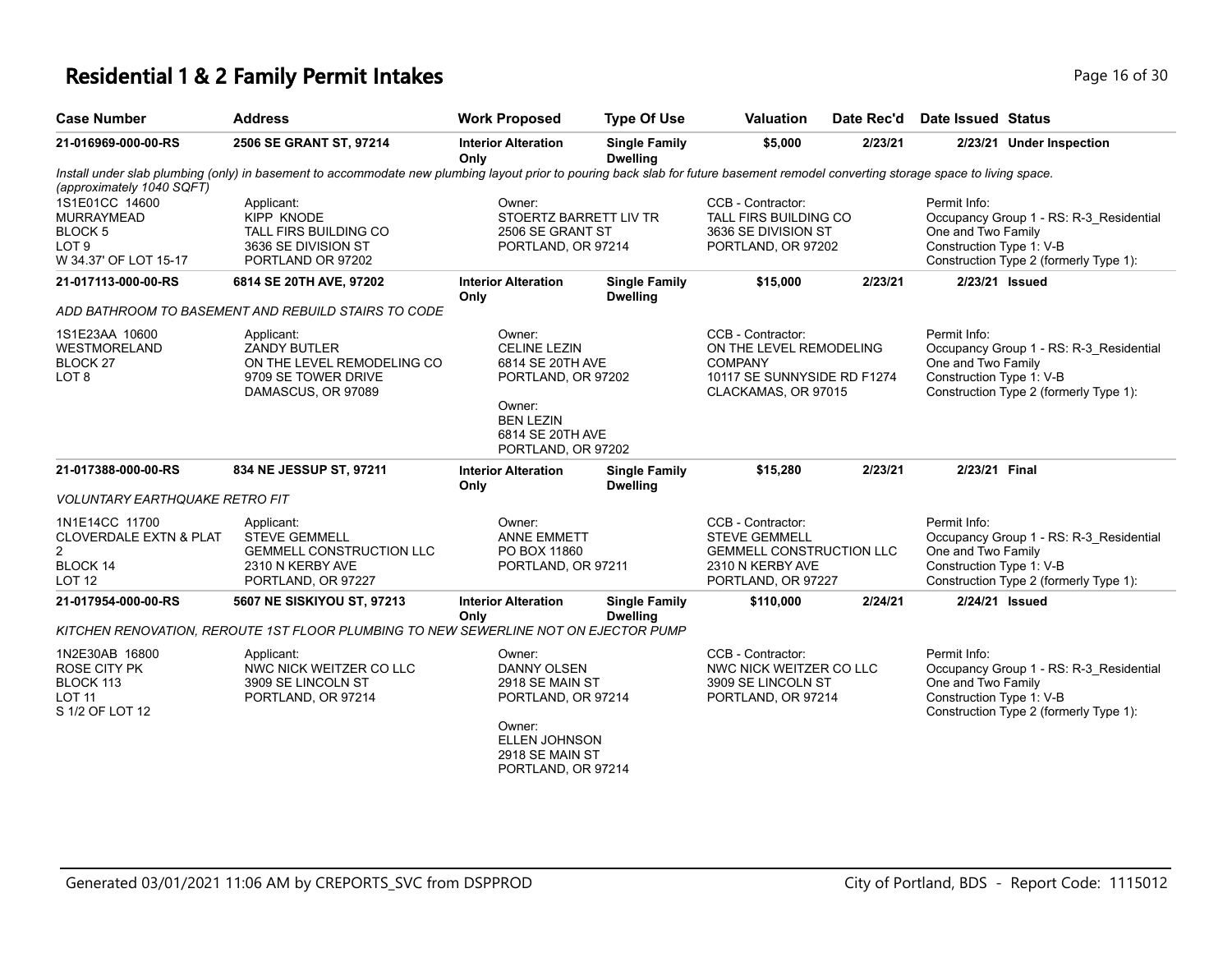## **Residential 1 & 2 Family Permit Intakes Page 17 of 30 Page 17 of 30**

| <b>Case Number</b>                                                                                 | <b>Address</b>                                                                                                                           | <b>Work Proposed</b>                                                                                                                                                   | <b>Type Of Use</b>                      | <b>Valuation</b>                                                                                                               | Date Rec'd | Date Issued Status                                             |                                                                                   |
|----------------------------------------------------------------------------------------------------|------------------------------------------------------------------------------------------------------------------------------------------|------------------------------------------------------------------------------------------------------------------------------------------------------------------------|-----------------------------------------|--------------------------------------------------------------------------------------------------------------------------------|------------|----------------------------------------------------------------|-----------------------------------------------------------------------------------|
| 21-018179-000-00-RS                                                                                | 2005 SW DEWITT ST, 97239                                                                                                                 | <b>Interior Alteration</b><br>Only                                                                                                                                     | <b>Single Family</b><br><b>Dwelling</b> | \$4,665                                                                                                                        | 2/25/21    | 2/25/21 Final                                                  |                                                                                   |
|                                                                                                    | VOLUNTARY INSTALLATION OF CONNECTORS BETWEEN FRAMING AND FOUNDATION OF HOUSE                                                             |                                                                                                                                                                        |                                         |                                                                                                                                |            |                                                                |                                                                                   |
| 1S1E16CB 08900<br><b>BERTHA</b><br>BLOCK <sub>20</sub><br>LOT <sub>7</sub>                         | Applicant:<br><b>STEVE GEMMELL</b><br><b>GEMMELL CONSTRUCTION LLC</b><br>2310 N KERBY AVE<br>PORTLAND, OR 97227                          | Owner:<br><b>CAROLINE SLOAN</b><br>2005 SW DEWITT ST<br>PORTLAND, OR 97239-2032                                                                                        |                                         | CCB - Contractor:<br><b>STEVE GEMMELL</b><br><b>GEMMELL CONSTRUCTION LLC</b><br>2310 N KERBY AVE<br>PORTLAND, OR 97227         |            | Permit Info:<br>One and Two Family<br>Construction Type 1: V-B | Occupancy Group 1 - RS: R-3_Residential<br>Construction Type 2 (formerly Type 1): |
| 21-018758-000-00-RS                                                                                | 3980 SE FRANCIS ST, 97202                                                                                                                | <b>Interior Alteration</b><br>Only                                                                                                                                     | <b>Single Family</b><br><b>Dwelling</b> | \$21,000                                                                                                                       | 2/26/21    |                                                                | 2/26/21 Under Inspection                                                          |
| <b>BATHROOMS.</b>                                                                                  | REPLACE BEAM IN BASEMENT, REPLACE MISCL ROTTED FRAMING IN BASAEMENT AND REBUILD EXISTING BATHROOM. INSTALL NEW 200 AMP SERVICE. NO ADDED |                                                                                                                                                                        |                                         |                                                                                                                                |            |                                                                |                                                                                   |
| 1S1E12DA 07400<br>SECTION 12 1S 1E<br>TL 7400 0.28 ACRES                                           | Applicant:<br>DAN COTE<br><b>SAOR CRAFTSMEN</b><br>5110 SE 66TH AVE<br>PORTLAND OR 97206                                                 | Owner:<br><b>JUDI STEUBEN</b><br>3980 SE FRANCIS ST<br>PORTLAND, OR 97202<br>Owner:<br>JEFFREY STEUBEN<br>3980 SE FRANCIS ST<br>PORTLAND, OR 97202                     |                                         | CCB - Contractor:<br>SAOR CRAFTSMEN LLC<br>5110 SE 66TH AVE<br>PORTLAND, OR 97206                                              |            | Permit Info:<br>One and Two Family<br>Construction Type 1: V-B | Occupancy Group 1 - RS: R-3_Residential<br>Construction Type 2 (formerly Type 1): |
| 21-018943-000-00-RS                                                                                | 2920 NW MONTE VISTA TER,<br>97210                                                                                                        | <b>Interior Alteration</b><br>Only                                                                                                                                     | <b>Single Family</b><br><b>Dwelling</b> | \$60,000                                                                                                                       | 2/26/21    | 2/26/21 Issued                                                 |                                                                                   |
|                                                                                                    | BATHROOM REMODEL EXTENDING 3FT FOR SHOWER. NON BEARING STRUCTURAL.                                                                       |                                                                                                                                                                        |                                         |                                                                                                                                |            |                                                                |                                                                                   |
| 1N1E32DB 04400<br>KINGS HTS & RPLT<br>BLOCK <sub>20</sub><br>LOT <sub>1</sub>                      | Applicant:<br>JEFFREY BROMWELL<br>URBAN DESIGN BUILD COMPANY<br>2500 NE SANDY BLVD SUITE D<br>PORTLAND, OR 97232                         | Owner:<br><b>MICHAEL GOLDBERG</b><br>2920 NW MONTE VISTA TER<br>PORTLAND, OR 97210<br>Owner:<br><b>JULIA GOLDBERG</b><br>2920 NW MONTE VISTA TER<br>PORTLAND, OR 97210 |                                         | CCB - Contractor:<br><b>JEFFREY BROMWELL</b><br>URBAN DESIGN BUILD COMPANY<br>2500 NE SANDY BLVD SUITE D<br>PORTLAND, OR 97232 |            | Permit Info:<br>One and Two Family<br>Construction Type 1: V-B | Occupancy Group 1 - RS: R-3_Residential<br>Construction Type 2 (formerly Type 1): |
| 21-018982-000-00-RS                                                                                | 2658 SE 74TH AVE, 97206                                                                                                                  | <b>Interior Alteration</b><br>Only                                                                                                                                     | <b>Single Family</b><br><b>Dwelling</b> | \$50,000                                                                                                                       | 2/26/21    | 2/26/21 Issued                                                 |                                                                                   |
|                                                                                                    | REMODEL KITCHEN AND REMOVE A WALL PER ENG, REMODEL BATHROOM,                                                                             |                                                                                                                                                                        |                                         |                                                                                                                                |            |                                                                |                                                                                   |
| 1S2E08AB 03500<br><b>ERMINGTON</b><br>BLOCK <sub>3</sub><br>S 5.76' OF LOT 12<br>LOT <sub>13</sub> | Applicant:<br><b>LAWRENCE FREESE</b><br><b>ZENOVATION LLC</b><br>5565 SE STARK ST<br>PORTLAND, OR 97215                                  | Owner:<br><b>ELENA RIVERA</b><br>2658 SE 74TH AVE<br>PORTLAND, OR 97206<br>Owner:<br>EDMUNDO JR ARELLANO<br>2658 SE 74TH AVE<br>PORTLAND, OR 97206                     |                                         | CCB - Contractor:<br><b>ZENOVATION LLC</b><br>6908 N MEARS ST<br>PORTLAND, OR 97203                                            |            | Permit Info:<br>One and Two Family<br>Construction Type 1: V-B | Occupancy Group 1 - RS: R-3_Residential<br>Construction Type 2 (formerly Type 1): |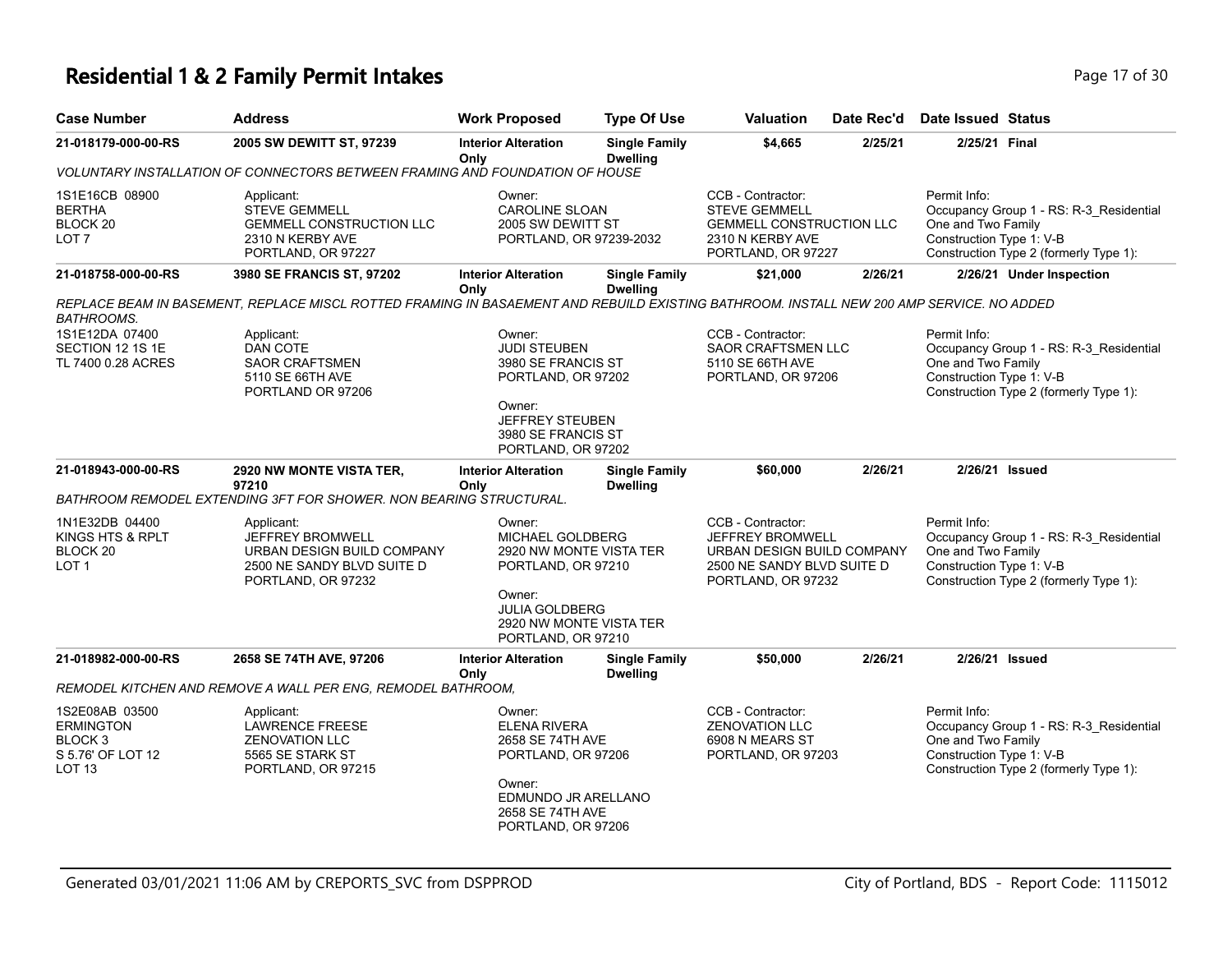### **Residential 1 & 2 Family Permit Intakes Page 18 of 30** Page 18 of 30

| <b>Case Number</b>                                                                                                             | <b>Address</b>                                                                                                      | <b>Work Proposed</b>                                                                                                                                  | <b>Type Of Use</b>                      | <b>Valuation</b>                                                                                                           | Date Rec'd | Date Issued Status                                                                                                                                  |
|--------------------------------------------------------------------------------------------------------------------------------|---------------------------------------------------------------------------------------------------------------------|-------------------------------------------------------------------------------------------------------------------------------------------------------|-----------------------------------------|----------------------------------------------------------------------------------------------------------------------------|------------|-----------------------------------------------------------------------------------------------------------------------------------------------------|
| 21-019059-000-00-RS                                                                                                            | 1925 NE 58TH AVE, 97213                                                                                             | <b>Interior Alteration</b><br>Only                                                                                                                    | <b>Single Family</b><br><b>Dwelling</b> | \$10,000                                                                                                                   | 2/26/21    | 2/26/21 Issued                                                                                                                                      |
|                                                                                                                                | ADD NEW BATHROOM AND BOUNS ROOM TO BASEMENT.                                                                        |                                                                                                                                                       |                                         |                                                                                                                            |            |                                                                                                                                                     |
| 1N2E30DD 04200<br><b>SYNDICATE ADD</b><br>BLOCK 14<br>LOT 9&10                                                                 |                                                                                                                     |                                                                                                                                                       |                                         |                                                                                                                            |            | Permit Info:<br>Occupancy Group 1 - RS: R-3_Residential<br>One and Two Family<br>Construction Type 1: V-B<br>Construction Type 2 (formerly Type 1): |
| 21-019223-000-00-RS                                                                                                            | 236 N SKIDMORE ST, 97217                                                                                            | <b>Interior Alteration</b><br>Only                                                                                                                    | <b>Single Family</b><br><b>Dwelling</b> | \$2,000                                                                                                                    | 2/27/21    | 2/27/21 Abandoned                                                                                                                                   |
| <b>VOLNTARY EARTHQUAKE RETRO FIT</b>                                                                                           |                                                                                                                     |                                                                                                                                                       |                                         |                                                                                                                            |            |                                                                                                                                                     |
| 1N1E22DB 10800<br><b>CENTRAL ALBINA</b><br>BLOCK 12<br><b>LOT 16</b>                                                           | Applicant:<br><b>STEVE GEMMELL</b><br><b>GEMMELL CONSTRUCTION LLC</b><br>2310 N KERBY AVE<br>PORTLAND, OR 97227     | Owner:<br><b>JOHN JR MITCHELL</b><br><b>PO BOX 724</b><br>BRUSH PRAIRIE, WA 98606                                                                     |                                         | CCB - Contractor:<br><b>STEVE GEMMELL</b><br><b>GEMMELL CONSTRUCTION LLC</b><br>2310 N KERBY AVE<br>PORTLAND, OR 97227     |            | Permit Info:<br>Occupancy Group 1 - RS: R-3_Residential<br>One and Two Family<br>Construction Type 1: V-B<br>Construction Type 2 (formerly Type 1): |
| 21-019229-000-00-RS                                                                                                            | 2511 N EMERSON ST, 97217                                                                                            | <b>Interior Alteration</b>                                                                                                                            | <b>Single Family</b>                    | \$7,500                                                                                                                    | 2/27/21    | 2/27/21 Issued                                                                                                                                      |
|                                                                                                                                | REPLACE ROTTED POSTS AND BEAMS IN CRAWL SPACE. ADD SPREAD FOOTINGS.                                                 | Only                                                                                                                                                  | <b>Dwelling</b>                         |                                                                                                                            |            |                                                                                                                                                     |
| 1N1E21BA 06900<br><b>MADRONA HILL</b><br>BLOCK <sub>3</sub><br>LOT 30&31<br>W 5' OF LOT 32                                     |                                                                                                                     | Owner:<br><b>MOHINI AMBROSE</b><br>2511 N EMERSON ST<br>PORTLAND, OR 97217<br>Owner:<br><b>ASHIKA AMBROSE</b><br>2511 N EMERSON ST                    |                                         | CCB - Contractor:<br><b>JEFF ODAM</b><br><b>RJR CONSTRUCTION INC</b><br>PO BOX 1347<br>GRESHAM, OR 97030                   |            | Permit Info:<br>Occupancy Group 1 - RS: R-3_Residential<br>One and Two Family<br>Construction Type 1: V-B<br>Construction Type 2 (formerly Type 1): |
|                                                                                                                                |                                                                                                                     | PORTLAND, OR 97217                                                                                                                                    |                                         |                                                                                                                            |            |                                                                                                                                                     |
| 21-019245-000-00-RS                                                                                                            | 2121 SE LADD AVE, 97214                                                                                             | <b>Interior Alteration</b><br>Only                                                                                                                    | <b>Single Family</b><br><b>Dwelling</b> | \$35,000                                                                                                                   | 2/27/21    | <b>Approved to Issue</b>                                                                                                                            |
|                                                                                                                                | APPROX. 31' OF FOOTING FOR FURRED OUT WALL IN BASEMENT. NEW SERVICE. MOVE LAUNDRY PLUMBING.                         |                                                                                                                                                       |                                         |                                                                                                                            |            |                                                                                                                                                     |
| 1S1E02DC 06000<br><b>LADDS ADD</b><br>BLOCK 32<br>LOT <sub>8</sub><br>HISTORIC PROPERTY,<br>POTENTIAL ADDITIONAL<br><b>TAX</b> | Applicant:<br><b>CATALYST CONSTRUCTION &amp;</b><br><b>REMODELING LLC</b><br>1031 NE 76TH AVE<br>PORTLAND, OR 97213 | Owner:<br><b>MOLLY TAUBE</b><br>2121 SE LADD AVE<br>PORTLAND, OR 97214<br>Owner:<br><b>CLAYTON WILLIAMS</b><br>2121 SE LADD AVE<br>PORTLAND, OR 97214 |                                         | CCB - Contractor:<br><b>CATALYST CONSTRUCTION &amp;</b><br><b>REMODELING LLC</b><br>1031 NE 76TH AVE<br>PORTLAND, OR 97213 |            | Permit Info:<br>Occupancy Group 1 - RS: R-3_Residential<br>One and Two Family<br>Construction Type 1: V-B<br>Construction Type 2 (formerly Type 1): |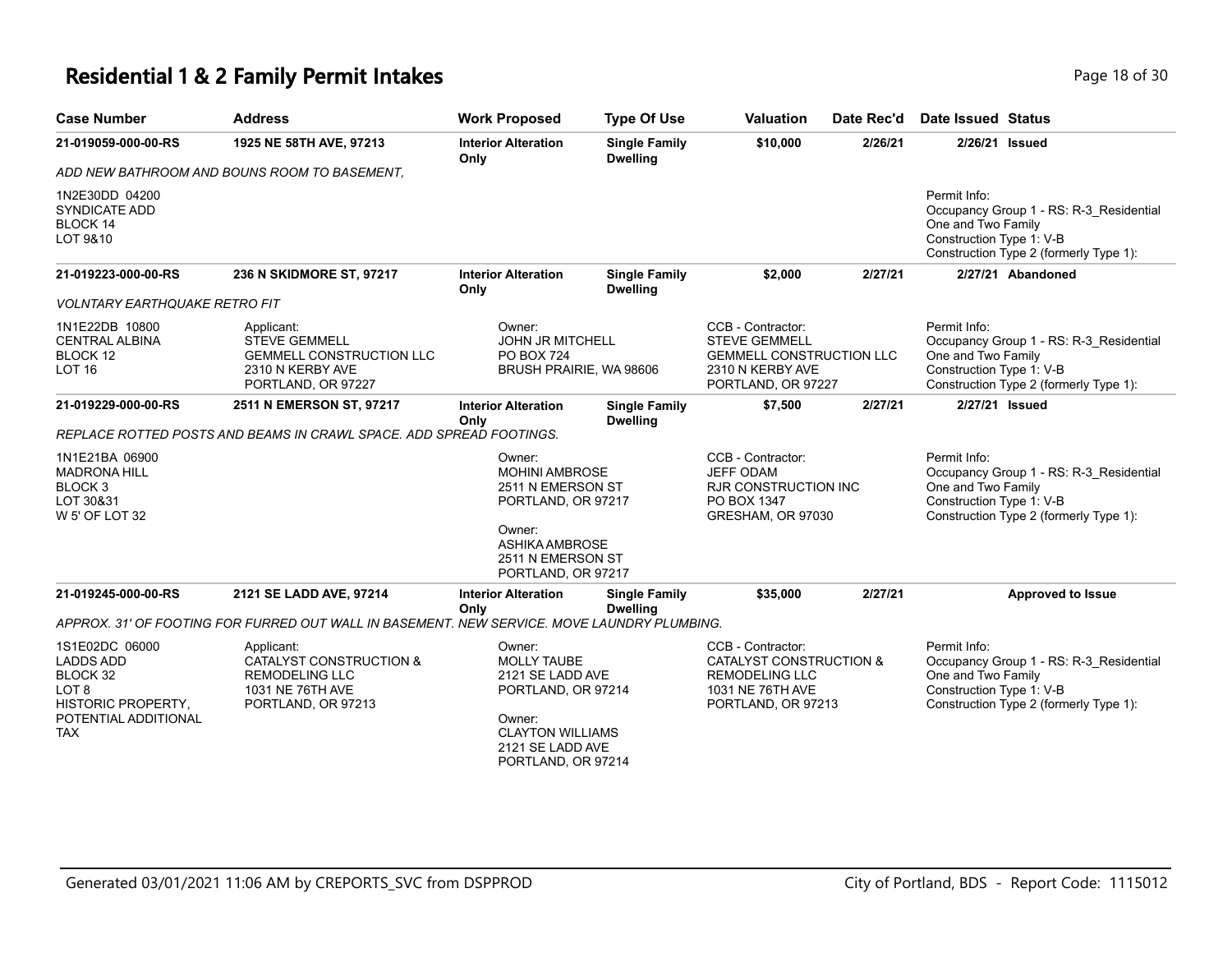# **Residential 1 & 2 Family Permit Intakes Page 19 of 30** Page 19 of 30

| <b>Case Number</b>                                                            | <b>Address</b>                                                                                                                 | <b>Work Proposed</b>                                                                                                                                    | <b>Type Of Use</b>                      | <b>Valuation</b>                                                                                                    | Date Rec'd | <b>Date Issued Status</b>                                        |                                                                                   |
|-------------------------------------------------------------------------------|--------------------------------------------------------------------------------------------------------------------------------|---------------------------------------------------------------------------------------------------------------------------------------------------------|-----------------------------------------|---------------------------------------------------------------------------------------------------------------------|------------|------------------------------------------------------------------|-----------------------------------------------------------------------------------|
| 21-019259-000-00-RS                                                           | 4107 N ALBINA AVE, 97217                                                                                                       | <b>Interior Alteration</b><br>Only                                                                                                                      | <b>Single Family</b><br><b>Dwelling</b> | \$93,500                                                                                                            | 2/27/21    |                                                                  | 2/27/21 Under Inspection                                                          |
|                                                                               | SINGLE PDF VOLUNTARY INSTALLATION OF CONCRETE FOOTINGS TO SUPPORT EXISTING WALLS OF A HOUSE. ASSOCIATED TRADEWORK AS REQUIRED. |                                                                                                                                                         |                                         |                                                                                                                     |            |                                                                  |                                                                                   |
| 1N1E22CA 08300<br><b>MULTNOMAH</b><br>BLOCK 12<br>LOT 15                      | Applicant:<br>Michael Weber<br><b>NW Seismic Retrofitters</b><br>P O BOX 18058<br>PORTLAND OR 97212                            | Owner:<br><b>AARON LEVI</b><br>4107 N ALBINA AVE<br>PORTLAND, OR 97217                                                                                  |                                         | CCB - Contractor:<br><b>MICHAEL WIEBER</b><br><b>ELYSIUM CONSTRUCTION LLC</b><br>PO BOX 18058<br>PORTLAND, OR 97218 |            | Permit Info:<br>One and Two Family<br>Construction Type 1: V-B   | Occupancy Group 1 - RS: R-3 Residential<br>Construction Type 2 (formerly Type 1): |
| 21-019260-000-00-RS                                                           | 5034 NE RODNEY AVE, 97211                                                                                                      | <b>Interior Alteration</b>                                                                                                                              | <b>Single Family</b>                    | \$15,000                                                                                                            | 2/27/21    |                                                                  | 3/1/21 Issued                                                                     |
|                                                                               | REMODEL EXISTING LAUNDRY ROOM NO EXTERIOR ALTERATIONS. TRADE WORK ONLY.                                                        | Only                                                                                                                                                    | <b>Dwelling</b>                         |                                                                                                                     |            |                                                                  |                                                                                   |
| 1N1E22AA 14200<br><b>WALNUT PK</b><br>BLOCK <sub>23</sub><br>LOT <sub>6</sub> | Applicant:<br>Amy Frye<br><b>RED ROOSTER REMODELING</b><br>57049 WALKER RD<br>SCAPPOOSE OR 97056-2129                          | Owner:<br><b>JOHN KIM</b><br>5034 NE RODNEY AVE<br>PORTLAND, OR 97211<br>Owner:<br><b>JACQUELINE WALTON</b><br>5034 NE RODNEY AVE<br>PORTLAND, OR 97211 |                                         | CCB - Contractor:<br><b>AMY FRYE</b><br><b>RED ROOSTER REMODELING INC</b><br>57049 WALKER RD<br>SCAPPOOSE, OR 97056 |            | Permit Info:<br>One and Two Family<br>Construction Type 1: V-B   | Occupancy Group 1 - RS: R-3 Residential<br>Construction Type 2 (formerly Type 1): |
|                                                                               | Total # of RS Interior Alteration Only permit intakes: 17                                                                      |                                                                                                                                                         |                                         |                                                                                                                     |            |                                                                  | Total valuation of RS Interior Alteration Only permit intakes: \$516,945          |
| 21-006569-000-00-RS                                                           | 1541 SW MAPLECREST DR, 97219                                                                                                   | <b>New Construction</b>                                                                                                                                 | <b>Accessory</b><br><b>Structure</b>    | \$25,000                                                                                                            | 2/25/21    |                                                                  | <b>Under Review</b>                                                               |
| SEPARATELY*****                                                               | SINGLE PDF NEW CONSTRUCTION OF ACCESSORY STRUCTURE TO BE USED FOR A HOME OFFICE***NOT AN ADU*****TRADE PERMITS TO BE OBTAINED  |                                                                                                                                                         |                                         |                                                                                                                     |            |                                                                  |                                                                                   |
| 1S1E28CA 04400<br><b>MAPLECREST</b><br>LOT 107&108 TL 4400                    | Applicant:<br><b>STEPHANIE HAMILTON</b><br>1541 SW MAPLECREST DR<br>PORTLAND, OR 97219                                         | Owner:<br><b>CHRISTOPHER HAMILTON &amp;</b><br><b>TR</b><br>1894 GRAND OAKS AVE<br>ALTADENA, CA 91001                                                   | STEPHANIE HAMILTON 2019 LIV             | CCB - Contractor:<br><b>GANSOS CONSTRUCTION INC</b><br>PO BOX 66025<br>PORTLAND, OR 97290                           |            | Permit Info:<br>Garage\Utility Misc.<br>Construction Type 1: V-B | Occupancy Group 1 - RS: U_Private<br>Construction Type 2 (formerly Type 1):       |
| 21-013479-000-00-RS                                                           | 7852 N BELKNAP AVE, 97217                                                                                                      | <b>New Construction</b>                                                                                                                                 | Accessory<br><b>Structure</b>           | \$27,552                                                                                                            | 2/24/21    |                                                                  | <b>Under Review</b>                                                               |
|                                                                               | SINGLE PDF. NEW ACCESSORY METAL STORAGE SHED.                                                                                  |                                                                                                                                                         |                                         |                                                                                                                     |            |                                                                  |                                                                                   |
| 1N1E09CB 14200<br><b>HOLMES SUB</b><br>BLOCK 6<br>LOT 7&8                     | Applicant:<br>Miguel Jimenez<br>7852 n belknap ave                                                                             | Owner:<br>MIGUEL JIMENEZ-PEDRO<br>7852 N BELKNAP AVE<br>PORTLAND, OR 97217                                                                              |                                         | CCB - Contractor:<br><b>CALIFORNIA ALL STEEL</b><br><b>CARPORTS INC</b><br>85 SANTA FE AVENUE<br>FRESNO, CA 93721   |            | Permit Info:<br>Garage\Utility Misc.<br>Construction Type 1: V-B | Occupancy Group 1 - RS: U_Private<br>Construction Type 2 (formerly Type 1):       |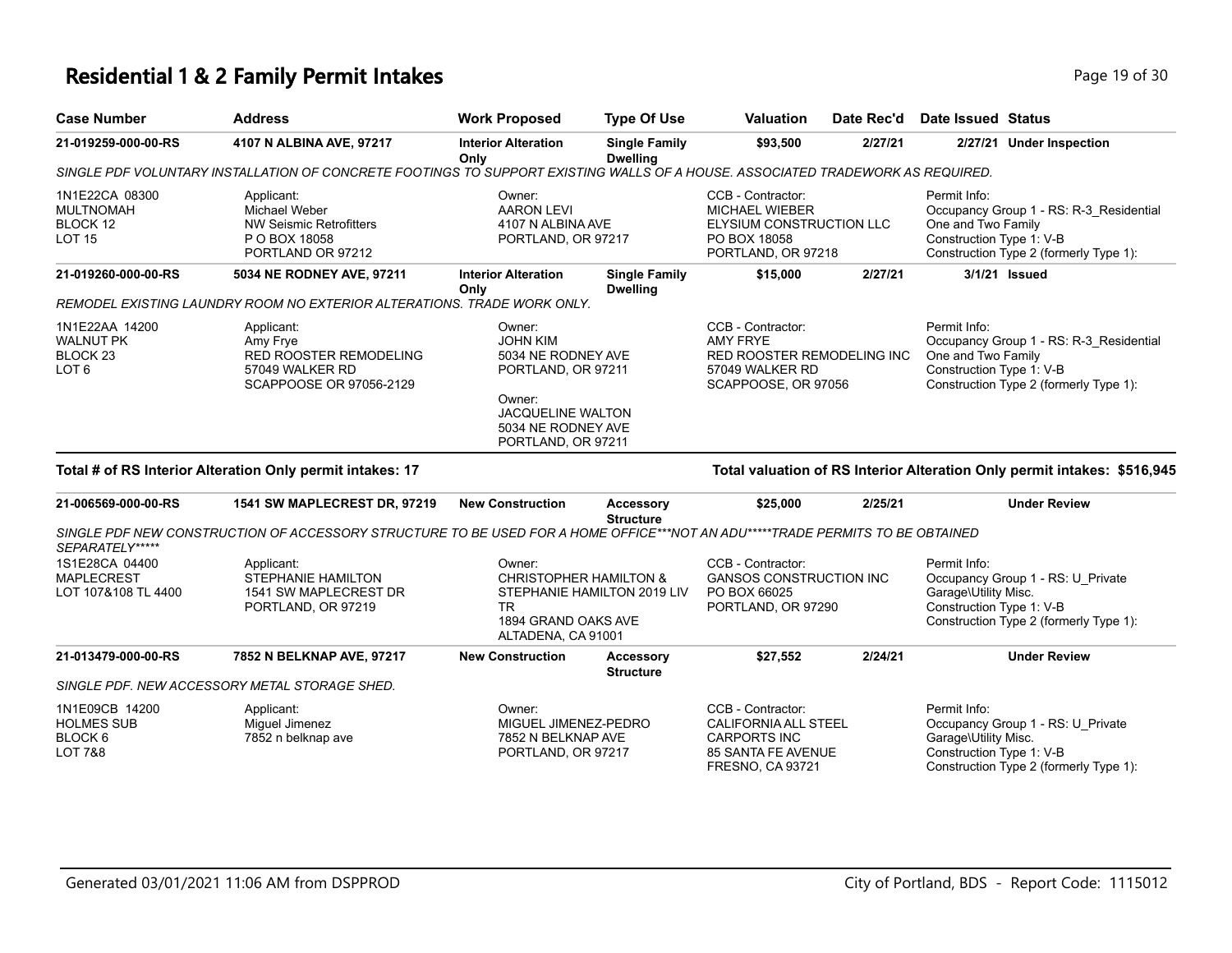# **Residential 1 & 2 Family Permit Intakes Page 10 of 30 and 20 of 30 and 20 of 30 and 20 of 30 and 20 of 30 and 20 of 30 and 20 of 30 and 20 of 30 and 20 of 30 and 20 of 30 and 20 of 30 and 20 of 30 and 20 of 30 and 20 of**

| <b>Case Number</b>                                                                                       | <b>Address</b>                                                                                                                          | <b>Work Proposed</b>                                                                                                       | <b>Type Of Use</b>                   | <b>Valuation</b>                                                                                            | Date Rec'd | Date Issued Status                                                                                                                                                                                   |
|----------------------------------------------------------------------------------------------------------|-----------------------------------------------------------------------------------------------------------------------------------------|----------------------------------------------------------------------------------------------------------------------------|--------------------------------------|-------------------------------------------------------------------------------------------------------------|------------|------------------------------------------------------------------------------------------------------------------------------------------------------------------------------------------------------|
| 21-015269-000-00-RS                                                                                      | 441 NE JARRETT ST, 97211                                                                                                                | <b>New Construction</b>                                                                                                    | <b>Accessory</b><br><b>Structure</b> | \$19,948                                                                                                    | 2/24/21    | <b>Under Review</b>                                                                                                                                                                                  |
| AND PLUMBING SEPARATE***                                                                                 | SINGLE PDF - NEW CONSTRUCTION OF A PRE FABRICATED ACCESSORY STRUCTURE TO BE USED FOR A HOME OFFICE***NOT AN ADU***ELECTRICAL MECHANICAL |                                                                                                                            |                                      |                                                                                                             |            |                                                                                                                                                                                                      |
| 1N1E14CC 05800<br><b>CLOVERDALE EXTN &amp; PLAT</b><br>$\overline{2}$<br><b>BLOCK5</b><br><b>LOT 14</b>  | Applicant:<br><b>KIRSTEN LYONS</b><br><b>WOLF INDUSTRIES</b><br>1601 SE COMMERCE AVE<br>BATTLE GROUND, WA 98604                         | Owner:<br><b>ROBINSON</b><br>441 NE JARRETT ST<br>PORTLAND, OR 97211                                                       | THOMAS A AND GIES, MARTHA F          | CCB - Contractor:<br>WOLF INDUSTRIES INC A CORP<br>OF WA<br>1601 SE COMMERCE AVE<br>BATTLE GROUND, WA 98604 |            | Permit Info:<br>Occupancy Group 1 - RS: U_Private<br>Garage\Utility Misc.<br>Construction Type 1: V-B<br>Construction Type 2 (formerly Type 1):<br>Total Square Footage - Display Only: 413          |
| 20-161181-DFS-01-RS                                                                                      | 22 NE SKIDMORE ST, 97211                                                                                                                | <b>New Construction</b>                                                                                                    | <b>Duplex</b>                        | \$2,000                                                                                                     | 2/24/21    | 2/24/21 Issued                                                                                                                                                                                       |
| SINGLE PDF - DFS FOR TRUSSES                                                                             |                                                                                                                                         |                                                                                                                            |                                      |                                                                                                             |            |                                                                                                                                                                                                      |
| 1N1E22DA 06800                                                                                           | Applicant:<br><b>TYSON OKELY</b><br>DEZ DEVELOPMENT<br>15648 SE 114TH AVE SUITE 211<br>CLACKAMAS, OR 97015                              | Owner:<br><b>BTS HOMES INC</b><br>237 NE CHKALOV DR #125<br>VANCOUVER, WA 98684-5054                                       |                                      | CCB - Contractor:<br><b>BTS HOMES INC</b><br>2101 SE 98TH AVE<br>VANCOUVER, WA 98664                        |            | Permit Info:<br>Occupancy Group 1 - RS: R-3 Residential<br>One and Two Family<br>Construction Type 1: V-B<br>Construction Type 2 (formerly Type 1): V-B<br>Total Square Footage - Display Only: 5478 |
| 20-128844-DFS-01-RS                                                                                      | <b>13200 NW OLD GERMANTOWN</b><br>RD, 97231                                                                                             | <b>New Construction</b>                                                                                                    | Garage/Carport                       | \$4,000                                                                                                     | 2/22/21    | <b>Under Review</b>                                                                                                                                                                                  |
| SINGLE PDF - DFS FOR ROOF TRUSSES.                                                                       |                                                                                                                                         |                                                                                                                            |                                      |                                                                                                             |            |                                                                                                                                                                                                      |
| 1N1W09D 02700<br><b>GERMANTOWN</b><br>LOT 21 EXC PT IN ST<br>DEFERRAL-POTENTIAL<br><b>ADDITIONAL TAX</b> | Applicant:<br>JOHN MCCOON<br><b>EXEMPLARY FINISHES LLC</b><br>8024 SE SALMON ST<br>PORTLAND, OR 97215                                   | Owner:<br><b>BRENNAN J STEWART TR</b><br>RD.<br>PORTLAND, OR 97231                                                         | 13200 NW OLD GERMANTOWN              | CCB - Contractor:<br><b>EXEMPLARY FINISHES LLC</b><br>8024 SE SALMON ST<br>PORTLAND, OR 97215               |            | Permit Info:<br>Occupancy Group 1 - RS: U_Private<br>Garage\Utility Misc.<br>Construction Type 1: V-B<br>Construction Type 2 (formerly Type 1):<br>Total Square Footage - Display Only: 1200         |
| 20-223473-000-00-RS                                                                                      | 505 SE 73RD AVE, 97215                                                                                                                  | <b>New Construction</b>                                                                                                    | Garage/Carport                       | \$18,547                                                                                                    | 2/25/21    | <b>Under Review</b>                                                                                                                                                                                  |
|                                                                                                          | SINGLE PDF - NEW DETACHED GARAGE, 16X24FT, RANCH STYLE, *** TRADES SEPARATE                                                             |                                                                                                                            |                                      |                                                                                                             |            |                                                                                                                                                                                                      |
| 1S2E05AB 12900<br><b>RUMSEYS ADD</b><br>BLOCK <sub>2</sub><br>N 65' OF LOT 14                            |                                                                                                                                         | Owner:<br><b>TEERA KAOCHARI</b><br>505 SE 73RD AVE<br>PORTLAND, OR 97215<br>Owner:<br><b>PEGGY MEAD</b><br>505 SE 73RD AVE |                                      |                                                                                                             |            | Permit Info:<br>Occupancy Group 1 - RS: U Private<br>Garage\Utility Misc.<br>Construction Type 1: V-B<br>Construction Type 2 (formerly Type 1):<br>Total Square Footage - Display Only: 384          |
|                                                                                                          |                                                                                                                                         | PORTLAND, OR 97215                                                                                                         |                                      |                                                                                                             |            |                                                                                                                                                                                                      |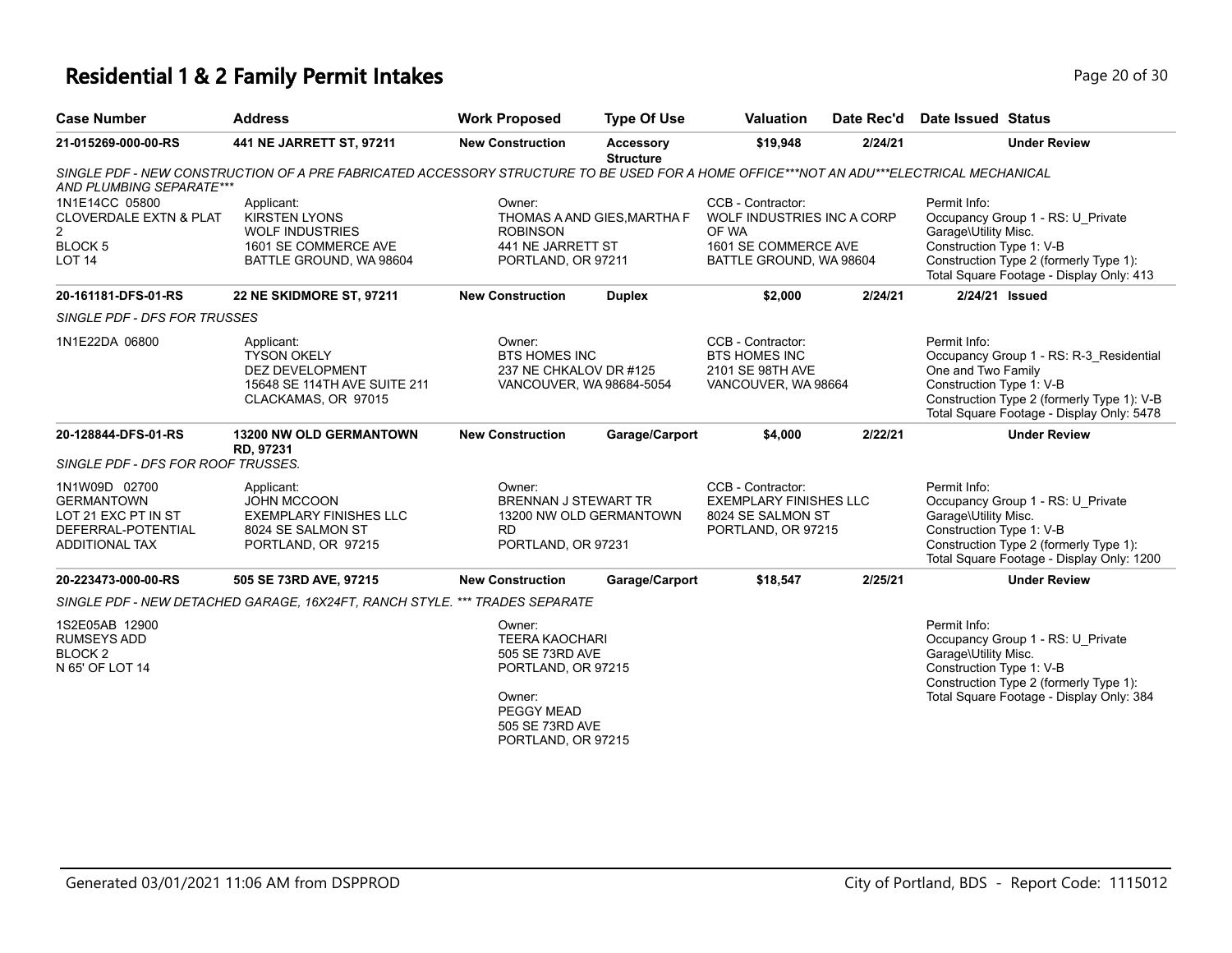## **Residential 1 & 2 Family Permit Intakes Page 21 of 30 Page 21 of 30**

| <b>Case Number</b>                                                 | <b>Address</b>                                                                                                                 | <b>Work Proposed</b>                                                                                                                                               | <b>Type Of Use</b>                      | <b>Valuation</b>                                                                                                                                                                                                                                                                                                                                                                                                                                                                   | Date Rec'd | Date Issued Status                                                                                                                                                                                                                      |
|--------------------------------------------------------------------|--------------------------------------------------------------------------------------------------------------------------------|--------------------------------------------------------------------------------------------------------------------------------------------------------------------|-----------------------------------------|------------------------------------------------------------------------------------------------------------------------------------------------------------------------------------------------------------------------------------------------------------------------------------------------------------------------------------------------------------------------------------------------------------------------------------------------------------------------------------|------------|-----------------------------------------------------------------------------------------------------------------------------------------------------------------------------------------------------------------------------------------|
| 21-014393-000-00-RS                                                | 3570 NE MATHISON PL, 97212                                                                                                     | <b>New Construction</b>                                                                                                                                            | Garage/Carport                          | \$15,562                                                                                                                                                                                                                                                                                                                                                                                                                                                                           | 2/23/21    | <b>Under Review</b>                                                                                                                                                                                                                     |
|                                                                    | SINGLE PDF - NEW 12X24FT RANCH STYLE GARAGE IN BACK YARD *** TRADES SEPARATE                                                   |                                                                                                                                                                    |                                         |                                                                                                                                                                                                                                                                                                                                                                                                                                                                                    |            |                                                                                                                                                                                                                                         |
| 1N1E25AC 14900<br><b>HOLLYROOD</b><br>BLOCK 10<br>LOT <sub>4</sub> | Applicant:<br><b>RHIANNON MOORE</b><br>6500 NE HALSEY ST STE A<br>PORTLAND OR 97213                                            | Owner:<br><b>RALPH NELSON</b><br>3570 NE MATHISON PL<br>PORTLAND, OR 97212-2730<br>Owner:<br><b>SUSAN NELSON</b><br>3570 NE MATHISON PL<br>PORTLAND, OR 97212-2730 |                                         | CCB - Contractor:<br>TUFF SHED INC<br>1777 S HARRISON ST STE 600<br><b>DENVER, CO 80210</b>                                                                                                                                                                                                                                                                                                                                                                                        |            | Permit Info:<br>Occupancy Group 1 - RS: U Private<br>Garage\Utility Misc.<br>Construction Type 1: V-B<br>Construction Type 2 (formerly Type 1):<br>Total Square Footage - Display Only: 288                                             |
| 21-007044-000-00-RS                                                | NE SHAVER CT, 97213                                                                                                            | <b>New Construction</b>                                                                                                                                            | <b>Single Family</b><br><b>Dwelling</b> | \$497,983                                                                                                                                                                                                                                                                                                                                                                                                                                                                          | 2/23/21    | <b>Under Review</b>                                                                                                                                                                                                                     |
|                                                                    | SINGLE PDF - NEW SINGLE FAMILY RESIDENCE WITH ATTACHED ACCESSORY DWELLING UNIT/ 2-STORY / ATTACHED GARAGE / FLAT LOT / COMPLEX |                                                                                                                                                                    |                                         |                                                                                                                                                                                                                                                                                                                                                                                                                                                                                    |            |                                                                                                                                                                                                                                         |
| 1N2E19CB 15503<br>LOT <sub>3</sub><br>INC UND INT TRACT A          | Applicant:<br><b>DONNA KEOUGH</b><br>A TYPICAL DESIGN<br>508 W 44TH STREET<br>VANCOUVER WA 98660                               | Owner:<br>FIRENZE DEVELOPMENT INC<br>WILSONVILLE, OR 97070-7857                                                                                                    | 7110 SW OLD WILSONVILLE RD              | CCB - Contractor:<br><b>MARVIN DEE BERGEVIN</b><br><b>CONNECTIONS ELECTRIC INC</b><br>PO BOX 7136<br>SALEM, OR 97303-0026<br>CCB - Contractor:<br>PETER A KUSYK<br>FIRENZE DEVELOPMENT INC<br>7110 SW OLD WILSONVILLE<br><b>ROAD</b><br>WILSONVILLE, OR 97070<br>CCB - Contractor:<br><b>KRUCKMAN PLUMBING LLC</b><br>462 SW EASTMAN CT<br>GRESHAM, OR 97080<br>CCB - Contractor:<br>PRO HEATING AND COOLING INC<br>2123 NE ALOCLEK DR<br><b>SUITE#1209</b><br>HILLSBORO, OR 97124 |            | Permit Info:<br>Occupancy Group 1 - RS: R-3 Residential<br>One and Two Family<br>Construction Type 1: V-B<br>Construction Type 2 (formerly Type 1): V-B<br>Total Square Footage - Display Only: 4577<br>Number of New Dwelling Units: 2 |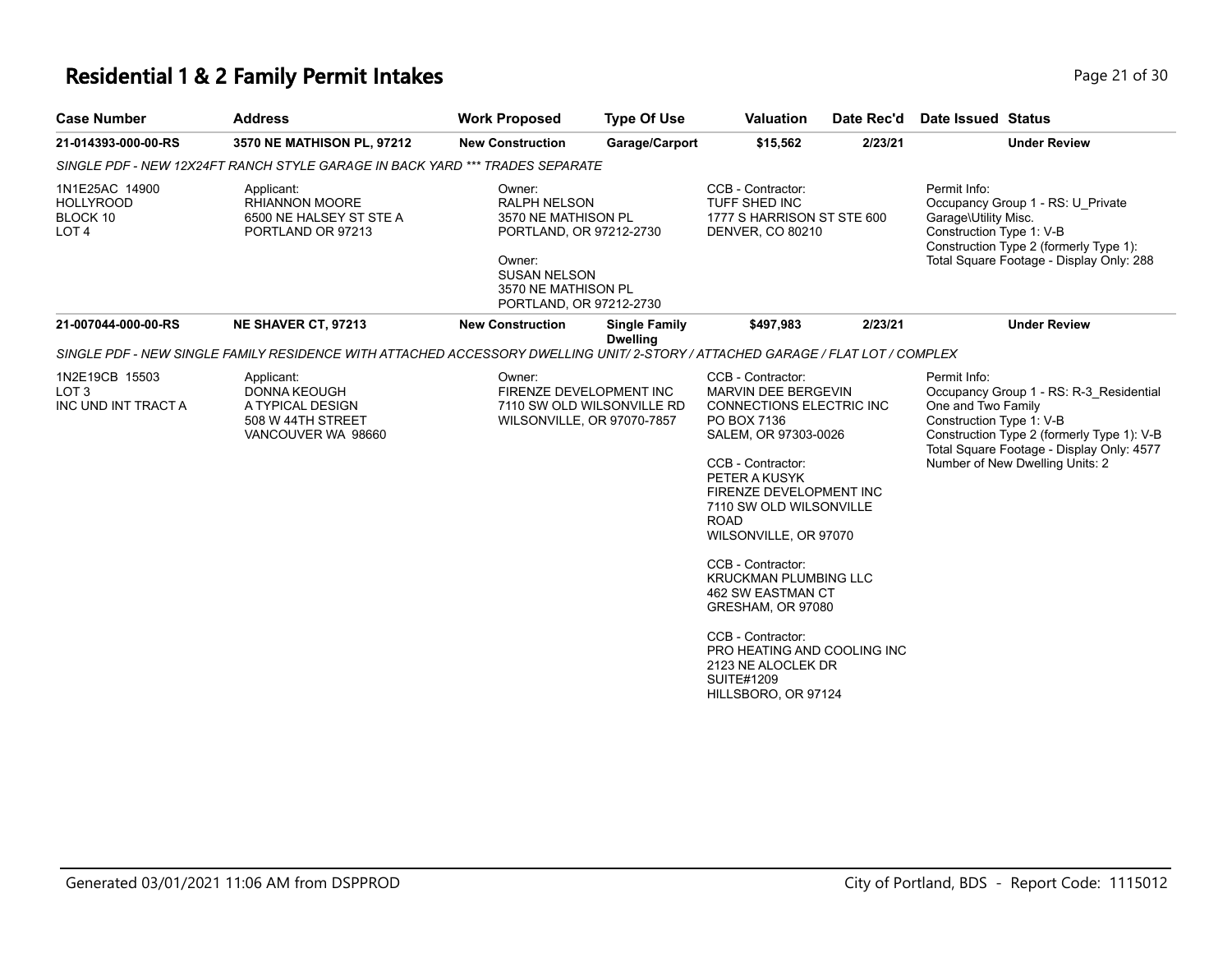#### **Residential 1 & 2 Family Permit Intakes Page 12 of 30** Page 22 of 30

| <b>Case Number</b>                                                           | <b>Address</b>                                                                                                                                                                                               | <b>Work Proposed</b>                                                                         | <b>Type Of Use</b>                      | Valuation                                                                                                                                                                                                                                                                                                                         | Date Rec'd | Date Issued Status                                                                                                                                                                                                                      |
|------------------------------------------------------------------------------|--------------------------------------------------------------------------------------------------------------------------------------------------------------------------------------------------------------|----------------------------------------------------------------------------------------------|-----------------------------------------|-----------------------------------------------------------------------------------------------------------------------------------------------------------------------------------------------------------------------------------------------------------------------------------------------------------------------------------|------------|-----------------------------------------------------------------------------------------------------------------------------------------------------------------------------------------------------------------------------------------|
| 21-014741-000-00-RS                                                          | 311 NE 90TH AVE, 97220                                                                                                                                                                                       | <b>New Construction</b>                                                                      | <b>Single Family</b><br><b>Dwelling</b> | \$250,324                                                                                                                                                                                                                                                                                                                         | 2/23/21    | <b>Under Review</b>                                                                                                                                                                                                                     |
|                                                                              | SINGLE PDF- NEW 2 UNIT TOWNHOUSE WITH ATTACH ACCESSORY DWELLING UNIT 1OF 2/3 STORY/ 1- CAR GARAGE/ FLAT LOT/ COMPLEX/ W 21-04751-RS                                                                          |                                                                                              |                                         |                                                                                                                                                                                                                                                                                                                                   |            |                                                                                                                                                                                                                                         |
| 1N2E33CA 06800<br><b>VILLA HILL</b><br><b>BLOCK1</b><br>LOT 2&4 EXC PT IN ST | Applicant:<br><b>KEVIN PARTAIN</b><br><b>URBAN VISIONS</b><br>223 NE 56TH AVENUE<br>PORTLAND, OR 97213<br>Applicant:<br><b>KEVIN PARTAIN</b><br><b>URBAN VISIONS</b><br>223 NE 56TH AVE<br>PORTLAND OR 97213 | Owner:<br><b>BRIDGETOWN EQUITY</b><br>CONSTRUCTION INC<br>PO BOX 33408<br>PORTLAND, OR 97292 |                                         | CCB - Contractor:<br>LIQUID TIGHT PLUMBING INC<br>PO BOX 642<br><b>BORING, OR 97009</b><br>CCB - Contractor:<br><b>SCOTT COLLINS</b><br><b>BRIDGETOWN EQUITY</b><br>CONSTRUCTION INC<br>PO BOX 33408<br>PORTLAND, OR 97292<br>CCB - Contractor:<br><b>GRIZZLY ELECTRIC INC</b><br>2114 MAIN ST STE 100-117<br>VANCOUVER, WA 98660 |            | Permit Info:<br>Occupancy Group 1 - RS: R-3 Residential<br>One and Two Family<br>Construction Type 1: V-B<br>Construction Type 2 (formerly Type 1): V-B<br>Total Square Footage - Display Only: 2204<br>Number of New Dwelling Units: 2 |
|                                                                              |                                                                                                                                                                                                              |                                                                                              |                                         | $\bigcap_{n=1}^{\infty}$ $\bigcap_{n=1}^{\infty}$ $\bigcap_{n=1}^{\infty}$                                                                                                                                                                                                                                                        |            |                                                                                                                                                                                                                                         |

CCB - Contractor: PRO HEATING AND COOLING INC 2123 NE ALOCLEK DR SUITE#1209 HILLSBORO, OR 97124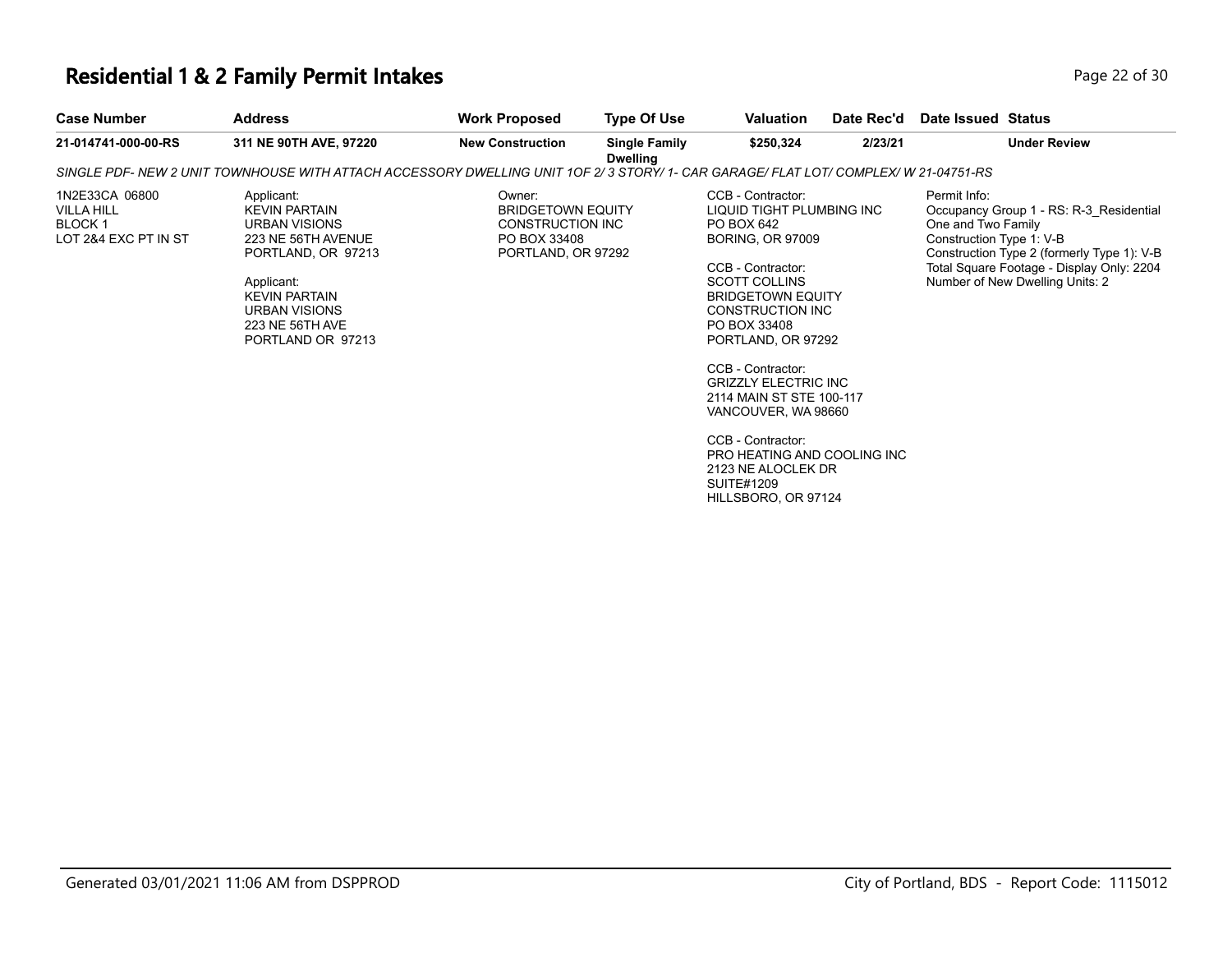### **Residential 1 & 2 Family Permit Intakes Page 13 of 30 Page 23 of 30**

| <b>Case Number</b>                                                           | <b>Address</b>                                                                                                                                                                                 | <b>Work Proposed</b>                                                                         | <b>Type Of Use</b>                      | Valuation                                                                                                                                                                                                                                                                                                                                                                                                                               | Date Rec'd | Date Issued Status                                             |                                                                                                                                                                       |
|------------------------------------------------------------------------------|------------------------------------------------------------------------------------------------------------------------------------------------------------------------------------------------|----------------------------------------------------------------------------------------------|-----------------------------------------|-----------------------------------------------------------------------------------------------------------------------------------------------------------------------------------------------------------------------------------------------------------------------------------------------------------------------------------------------------------------------------------------------------------------------------------------|------------|----------------------------------------------------------------|-----------------------------------------------------------------------------------------------------------------------------------------------------------------------|
| 21-014751-000-00-RS                                                          | 311 NE 90TH AVE, 97220                                                                                                                                                                         | <b>New Construction</b>                                                                      | <b>Single Family</b><br><b>Dwelling</b> | \$255,757                                                                                                                                                                                                                                                                                                                                                                                                                               | 2/23/21    |                                                                | <b>Under Review</b>                                                                                                                                                   |
|                                                                              | SINGLE PDF- NEW 2 UNIT TOWNHOUSE WITH ATTACH ACCESSORY DWELLING UNIT 2 OF 2/3-STORY/ 1- CAR GARAGE/ FLAT LOT/ COMPLEX/ W 21-014741-RS                                                          |                                                                                              |                                         |                                                                                                                                                                                                                                                                                                                                                                                                                                         |            |                                                                |                                                                                                                                                                       |
| 1N2E33CA 06800<br><b>VILLA HILL</b><br><b>BLOCK1</b><br>LOT 2&4 EXC PT IN ST | Applicant:<br><b>KEVIN PARTAIN</b><br>URBAN VISIONS<br>223 NE 56TH AVENUE<br>PORTLAND, OR 97213<br>Applicant:<br><b>KEVIN PARTAIN</b><br>URBAN VISIONS<br>223 NE 56TH AVE<br>PORTLAND OR 97213 | Owner:<br><b>BRIDGETOWN EQUITY</b><br>CONSTRUCTION INC<br>PO BOX 33408<br>PORTLAND, OR 97292 |                                         | CCB - Contractor:<br>LIQUID TIGHT PLUMBING INC<br>PO BOX 642<br><b>BORING, OR 97009</b><br>CCB - Contractor:<br><b>SCOTT COLLINS</b><br><b>BRIDGETOWN EQUITY</b><br><b>CONSTRUCTION INC</b><br>PO BOX 33408<br>PORTLAND, OR 97292<br>CCB - Contractor:<br><b>GRIZZLY ELECTRIC INC</b><br>2114 MAIN ST STE 100-117<br>VANCOUVER, WA 98660<br>CCB - Contractor:<br>PRO HEATING AND COOLING INC<br>2123 NE ALOCLEK DR<br><b>SUITE#1209</b> |            | Permit Info:<br>One and Two Family<br>Construction Type 1: V-B | Occupancy Group 1 - RS: R-3 Residential<br>Construction Type 2 (formerly Type 1): V-B<br>Total Square Footage - Display Only: 2252<br>Number of New Dwelling Units: 2 |

HILLSBORO, OR 97124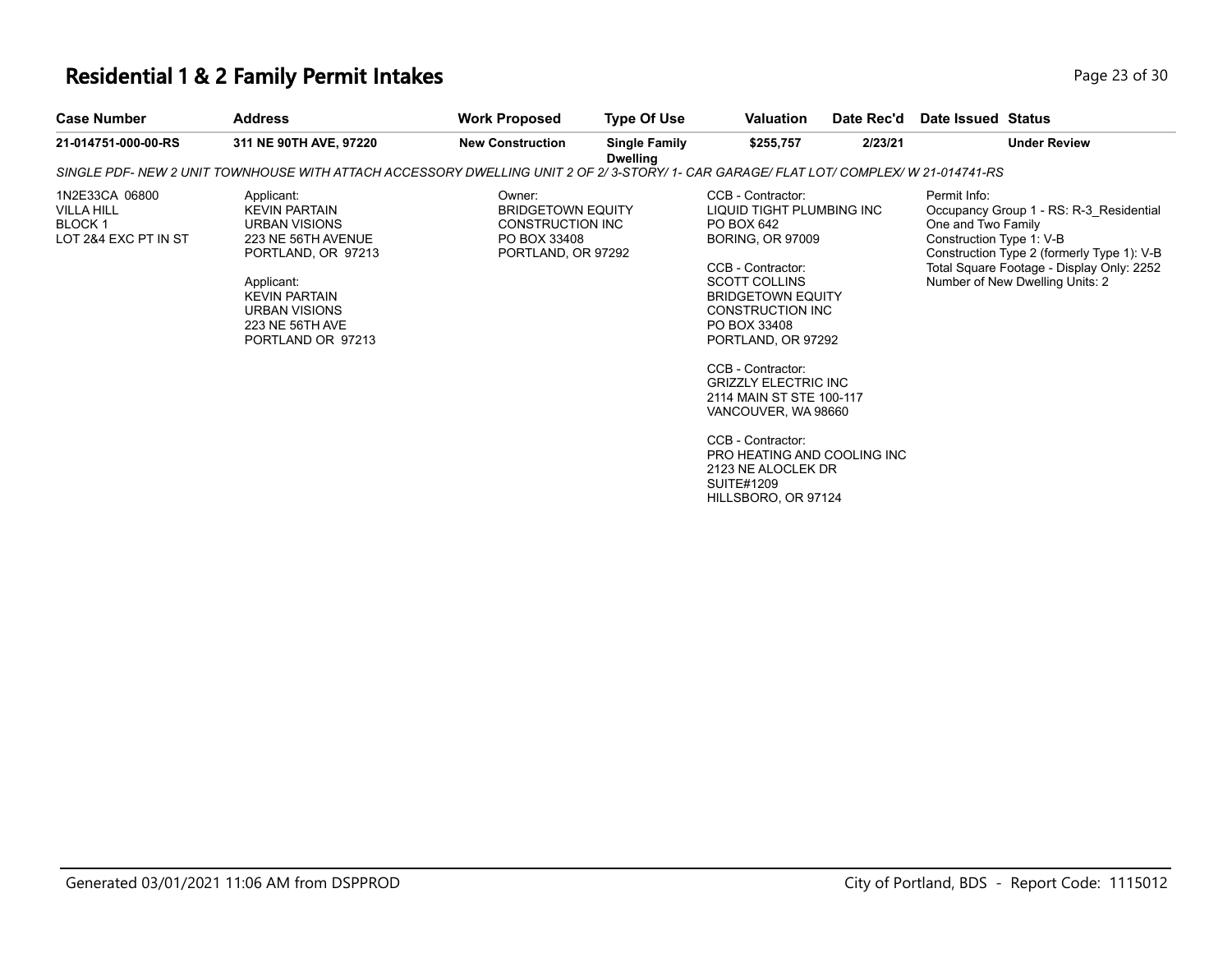# **Residential 1 & 2 Family Permit Intakes Page 24 of 30 Page 24 of 30**

| <b>Case Number</b>                                                | <b>Address</b>                                                                                                              | <b>Work Proposed</b>            | <b>Type Of Use</b>                                     | Valuation                                                                                                                                                                                                                                                                                                                                                                                                                                                           | Date Rec'd | Date Issued Status                                                                                                                                                                                                                      |
|-------------------------------------------------------------------|-----------------------------------------------------------------------------------------------------------------------------|---------------------------------|--------------------------------------------------------|---------------------------------------------------------------------------------------------------------------------------------------------------------------------------------------------------------------------------------------------------------------------------------------------------------------------------------------------------------------------------------------------------------------------------------------------------------------------|------------|-----------------------------------------------------------------------------------------------------------------------------------------------------------------------------------------------------------------------------------------|
| 21-015505-000-00-RS                                               | 1414 NE GOING ST, 97211                                                                                                     | <b>New Construction</b>         | <b>Single Family</b><br><b>Dwelling</b>                | \$391,887                                                                                                                                                                                                                                                                                                                                                                                                                                                           | 2/23/21    | <b>Under Review</b>                                                                                                                                                                                                                     |
|                                                                   | SINGLE PDF - NEW SINGLE FAMILY RESIDENCE WITH ATTACHED ACCESSORY DWELLING UNIT/ 2-STORY / 1-CAR GARAGE / FLAT LOT / COMPLEX |                                 |                                                        |                                                                                                                                                                                                                                                                                                                                                                                                                                                                     |            |                                                                                                                                                                                                                                         |
| 1N1E23BD 23700<br><b>HIGHLAND</b><br>BLOCK 12<br>E 1/2 OF LOT 1&2 | Applicant:<br>DONNA KEOUGH<br>A TYPICAL DESIGN<br>508 W 44TH STREET<br>VANCOUVER WA 98660                                   | Owner:<br>WILSONVILLE, OR 97070 | FIRENZE DEVELOPMENT. INC<br>7110 SW OLD WILSONVILLE RD | CCB - Contractor:<br>MARVIN DEE BERGEVIN<br><b>CONNECTIONS ELECTRIC INC.</b><br>PO BOX 7136<br>SALEM, OR 97303-0026<br>CCB - Contractor:<br>PETER A KUSYK<br>FIRENZE DEVELOPMENT INC<br>7110 SW OLD WILSONVILLE<br><b>ROAD</b><br>WILSONVILLE, OR 97070<br>CCB - Contractor:<br>PRO HEATING AND COOLING INC<br>2123 NE ALOCLEK DR<br><b>SUITE#1209</b><br>HILLSBORO, OR 97124<br>CCB - Contractor:<br>PLUMB D LLC<br>11365 SE REVENUE RD<br><b>BORING, OR 97009</b> |            | Permit Info:<br>Occupancy Group 1 - RS: R-3 Residential<br>One and Two Family<br>Construction Type 1: V-B<br>Construction Type 2 (formerly Type 1): V-B<br>Total Square Footage - Display Only: 3360<br>Number of New Dwelling Units: 2 |
|                                                                   |                                                                                                                             |                                 |                                                        |                                                                                                                                                                                                                                                                                                                                                                                                                                                                     |            |                                                                                                                                                                                                                                         |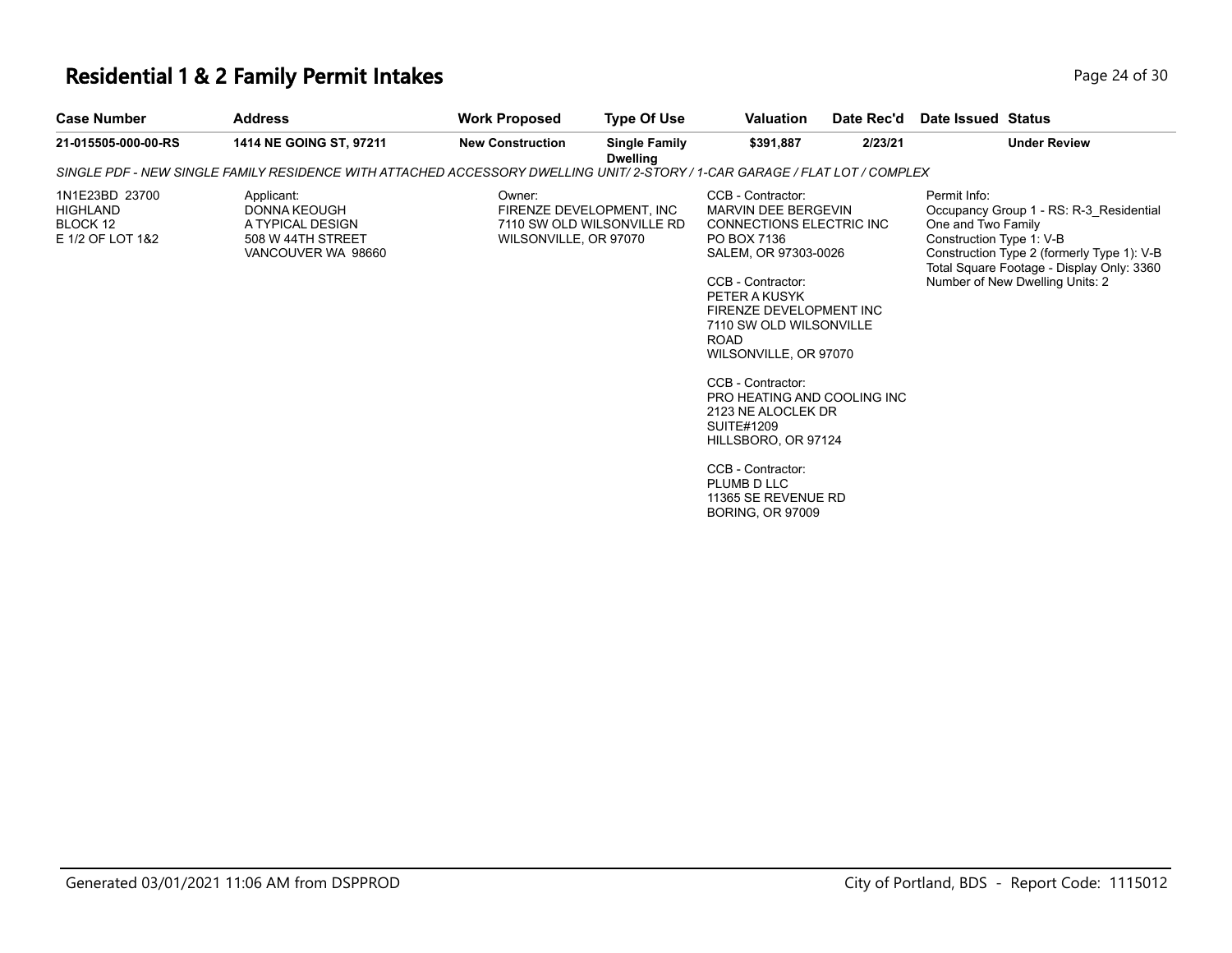### **Residential 1 & 2 Family Permit Intakes Page 25 of 30 Page 25 of 30**

| <b>Case Number</b>                                        | <b>Address</b>                                                                                     | <b>Work Proposed</b>                                                             | <b>Type Of Use</b>                      | <b>Valuation</b>                                                                                                                                                                                                                                                                                                                                                                                        | Date Rec'd | Date Issued Status                                                                                                                                                                                                                      |
|-----------------------------------------------------------|----------------------------------------------------------------------------------------------------|----------------------------------------------------------------------------------|-----------------------------------------|---------------------------------------------------------------------------------------------------------------------------------------------------------------------------------------------------------------------------------------------------------------------------------------------------------------------------------------------------------------------------------------------------------|------------|-----------------------------------------------------------------------------------------------------------------------------------------------------------------------------------------------------------------------------------------|
| 21-015564-000-00-RS                                       | N HODGE AVE, 97203                                                                                 | <b>New Construction</b>                                                          | <b>Single Family</b><br><b>Dwelling</b> | \$214,222                                                                                                                                                                                                                                                                                                                                                                                               | 2/22/21    | <b>Under Review</b>                                                                                                                                                                                                                     |
|                                                           | SINGLE PDF - NEW SINGLE FAMILY RESIDENCE / 2-STORY / 1-CAR GARAGE / FLAT LOT / COMPLEX             |                                                                                  |                                         |                                                                                                                                                                                                                                                                                                                                                                                                         |            |                                                                                                                                                                                                                                         |
| 1N1E05CC 07000<br>COLLEGE PL<br>BLOCK 20<br>LOT 1 TL 7000 | Applicant:<br><b>KEVIN PARTAIN</b><br><b>URBAN VISIONS</b><br>223 NE 56TH AVE<br>PORTLAND OR 97213 | Owner:<br>4610 NE 77TH AVE #102<br>VANCOUVER, WA 98662                           | ROMANO DEVELOPMENT INC                  | CCB - Contractor:<br><b>Todd Turpin</b><br>WHITE LIGHTNING ELECTRIC INC<br>7524 SE 52ND AVE<br>PORTLAND, OR 97206<br>CCB - Contractor:<br>FISH CONSTRUCTION NW INC<br>6401 NE 33RD AVENUE<br>PORTLAND, OR 97211<br>CCB - Contractor:<br><b>CENTRAL AIR INC</b><br><b>PO BOX 433</b><br>CLACKAMAS, OR 97015<br>CCB - Contractor:<br>ALL PHASE PLUMBING LLC<br>9312 NW SKYLINE BLVD<br>PORTLAND, OR 97231 |            | Permit Info:<br>Occupancy Group 1 - RS: R-3 Residential<br>One and Two Family<br>Construction Type 1: V-B<br>Construction Type 2 (formerly Type 1): V-B<br>Total Square Footage - Display Only: 1931<br>Number of New Dwelling Units: 1 |
| 21-015591-000-00-RS                                       | N HODGE AVE, 97203                                                                                 | <b>New Construction</b>                                                          | <b>Single Family</b><br><b>Dwelling</b> | \$204,470                                                                                                                                                                                                                                                                                                                                                                                               | 2/22/21    | <b>Under Review</b>                                                                                                                                                                                                                     |
|                                                           | SINGLE PDF - NEW SINGLE FAMILY RESIDENCE / 2-STORY / 1-CAR GARAGE / FLAT LOT/ COMPLEX              |                                                                                  |                                         |                                                                                                                                                                                                                                                                                                                                                                                                         |            |                                                                                                                                                                                                                                         |
| 1N1E05CC 07001<br>COLLEGE PL<br>BLOCK 20<br>LOT 2         | Applicant:<br><b>KEVIN PARTAIN</b><br><b>URBAN VISIONS</b><br>223 NE 56TH AVE<br>PORTLAND OR 97213 | Owner:<br>ROMANO DEVELOPMENT INC<br>4610 NE 77TH AVE #102<br>VANCOUVER, WA 98662 |                                         | CCB - Contractor:<br><b>Todd Turpin</b><br>WHITE LIGHTNING ELECTRIC INC<br>7524 SE 52ND AVE<br>PORTLAND, OR 97206<br>CCB - Contractor:<br><b>CENTRAL AIR INC</b><br>PO BOX 433<br>CLACKAMAS, OR 97015<br>CCB - Contractor:<br>ALL PHASE PLUMBING LLC                                                                                                                                                    |            | Permit Info:<br>Occupancy Group 1 - RS: R-3 Residential<br>One and Two Family<br>Construction Type 1: V-B<br>Construction Type 2 (formerly Type 1): V-B<br>Total Square Footage - Display Only: 1812<br>Number of New Dwelling Units: 1 |

PORTLAND, OR 97231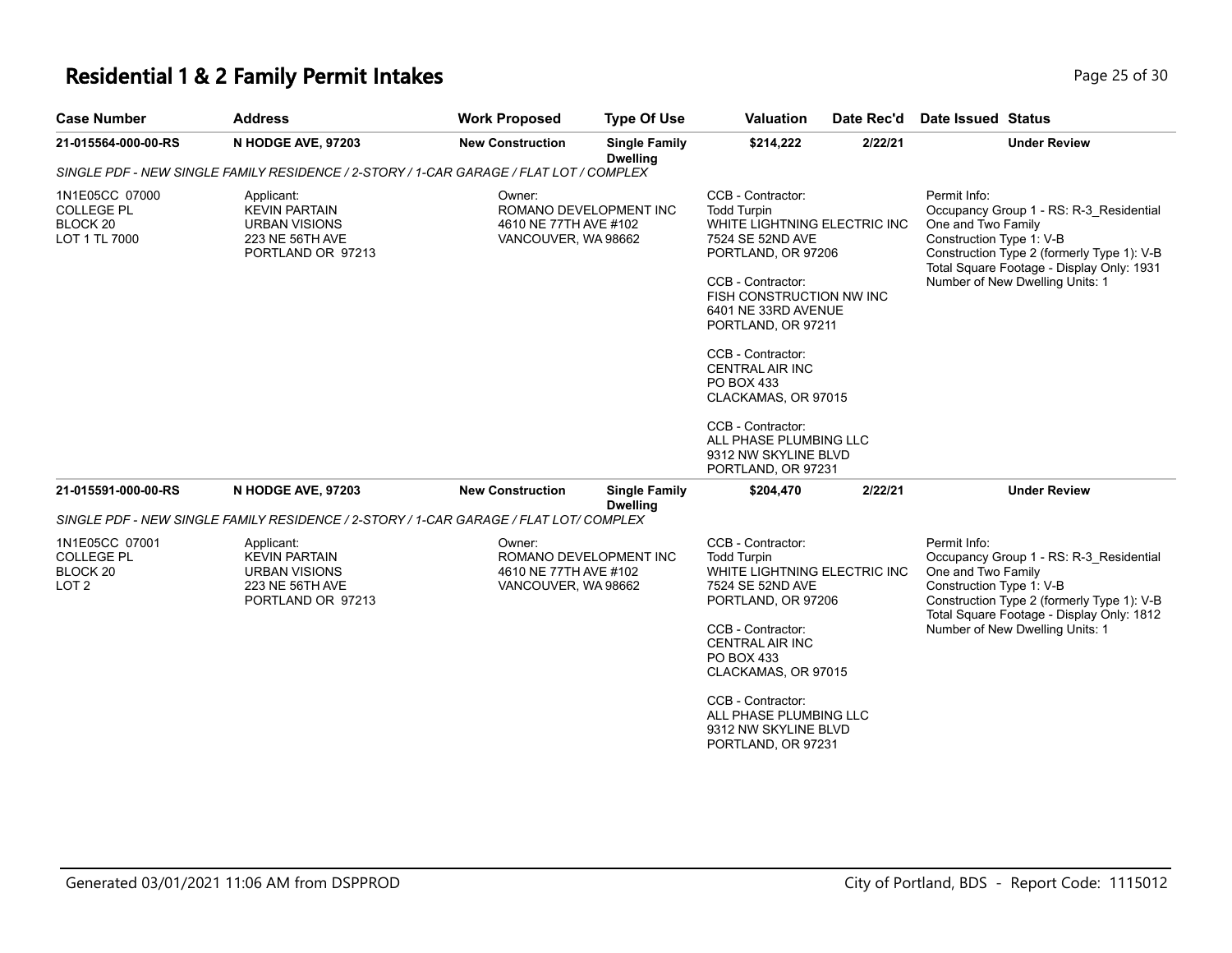# **Residential 1 & 2 Family Permit Intakes**

| Page 26 of 30 |  |  |
|---------------|--|--|
|---------------|--|--|

| <b>Case Number</b>                                                     | <b>Address</b>                                                                                     | <b>Work Proposed</b>                                                             | <b>Type Of Use</b>                      | <b>Valuation</b>                                                                                                                                                                                                                                                                                                                                                                                 | Date Rec'd | <b>Date Issued Status</b>                                                                                                                                                                                                               |
|------------------------------------------------------------------------|----------------------------------------------------------------------------------------------------|----------------------------------------------------------------------------------|-----------------------------------------|--------------------------------------------------------------------------------------------------------------------------------------------------------------------------------------------------------------------------------------------------------------------------------------------------------------------------------------------------------------------------------------------------|------------|-----------------------------------------------------------------------------------------------------------------------------------------------------------------------------------------------------------------------------------------|
| 21-015614-000-00-RS                                                    | N HODGE AVE, 97203                                                                                 | <b>New Construction</b>                                                          | <b>Single Family</b><br><b>Dwelling</b> | \$204,470                                                                                                                                                                                                                                                                                                                                                                                        | 2/22/21    | <b>Under Review</b>                                                                                                                                                                                                                     |
|                                                                        | SINGLE PDF - NEW SINGLE FAMILY RESIDENCE / 2-STORY / 1-CAR ATTACHED GARAGE / FLAT LOT / COMPLEX    |                                                                                  |                                         |                                                                                                                                                                                                                                                                                                                                                                                                  |            |                                                                                                                                                                                                                                         |
| 1N1E05CC 08001<br><b>COLLEGE PL</b><br>BLOCK 19<br><b>LOT 10</b>       | Applicant:<br><b>KEVIN PARTAIN</b><br><b>URBAN VISIONS</b><br>223 NE 56TH AVE<br>PORTLAND OR 97213 | Owner:<br>ROMANO DEVELOPMENT INC<br>4610 NE 77TH AVE #102<br>VANCOUVER, WA 98662 |                                         | CCB - Contractor:<br><b>Todd Turpin</b><br>WHITE LIGHTNING ELECTRIC INC<br>7524 SE 52ND AVE<br>PORTLAND, OR 97206<br>CCB - Contractor:<br><b>CENTRAL AIR INC</b><br>PO BOX 433<br>CLACKAMAS, OR 97015<br>CCB - Contractor:<br>ALL PHASE PLUMBING LLC<br>9312 NW SKYLINE BLVD<br>PORTLAND, OR 97231                                                                                               |            | Permit Info:<br>Occupancy Group 1 - RS: R-3_Residential<br>One and Two Family<br>Construction Type 1: V-B<br>Construction Type 2 (formerly Type 1): V-B<br>Total Square Footage - Display Only: 1812<br>Number of New Dwelling Units: 1 |
| 21-015699-000-00-RS                                                    | N HODGE AVE, 97203                                                                                 | <b>New Construction</b>                                                          | <b>Single Family</b><br><b>Dwelling</b> | \$204,470                                                                                                                                                                                                                                                                                                                                                                                        | 2/23/21    | <b>Under Review</b>                                                                                                                                                                                                                     |
|                                                                        | SINGLE PDF - NEW SINGLE FAMIULY RESIDENCE / 2-STORY / 1-CAR GARAGE / FLAT LOT / COMPLEX            |                                                                                  |                                         |                                                                                                                                                                                                                                                                                                                                                                                                  |            |                                                                                                                                                                                                                                         |
| 1N1E05CC 07701<br><b>WALKERS ADD</b><br><b>BLOCK2</b><br><b>LOT 27</b> | Applicant:<br><b>KEVIN PARTAIN</b><br><b>URBAN VISIONS</b><br>223 NE 56TH AVE<br>PORTLAND OR 97213 | Owner:<br>ROMANO DEVELOPMENT INC<br>4610 NE 77TH AVE #102<br>VANCOUVER, WA 98662 |                                         | CCB - Contractor:<br><b>Todd Turpin</b><br>WHITE LIGHTNING ELECTRIC INC<br>7524 SE 52ND AVE<br>PORTLAND, OR 97206<br>CCB - Contractor:<br>FISH CONSTRUCTION NW INC<br>6401 NE 33RD AVENUE<br>PORTLAND, OR 97211<br>CCB - Contractor:<br><b>CENTRAL AIR INC</b><br>PO BOX 433<br>CLACKAMAS, OR 97015<br>CCB - Contractor:<br>ALL PHASE PLUMBING LLC<br>9312 NW SKYLINE BLVD<br>PORTLAND, OR 97231 |            | Permit Info:<br>Occupancy Group 1 - RS: R-3 Residential<br>One and Two Family<br>Construction Type 1: V-B<br>Construction Type 2 (formerly Type 1): V-B<br>Total Square Footage - Display Only: 1812<br>Number of New Dwelling Units: 1 |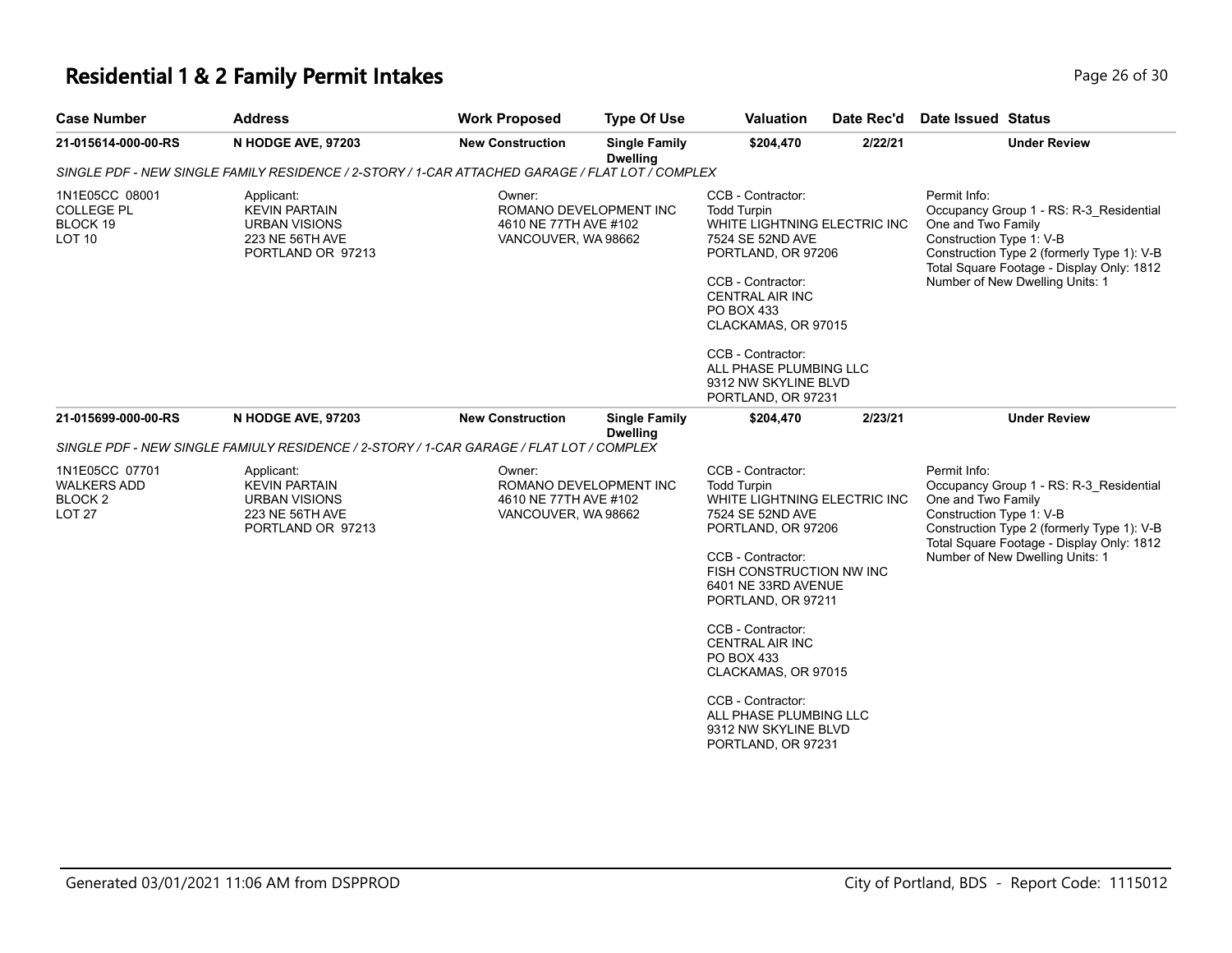### **Residential 1 & 2 Family Permit Intakes Page 27 of 30 Page 27 of 30**

| <b>Case Number</b>                                         | <b>Address</b>                                                                                     | <b>Work Proposed</b>                                                             | <b>Type Of Use</b>                      | <b>Valuation</b>                                                                                                                                                                                                                                                                                                                                                           | Date Rec'd | Date Issued Status                                                                                                                                                                                                                      |
|------------------------------------------------------------|----------------------------------------------------------------------------------------------------|----------------------------------------------------------------------------------|-----------------------------------------|----------------------------------------------------------------------------------------------------------------------------------------------------------------------------------------------------------------------------------------------------------------------------------------------------------------------------------------------------------------------------|------------|-----------------------------------------------------------------------------------------------------------------------------------------------------------------------------------------------------------------------------------------|
| 21-015736-000-00-RS                                        | N CECELIA ST, 97203                                                                                | <b>New Construction</b>                                                          | <b>Single Family</b><br><b>Dwelling</b> | \$214,222                                                                                                                                                                                                                                                                                                                                                                  | 2/23/21    | <b>Under Review</b>                                                                                                                                                                                                                     |
|                                                            | SINGLE PDF - NEW SINGLE FAMILY RESIDENCE / 2-STORY / 1-CAR GARAGE / FLAT LOT / COMPLEX             |                                                                                  |                                         |                                                                                                                                                                                                                                                                                                                                                                            |            |                                                                                                                                                                                                                                         |
| 1N1E05CC 08000<br>COLLEGE PL<br>BLOCK 19<br>LOT 11 TL 8000 | Applicant:<br><b>KEVIN PARTAIN</b><br><b>URBAN VISIONS</b><br>223 NE 56TH AVE<br>PORTLAND OR 97213 | Owner:<br>ROMANO DEVELOPMENT INC<br>4610 NE 77TH AVE #102<br>VANCOUVER, WA 98662 |                                         | CCB - Contractor:<br><b>Todd Turpin</b><br>WHITE LIGHTNING ELECTRIC INC<br>7524 SE 52ND AVE<br>PORTLAND, OR 97206<br>CCB - Contractor:<br>FISH CONSTRUCTION NW INC<br>6401 NE 33RD AVENUE<br>PORTLAND, OR 97211<br>CCB - Contractor:<br><b>CENTRAL AIR INC</b><br>PO BOX 433<br>CLACKAMAS, OR 97015<br>CCB - Contractor:<br>ALL PHASE PLUMBING LLC<br>9312 NW SKYLINE BLVD |            | Permit Info:<br>Occupancy Group 1 - RS: R-3 Residential<br>One and Two Family<br>Construction Type 1: V-B<br>Construction Type 2 (formerly Type 1): V-B<br>Total Square Footage - Display Only: 1931<br>Number of New Dwelling Units: 1 |
| 21-015743-000-00-RS                                        | N HODGE AVE, 97203                                                                                 | <b>New Construction</b>                                                          | <b>Single Family</b>                    | PORTLAND, OR 97231<br>\$204,470                                                                                                                                                                                                                                                                                                                                            | 2/26/21    | <b>Under Review</b>                                                                                                                                                                                                                     |
|                                                            | SINGLE PDF - NEW SINGLE FAMILY RESIDENCE / 2-STORY 1-CAR GARAGE / FLAT LOT / COMPLEX               |                                                                                  | <b>Dwelling</b>                         |                                                                                                                                                                                                                                                                                                                                                                            |            |                                                                                                                                                                                                                                         |
| 1N1E05CC 07100<br><b>WALKERS ADD</b><br>BLOCK 1<br>LOT 21  | Applicant:<br><b>KEVIN PARTAIN</b><br><b>URBAN VISIONS</b><br>223 NE 56TH AVE<br>PORTLAND OR 97213 | Owner:<br>ROMANO DEVELOPMENT INC<br>4610 NE 77TH AVE #102<br>VANCOUVER, WA 98662 |                                         | CCB - Contractor:<br><b>Todd Turpin</b><br>WHITE LIGHTNING ELECTRIC INC<br>7524 SE 52ND AVE<br>PORTLAND, OR 97206<br>CCB - Contractor:<br>FISH CONSTRUCTION NW INC<br>6401 NE 33RD AVENUE<br>PORTLAND, OR 97211<br>CCB - Contractor:<br>CENTRAL AIR INC<br>PO BOX 433<br>CLACKAMAS, OR 97015                                                                               |            | Permit Info:<br>Occupancy Group 1 - RS: R-3_Residential<br>One and Two Family<br>Construction Type 1: V-B<br>Construction Type 2 (formerly Type 1): V-B<br>Total Square Footage - Display Only: 1812<br>Number of New Dwelling Units: 1 |
|                                                            |                                                                                                    |                                                                                  |                                         | CCB - Contractor:<br>ALL PHASE PLUMBING LLC<br>9312 NW SKYLINE BLVD<br>PORTLAND, OR 97231                                                                                                                                                                                                                                                                                  |            |                                                                                                                                                                                                                                         |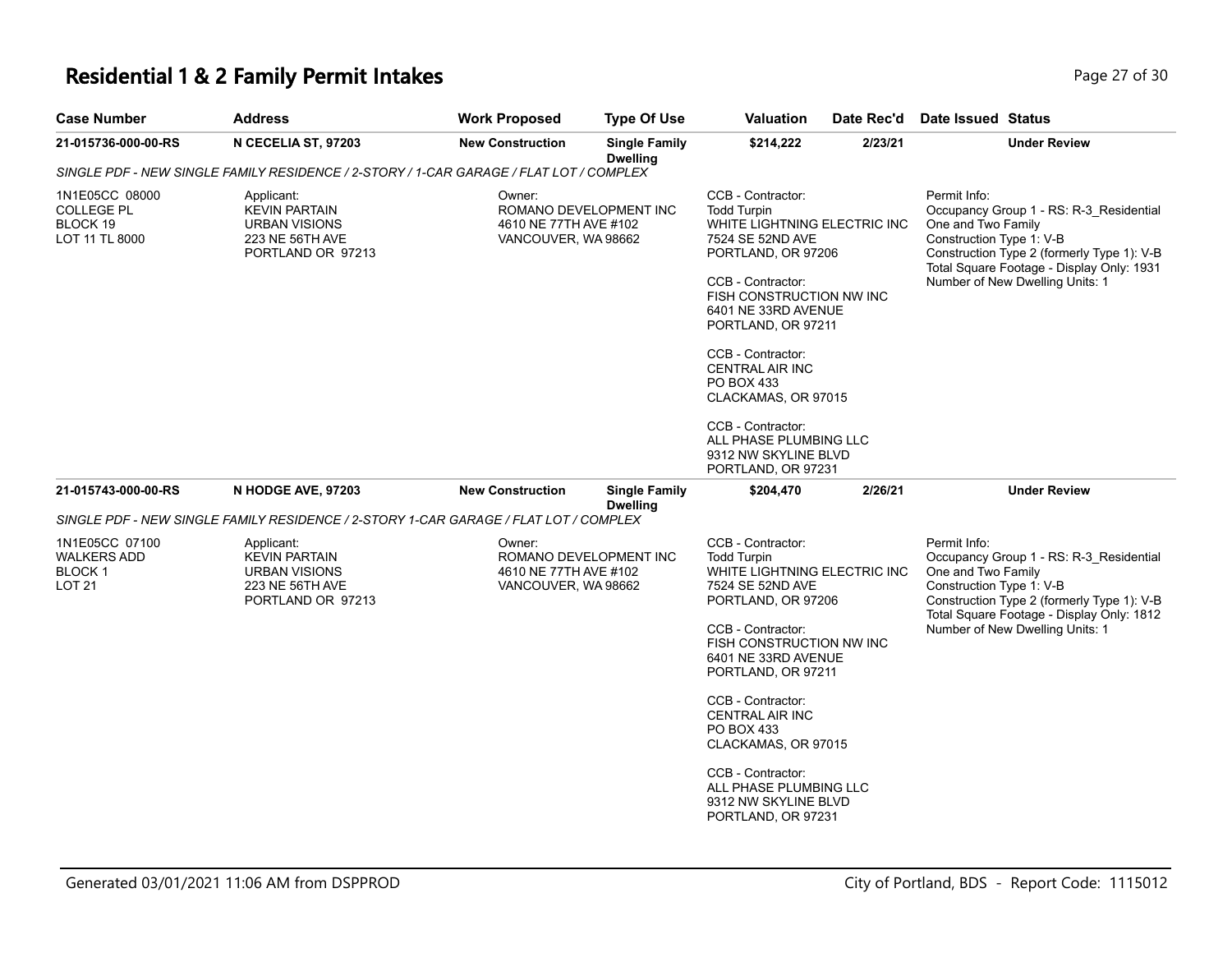### **Residential 1 & 2 Family Permit Intakes Page 18 of 30** Page 28 of 30

| <b>Case Number</b>                                                              | <b>Address</b>                                                                                                                                               | <b>Work Proposed</b>                                                             | <b>Type Of Use</b>                      | Valuation                                                                                                                                                                                                                                                                                                                                          | Date Rec'd | Date Issued Status                                                                                                                                                                                                                      |
|---------------------------------------------------------------------------------|--------------------------------------------------------------------------------------------------------------------------------------------------------------|----------------------------------------------------------------------------------|-----------------------------------------|----------------------------------------------------------------------------------------------------------------------------------------------------------------------------------------------------------------------------------------------------------------------------------------------------------------------------------------------------|------------|-----------------------------------------------------------------------------------------------------------------------------------------------------------------------------------------------------------------------------------------|
| 21-015763-000-00-RS                                                             | N HODGE AVE, 97203                                                                                                                                           | <b>New Construction</b>                                                          | <b>Single Family</b><br><b>Dwelling</b> | \$214,222                                                                                                                                                                                                                                                                                                                                          | 2/26/21    | <b>Under Review</b>                                                                                                                                                                                                                     |
|                                                                                 | SINGLE PDF - NEW SINGLE FAMILY RESIDENCE / 2-STORY / 1-CAR GARAGE / FLAT LOT / COMPLEX                                                                       |                                                                                  |                                         |                                                                                                                                                                                                                                                                                                                                                    |            |                                                                                                                                                                                                                                         |
| 1N1E05CC 07700<br><b>WALKERS ADD</b><br>BLOCK <sub>2</sub><br>LOT 25&26 TL 7700 | Applicant:<br><b>KEVIN PARTAIN</b><br><b>URBAN VISIONS</b><br>223 NE 56TH AVE<br>PORTLAND OR 97213                                                           | Owner:<br>ROMANO DEVELOPMENT INC<br>4610 NE 77TH AVE #102<br>VANCOUVER, WA 98662 |                                         | CCB - Contractor:<br><b>Todd Turpin</b><br>WHITE LIGHTNING ELECTRIC INC<br>7524 SE 52ND AVE<br>PORTLAND, OR 97206<br>CCB - Contractor:<br>FISH CONSTRUCTION NW INC<br>6401 NE 33RD AVENUE<br>PORTLAND, OR 97211<br>CCB - Contractor:<br>CENTRAL AIR INC<br><b>PO BOX 433</b><br>CLACKAMAS, OR 97015<br>CCB - Contractor:<br>ALL PHASE PLUMBING LLC |            | Permit Info:<br>Occupancy Group 1 - RS: R-3 Residential<br>One and Two Family<br>Construction Type 1: V-B<br>Construction Type 2 (formerly Type 1): V-B<br>Total Square Footage - Display Only: 1931<br>Number of New Dwelling Units: 1 |
| 21-015781-000-00-RS                                                             | N HODGE AVE, 97203                                                                                                                                           | <b>New Construction</b>                                                          | <b>Single Family</b>                    | 9312 NW SKYLINE BLVD<br>PORTLAND, OR 97231<br>\$214,222                                                                                                                                                                                                                                                                                            | 2/22/21    | <b>Under Review</b>                                                                                                                                                                                                                     |
|                                                                                 |                                                                                                                                                              |                                                                                  | <b>Dwelling</b>                         |                                                                                                                                                                                                                                                                                                                                                    |            |                                                                                                                                                                                                                                         |
|                                                                                 | SINGLE PDF - NEW SINGLE FAMILY RESIDENCE / 2-STORY / 1-CAR GARAGE / FLAT LOT / COMPLEX                                                                       |                                                                                  |                                         |                                                                                                                                                                                                                                                                                                                                                    |            |                                                                                                                                                                                                                                         |
| 1N1E05CC 07101<br><b>WALKERS ADD</b><br><b>BLOCK1</b><br>LOT 22&23 TL 7101      | Owner:<br>Applicant:<br><b>KEVIN PARTAIN</b><br>4610 NE 77TH AVE #102<br><b>URBAN VISIONS</b><br>223 NE 56TH AVE<br>VANCOUVER, WA 98662<br>PORTLAND OR 97213 |                                                                                  | ROMANO DEVELOPMENT INC                  | CCB - Contractor:<br><b>Todd Turpin</b><br>WHITE LIGHTNING ELECTRIC INC<br>7524 SE 52ND AVE<br>PORTLAND, OR 97206<br>CCB - Contractor:<br>FISH CONSTRUCTION NW INC<br>6401 NE 33RD AVENUE<br>PORTLAND, OR 97211<br>CCB - Contractor:<br>CENTRAL AIR INC                                                                                            |            | Permit Info:<br>Occupancy Group 1 - RS: R-3 Residential<br>One and Two Family<br>Construction Type 1: V-B<br>Construction Type 2 (formerly Type 1): V-B<br>Total Square Footage - Display Only: 1931<br>Number of New Dwelling Units: 1 |
|                                                                                 |                                                                                                                                                              |                                                                                  |                                         | <b>PO BOX 433</b><br>CLACKAMAS, OR 97015<br>CCB - Contractor:<br>ALL PHASE PLUMBING LLC<br>9312 NW SKYLINE BLVD                                                                                                                                                                                                                                    |            |                                                                                                                                                                                                                                         |

PORTLAND, OR 97231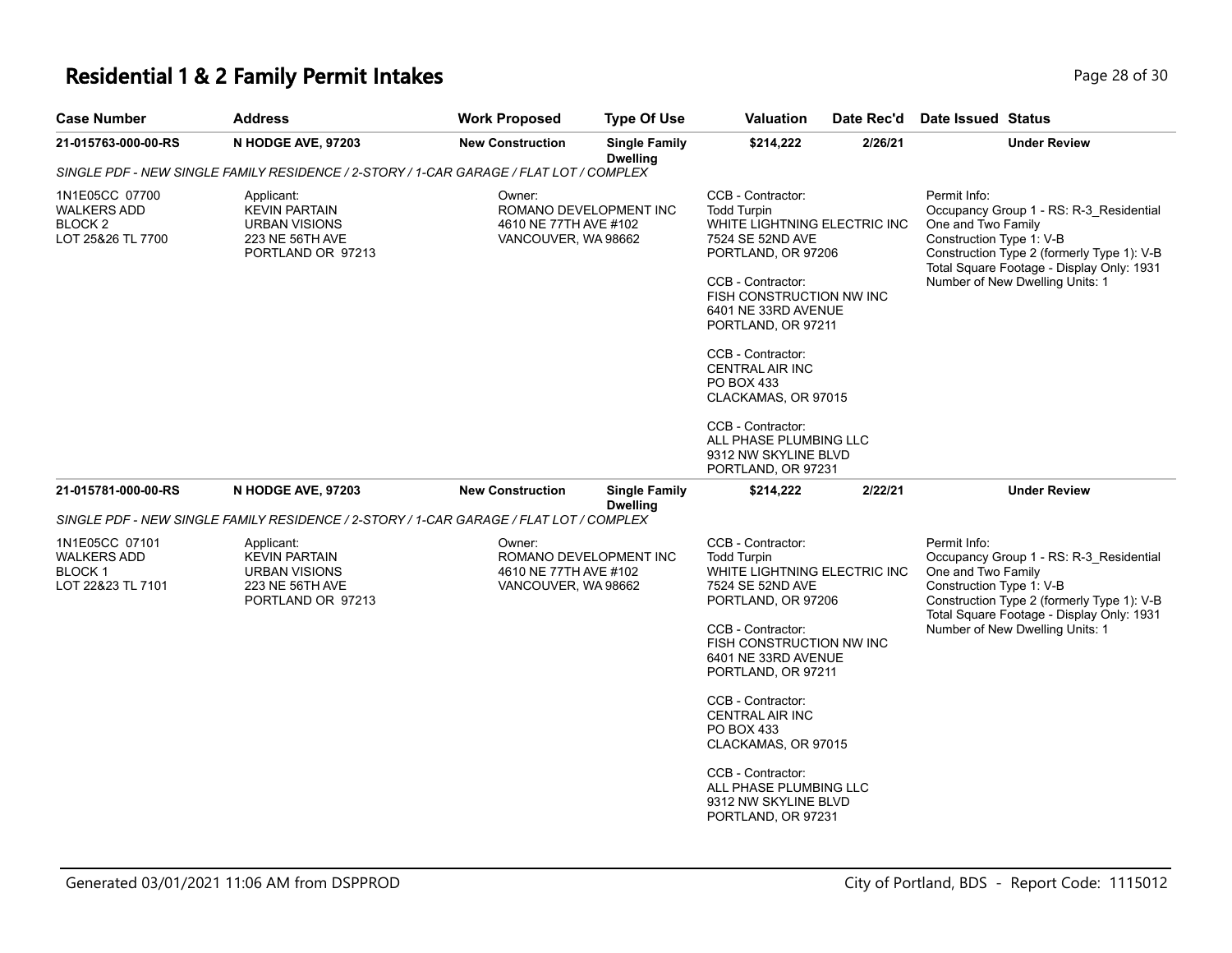# **Residential 1 & 2 Family Permit Intakes Page 11 October 29 of 30** Page 29 of 30

| <b>Case Number</b>                                | <b>Address</b>                                                                                                              | <b>Work Proposed</b>                                                     | <b>Type Of Use</b>                                                                                                                   | <b>Valuation</b>                                                                                                                                                                                                                                                                                                                                           | Date Rec'd                                                                                                                                                                                                                                                    | Date Issued Status                                             |                                                                                                                                                                       |
|---------------------------------------------------|-----------------------------------------------------------------------------------------------------------------------------|--------------------------------------------------------------------------|--------------------------------------------------------------------------------------------------------------------------------------|------------------------------------------------------------------------------------------------------------------------------------------------------------------------------------------------------------------------------------------------------------------------------------------------------------------------------------------------------------|---------------------------------------------------------------------------------------------------------------------------------------------------------------------------------------------------------------------------------------------------------------|----------------------------------------------------------------|-----------------------------------------------------------------------------------------------------------------------------------------------------------------------|
| 21-016508-000-00-RS                               | <b>SW BAIRD ST, 97219</b>                                                                                                   | <b>New Construction</b>                                                  | <b>Single Family</b><br><b>Dwelling</b>                                                                                              | \$293,998                                                                                                                                                                                                                                                                                                                                                  | 2/22/21                                                                                                                                                                                                                                                       |                                                                | <b>Under Review</b>                                                                                                                                                   |
|                                                   | SINGLE PDF - NEW SINGLE FAMILY RESIDENCE / 2-STORY / 1-CAR GARAGE / FLAT LOT / COMPLEX                                      |                                                                          |                                                                                                                                      |                                                                                                                                                                                                                                                                                                                                                            |                                                                                                                                                                                                                                                               |                                                                |                                                                                                                                                                       |
| 1S1E29BD 05005<br>PARTITION PLAT 2017-68<br>LOT 2 | Applicant:<br><b>MLADEN BARICEVIC</b><br><b>ARBE HOMES</b><br><b>PO BOX 284</b>                                             | Owner:<br>ARBE HOMES LLC<br><b>PO BOX 284</b><br>PORTLAND, OR 97207-0284 |                                                                                                                                      | CCB - Contractor:<br><b>MLADEN BARICEVIC</b><br>ARBE HOMES LLC<br><b>PO BOX 284</b><br>PORTLAND, OR 97207<br>CCB - Contractor:<br><b>MIRCEA BOGDAN</b><br>13512 SE MARKET ST<br>PORTLAND, OR 97233<br>CCB - Contractor:<br><b>CREATIVE ELECTRIC LLC</b><br>PO BOX 659<br>WOODBURN, OR 97071<br>CCB - Contractor:<br>VIK PRO LLC<br><b>18108 SE MAIN ST</b> |                                                                                                                                                                                                                                                               | Permit Info:<br>One and Two Family<br>Construction Type 1: V-B | Occupancy Group 1 - RS: R-3_Residential<br>Construction Type 2 (formerly Type 1): V-B<br>Total Square Footage - Display Only: 2643<br>Number of New Dwelling Units: 1 |
|                                                   |                                                                                                                             |                                                                          |                                                                                                                                      | PORTLAND, OR 97233                                                                                                                                                                                                                                                                                                                                         |                                                                                                                                                                                                                                                               |                                                                |                                                                                                                                                                       |
| 21-017538-000-00-RS                               | <b>1536 N SCHOFIELD ST, 97217</b>                                                                                           | <b>New Construction</b>                                                  | <b>Single Family</b><br><b>Dwelling</b>                                                                                              | \$264,912                                                                                                                                                                                                                                                                                                                                                  | 2/26/21                                                                                                                                                                                                                                                       |                                                                | <b>Under Review</b>                                                                                                                                                   |
|                                                   | SINGLE PDF- NEW SINGLE FAMILY RESIDENCE/ 2-STORY/ 1-GARAGE/FLAT LOT/ COPLEX                                                 |                                                                          |                                                                                                                                      |                                                                                                                                                                                                                                                                                                                                                            |                                                                                                                                                                                                                                                               |                                                                |                                                                                                                                                                       |
| 1N1E09DA 11900<br>KENTON<br>BLOCK 8<br>LOT 16-18  | Owner:<br>Applicant:<br><b>RYAN PICKREL</b><br><b>FASTER PERMITS</b><br>2000 SW 1ST AVE #420<br>PORTLAND OR 97201<br>Owner: |                                                                          | <b>LINDSEY BOSTWICK</b><br>1536 N SCHOFIELD ST<br>PORTLAND, OR 97217<br>DANIEL STAUFFER<br>1536 N SCHOFIELD ST<br>PORTLAND, OR 97217 |                                                                                                                                                                                                                                                                                                                                                            | PLUMBING SYSTEMS INC<br>14222 SE RUST WAY<br>DAMASCUS, OR 97089<br><b>GABES HEATING &amp; COOLING LLC</b><br>14606 SE RACHEL LN<br>PORTLAND, OR 97236<br>PORTLAND, OR 97236<br><b>GRIZZLY ELECTRIC INC</b><br>2114 MAIN ST STE 100-117<br>VANCOUVER, WA 98660 | Permit Info:<br>One and Two Family<br>Construction Type 1: V-B | Occupancy Group 1 - RS: R-3_Residential<br>Construction Type 2 (formerly Type 1): V-B<br>Total Square Footage - Display Only: 2288<br>Number of New Dwelling Units: 1 |
|                                                   |                                                                                                                             |                                                                          |                                                                                                                                      | <b>BRYAN SEITS</b><br><b>GREENWOOD HOMES LLC</b><br>PO BOX 1225<br>CANBY, OR 97013                                                                                                                                                                                                                                                                         |                                                                                                                                                                                                                                                               |                                                                |                                                                                                                                                                       |